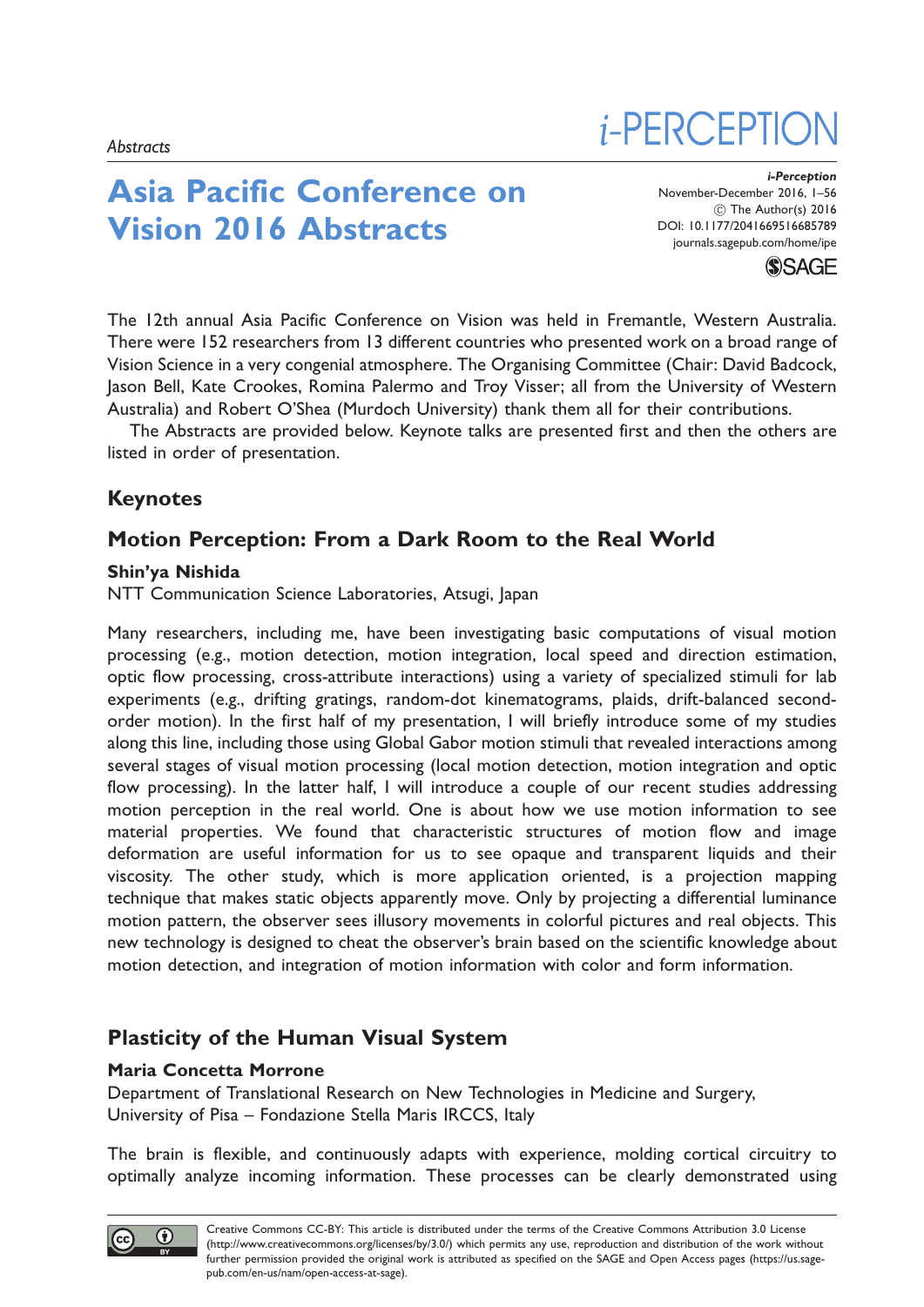multisensory stimuli, where the occipital cortical response to vision can be dramatically modulated or even annulled by competing sensory input from another modality. They can be also be demonstrated in patients with abnormal visual function such as amblyopes, the blind, and retinitis pigmentosa patients, or in patients who regained some vision with the ARGUS II Retinal Prosthesis. In all these cases, the adult brain has plastically adapted to the new aberrant visual information to optimize function. We have recently demonstrated that plastic changes in primary visual cortex are not limited to the developmental period, nor to pathological conditions, but can extend throughout life. Short-term monocular deprivation results in the deprived eye dominating rivalrous perception, lasting up to 3 h after patch removal, by reducing GABAergic inhibition in occipital cortex, demonstrated by MR spectroscopy at 7 T. Interestingly, the effect of short-term monocular deprivation is further enhanced by 15% by moderate levels of physical activity. As boosting brain plasticity is fundamental for the treatment of amblyopia, especially in adulthood, we recently attempted a counterintuitive experiment where we deprived the amblyopic instead of the dominant eye, to promote the recovery of visual function in adult amblyopic patients, combining monocular patching and physical activity. Strikingly, all our subjects showed an improvement of visual acuity, and 70% of them of stereopsis. Importantly, the improvement was preserved for at least 1 month after training. These results demonstrate that amblyopic vision can be improved by transiently depriving the weak rather than the strong eye, probably by activating homeostatic plasticity. Physical exercise may be crucial for the recovery by potentiating the plastic potential of the visual cortex as observed in animal models.

### The Evolution of Colour Vision in Ancient Predators

#### Shaun P. Collin

UWA Oceans Institute, School of Animal Biology, University of Western Australia, Australia

Meeting the challenge of visually sampling an ancient aquatic landscape by the early vertebrates was crucial to their survival and would establish a visual bauplan to be used by all subsequent vertebrate descendants. Image-forming eyes were under tremendous selection pressure, and the ability to identify suitable prey and detect potential predators was thought to be one of the major drivers of speciation in the Early Cambrian. Based on anatomical, electrophysiological, molecular and behavioural studies of extant representatives of the earliest stages in vertebrate evolution including jawless fishes (hagfishes and lampreys) and the first jawed fishes (sharks and their relatives), I will present predictions of the evolution of both colour and dim light vision in the context of visual predation. The complex and different chromatic sampling strategies of these ancient predators continues to provide important information regarding the selective pressures acting on different parts of the visual system and allows us to make more informed predictions of the visual ecology of ancestral vertebrates. I will also provide a couple of examples of how research on the visual system of some of these ancient predators (sharks) can be used to change natural behaviour with respect to the development of visual shark deterrents.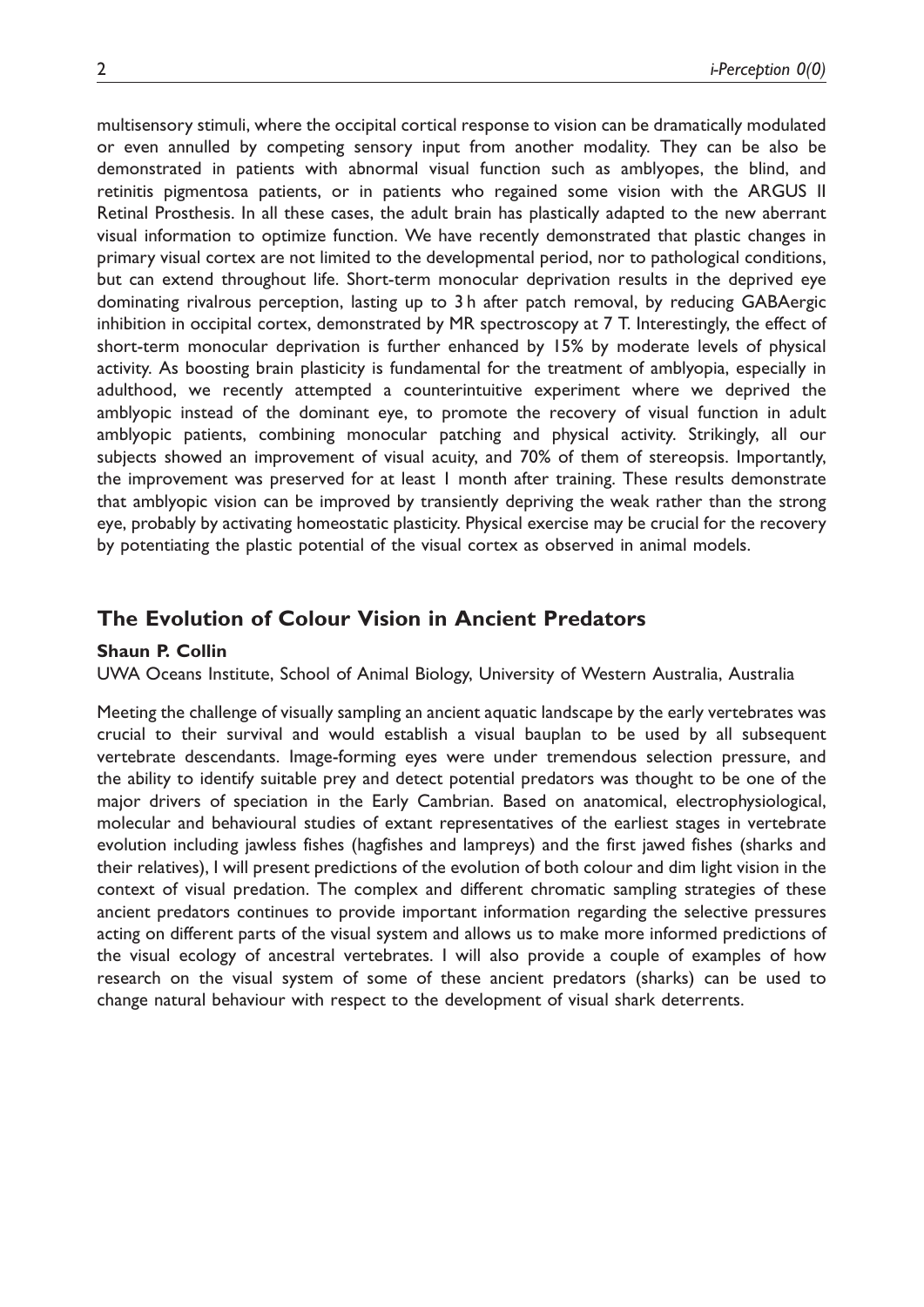### **Sessions**

### Faces & Bodies I: Perception of Social Information

### The Development of Facial Expression Recognition

Megan L. Willis,<sup>1</sup> Nicholas A. Badcock.<sup>2</sup> Nicole I. Ridley<sup>3</sup> and Romina Palermo<sup>4</sup> <sup>1</sup>School of Psychology, ARC Centre of Excellence in Cognition and its Disorders, Australian Catholic University, Sydney, Australia; <sup>2</sup>ARC Centre of Excellence in Cognition and its Disorders, Department of Cognitive Science, Macquarie University, Sydney, Australia; <sup>3</sup>School of Psychology, Australian Catholic University, Sydney, Australia; <sup>4</sup>School of Psychology, ARC Centre of Excellence in Cognition and its Disorders, University of Western Australia, Perth, Australia

Perceptual processing and emotional conceptual knowledge are key processes involved in the recognition of facial expressions, which develop over the course of childhood, along with facial expression recognition abilities. However, it is unclear whether these skills develop in a similar manner to facial expression recognition abilities. Twenty-six children (7–8 years), 20 adolescents (12–14 years), and 24 adults (18–35 years) completed a series of tasks assessing face identity matching, facial expression matching, emotional conceptual knowledge, and facial expression recognition. Children displayed poorer performance than both adolescents and adults on all tasks. Non-parametric correlational analyses revealed that greater performance on matching tasks (identity and expression) and emotional conceptual knowledge was associated with superior facial expression recognition performance. These relationships weakened in adolescence and adulthood. The results suggest that the development of facial expression recognition abilities in childhood is strongly linked to the development of perceptual skills and emotional conceptual knowledge.

## The Influence of Affective States on Working Memory Capacity of Biological Movements

Fangfang Qiu, Rende Shui, Shulin Chen, Mowei Shen and Zaifeng Gao Department of Psychology and Behavioral Sciences, Zhejiang University, China

Biological movements (BMs) broadly refer to the movements of animate entities. Recent studies have begun to reveal the underlying mechanisms of holding BM information in working memory (WM); however, no study so far has investigated the interaction between affect and holding BM in WM. Here, we explored this issue by investigating the influence of happy, neutral, and negative affect in holding BM in WM. In Experiment 1, we required participants to remember 2–5 BM in a change-detection task after inducing different affective states. We found that WM capacity of BM was significantly dropped in the negative affect condition than in the happy or neutral affect condition, and no difference was found between the latter two. The reduction of BM capacity led by the negative affect was further confirmed in Experiment 2, by using an EEG index of musuppression. The current study suggests that negative affect reduces WM capacity of BM.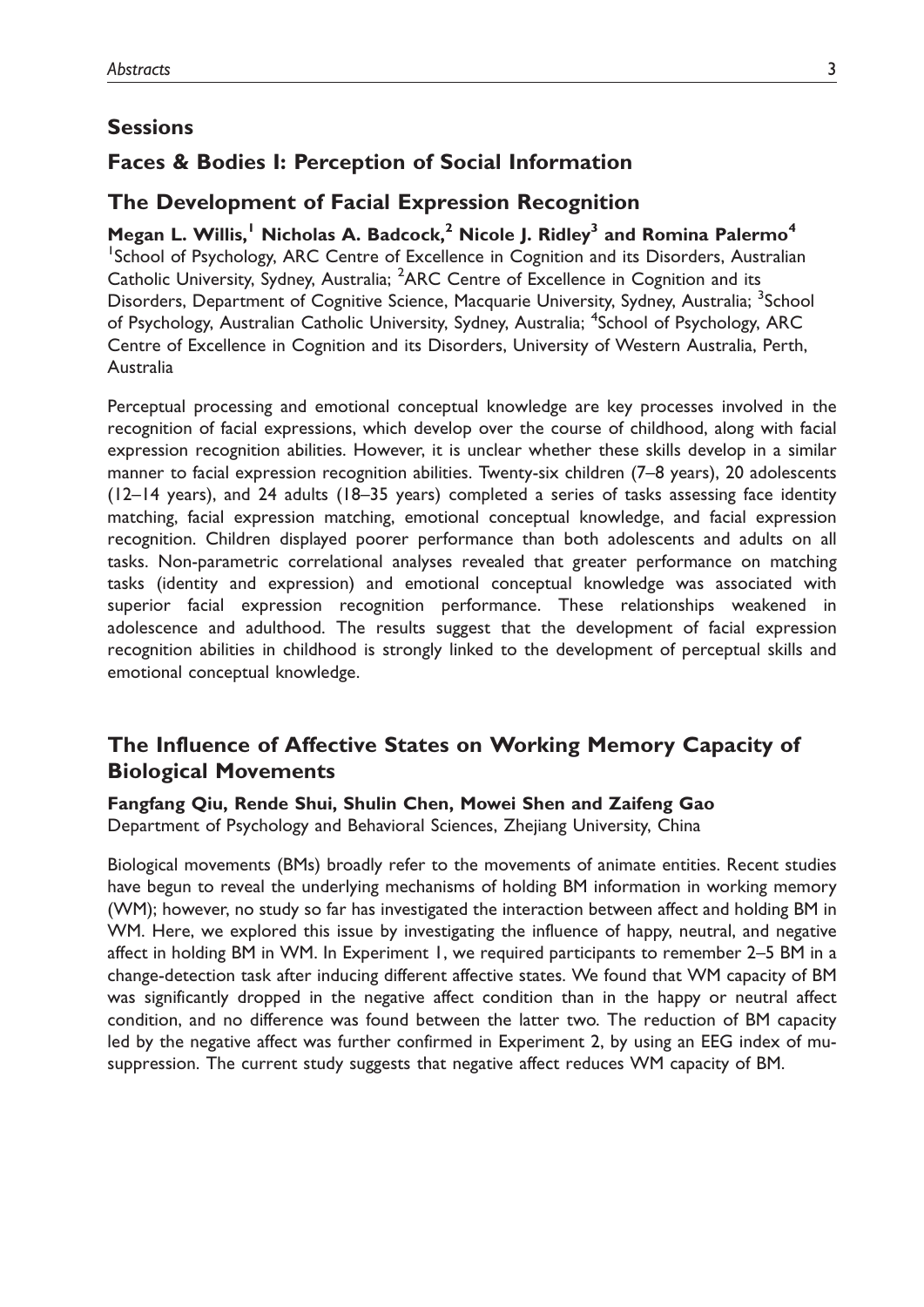## Emotion Adaptation in the Peripheral Visual Areas Is Stronger Than in the Fovea

#### Edwin Burns, Hui Chen Leong, Alice Chan and Hong Xu

Nanyang Technological University, Singapore

Previous work has found that low-level adaptation in the visual periphery generates stronger aftereffects than in the fovea. However, this effect has yet to be confirmed in high-level emotion adaptation. Here, we examine emotion adaptation with respect to its adaptation eccentricity. Participants made emotion judgements to faces after adapting to a happy face or no adaptation (baseline); all of these faces were presented in one of nine locations across the horizontal visual field (VF). Faces appeared sadder in all locations after adapting to a happy face: the emotion adaptation aftereffect. The magnitudes of these aftereffects were only greater in the right VF, relative to centre. Without adaptation, faces presented in the left, but not the right, VF were perceived as sadder versus faces in the centre, thus driving the asymmetry in aftereffect magnitudes in the two VFs. These findings suggest that emotion adaptation is stronger in peripheral areas.

## Abnormal Emotion Adaptation With or Without Awareness in Developmental Prosopagnosia

#### Edwin Burns,<sup>1</sup> Joel Martin,<sup>2</sup> Alice Chan<sup>1</sup> and Hong  $Xu<sup>1</sup>$

<sup>1</sup>Nanyang Technological University, Singapore; Swansea University, UK; <sup>2</sup>Nanyang Technological University, Singapore

Can a subcortical route process emotional faces' holistic information without awareness or input from the fusiform face area (FFA)? Individuals with developmental prosopagnosia (DP) exhibit abnormalities in their FFA's sensitivity to the holistic configuration of faces. Here, we adapted a group of DP cases and neurotypical controls (NT) to expressionless faces, happy faces and hybrid faces. Despite these hybrid faces being identified as expressionless due to their higher spatial frequencies taken from a neutral face, their low-spatial frequencies (LSF) conveyed holistic happy face information. Only NT produced emotion adaptation aftereffects without awareness to the hybrid faces; as a group, those with DP did not. By contrast, all participants exhibited emotion adaptation aftereffects to the intact happy faces, albeit this effect was smaller in DP. These results suggest that a neurotypically functioning FFA is required to process the LSF of emotion with or without awareness.

## Modelling Chinese and British Perceivers' Facial First Impressions Using a Data-Driven Approach

Clare Sutherland,<sup>1</sup> Xizi Liu,<sup>2</sup> Yingtung Chu,<sup>2</sup> Julian Oldmeadow<sup>3</sup> and Andrew Young<sup>2</sup> <sup>1</sup>ARC Centre of Excellence in Cognition and its Disorders, School of Psychology, University of Western Australia, Australia; <sup>2</sup>University of York, UK; <sup>3</sup>Swinburne University of Technology, Australia; University of York, UK

People readily form impressions from facial appearance, and these judgements predict important social outcomes, such as election results, partner selection and financial lending. Studies with Western perceivers have found that three dimensions subserve their first impressions of Caucasian faces: approachability, youthful-attractiveness and dominance.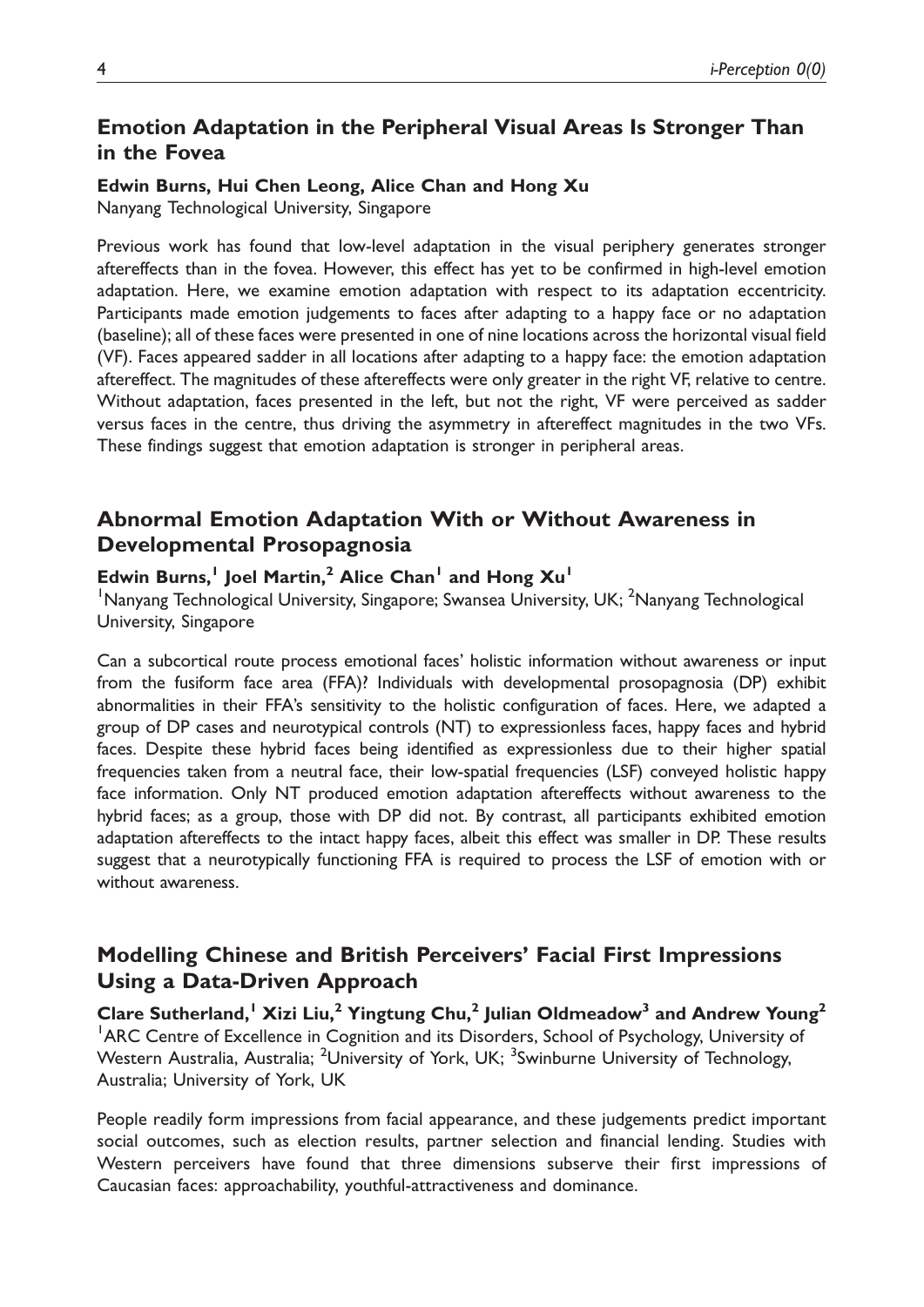These three dimensions have been argued to relate to evolutionarily adaptive threat detection and mate choice, making it likely that these are universal dimensions of social face perception. However, models of facial impressions have yet to be built for non-Western perceivers. Here, we built data-driven models of facial impressions across perceiver culture and face race for the first time, by sampling spontaneous impressions made by Chinese and British perceivers. Approachability and youthful-attractiveness dimensions emerged from impressions across perceiver culture and face race, with some evidence of a third, capability dimension. Overall, the findings indicate that there is considerable cross-cultural agreement in dimensions underlying facial impressions.

### Testing the Dual-Route Model of Perceived Gaze Direction: Linear Combination of Eye and Head Cues

#### Colin Clifford,<sup>1</sup> Yumiko Otsuka<sup>2</sup> and Isabelle Mareschal<sup>3</sup>

<sup>1</sup>The University of New South Wales, Australia; <sup>2</sup>Ehime University, Japan; <sup>3</sup>Queen Mary, University of London, UK

We have recently proposed a model which computes perceived gaze direction as a linear combination of eye and head direction. Here, we tested its adequacy by parametrically manipulating horizontal eye and head direction. Participants adjusted an on-screen pointer to indicate perceived gaze direction in two conditions: Normal and Wollaston. Images in the Normal condition included a change in the visible part of the eye along with the change in head direction, while images in the Wollaston condition were manipulated to have identical eye regions across head direction. Multiple regression analysis with explanatory variables of eye and head direction revealed that the linear model accounts for over 98% of the variance in each of the conditions. Further, introducing a non-linear term failed to explain significantly more variance. Thus, the current study supports the dual-route model that computes perceived gaze direction as a linear combination of eye and head direction.

#### Temporal and Orientation Coding

### Individual Differences in Visual-Evoked Potentials Predict Temporal **Sensitivity**

Brendan Keane,<sup>1</sup> Natasha Matthews,<sup>1</sup> Kielan Yarrow<sup>2</sup> and Derek Arnold<sup>1</sup> <sup>1</sup>School of Psychology, University of Queensland, Australia; Department of Psychology, City University London, UK; <sup>2</sup>School of Psychology, University of Queensland, Australia

The precision with which humans judge the relative timing of events is marked by considerable individual variance. Within a sample, it is not uncommon to find marked variation in the smallest audio-visual delay that can be discriminated, ranging from tens to hundreds of milliseconds. Understanding the basis of these individual differences may be of clinical significance, as impaired temporal sensitivity has been linked to conditions such as schizophrenia. We investigated these differences in a large sample of healthy adults using a combination of psychophysical tasks and EEG recordings of brain activity. We found that the precision with which observers judged the temporal order of audio and visual events was predicted by trialby-trial variance in both the amplitude and latency of the visual N2 component (approximately 140 ms post stimulus-onset) and the visual P1 component (approximately 100 ms post stimulusonset). Temporal sensitivity was not predicted by variance in the latency or amplitude of audio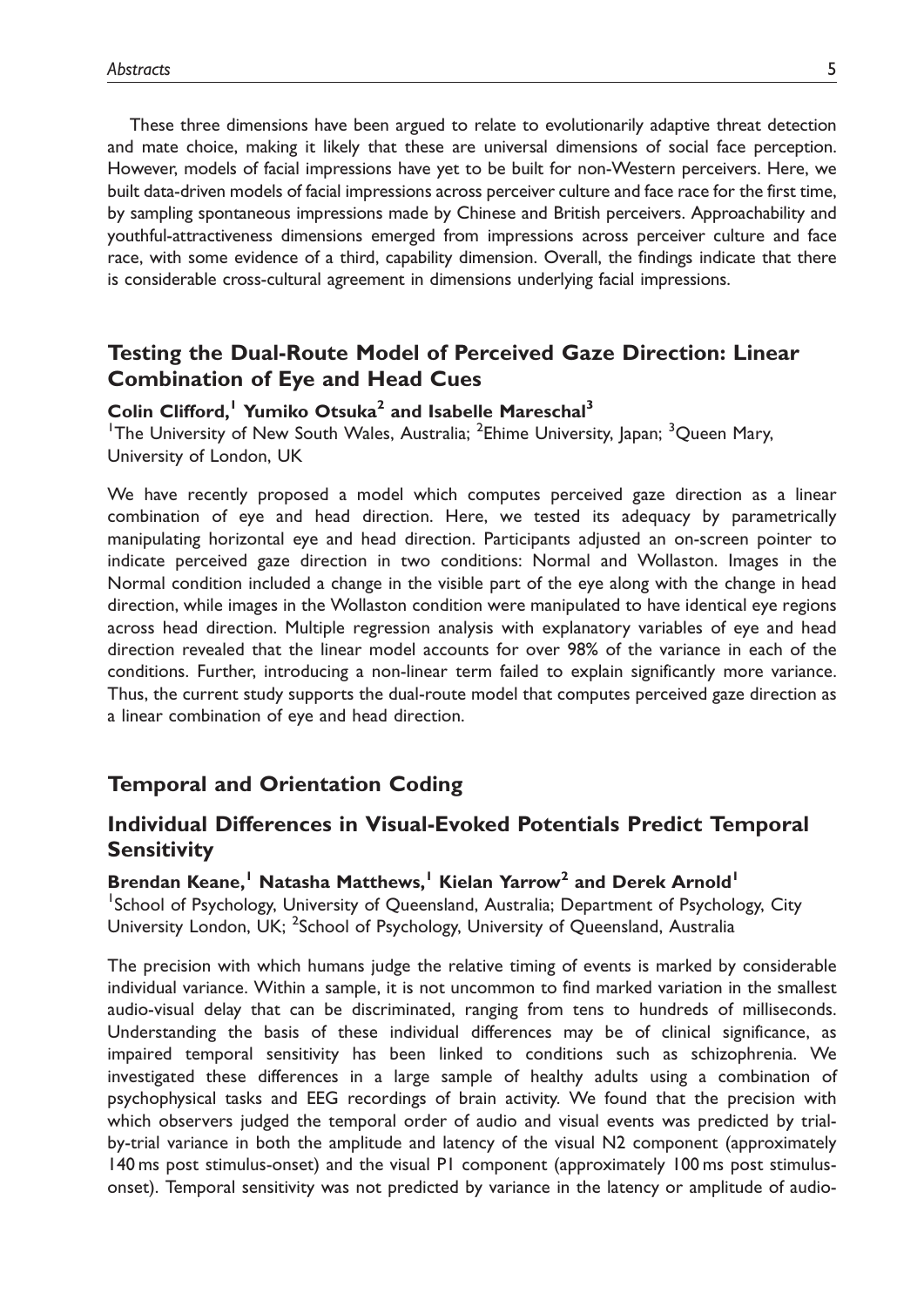evoked potentials. These data indicate that audio-visual timing sensitivity is limited by visual processing within cortex, particularly following initial stages of sensory activity.

### Temporal Processing Thresholds of Human Perception Correlate With Nonlinear VEP Responses in Cortex

#### Alyse Brown,<sup>1</sup> Sheila Crewther<sup>1</sup> and David Crewther<sup>2</sup>

<sup>1</sup>La Trobe University, Australia; <sup>2</sup>Swinburne University, Australia

Neuronal mechanisms behind perceptual processing speed are yet to be explored. Perceptual processing speed is based, in part, on the recovery speeds of the Magnocellular (M) and Parvocellular (P) visual pathways. In this study ( $n = 76$ ), LED-driven achromatic flicker fusion thresholds for high (75%) and low (5%) contrasts were compared with the M and P nonlinearities of the multifocal visual-evoked potential (mfVEP), recorded from site Oz. Smaller nonlinearities are associated with greater neural efficiency in the visual system and the predominant M nonlinearity was predicted to negatively correlate with achromatic flicker fusion frequencies. As predicted, flicker fusion thresholds for high (r  $=$   $-3$ 19,  $n$   $=$  69,  $p$   $<$  .003) and low  $(r = -216, n = 68, p < .036)$  contrast negatively correlated with the amplitude of the primary M nonlinearity (K2.1 [N1-P1]) component, indicating that perceptual speed of processing is linked to more efficient cortical processing.

### Brightness Illusions in Toads and Humans Bring Focus Onto Retinal Function

David Crewther,<sup>1</sup> Nina Riddell,<sup>2</sup> Laila Hugrass,<sup>1</sup> Ruxandra Martiu,<sup>1</sup> Eva-Louise Huber,<sup>1</sup> Aidan Holmes,<sup>1</sup> Jude Jayasuriya<sup>1</sup> and Sheila G. Crewther<sup>2</sup> <sup>1</sup>Swinburne University of Technology, Australia; <sup>2</sup>La Trobe University, Australia; Swinburne University of Technology, Australia; La Trobe University, Australia

Human psychophysics indicates that drifting gratings or diamonds shaded in a sawtooth pattern appear brighter when the direction of movement produces fast-OFF relative to fast-ON luminance profiles. Human pupillary function is similarly affected, with fast-ON stimulation resulting in pupil dilation and fast-OFF stimulation resulting in pupillary constriction. This suggests a retinal locus of the phenomenon. Retinal recordings of the trans-retinal DC potential support this idea. DC-ERGs revealed a sustained DC increase in trans-tissue potential during drifting patterns in general, plus a peak at drift offset. For sawtooth gratings, the DC potential effect is greater for fast-OFF cf. fast-ON sawtooth profiles. All gratings produced an increase in DC potential as temporal frequency increased. Pharmacological dissection of the DC potential effects was carried out with differences in response amplitude difference for the two sawtooth profiles remaining following ganglion cell (and spiking amacrine) suppression with Tetrodotoxin (TTX), blocking ON bipolars with 2-Amino-4-Phosphonobutyric acid (APB), and OFF bipolar cells with cis-Piperidine-2,3-dicarboxylic acid (PDA). Thus, human and toad sawtooth stimulus effects are consistent with a retinal source – in particular at the level of the photoreceptors.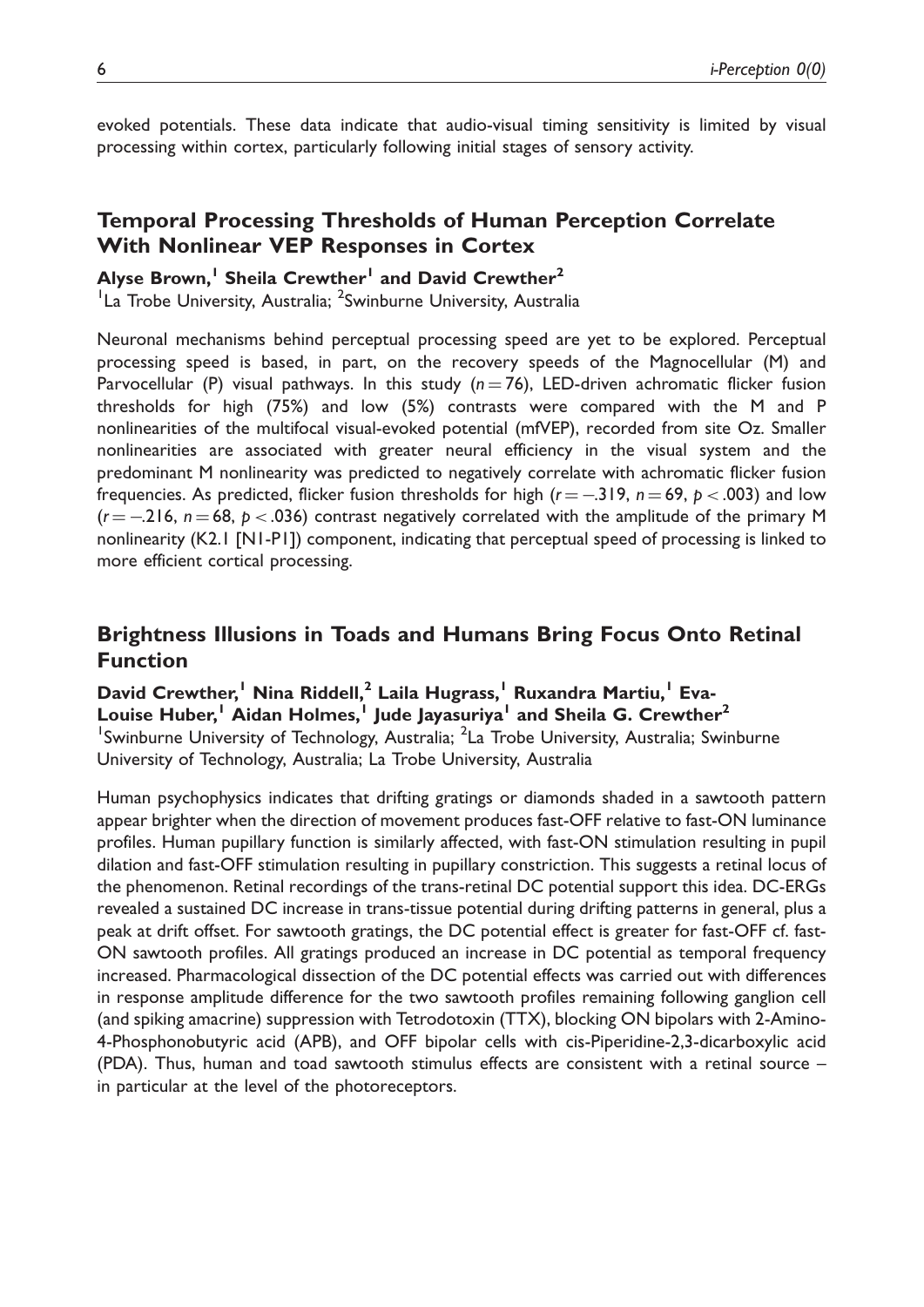## Preserved Feedback Connections in V1 Following Partial Vision Loss: Decoding Orientation From the Lesion Projection Zone in Individuals With Glaucoma

### Susan Wardle,<sup>1</sup> J. Brendan Ritchie,<sup>1</sup> Anina Rich,<sup>1</sup> Margery Pardey,<sup>1</sup> Stuart Graham<sup>2</sup> and Mark Williams'

<sup>1</sup>Department of Cognitive Science, Macquarie University, Australia; <sup>2</sup>Faculty of Medicine and Health Sciences, Macquarie University, Australia; Department of Cognitive Science, Macquarie University, Australia

Attended stimulus features can be decoded from patterns of fMRI BOLD activation in regions of retinotopic visual cortex that do not receive direct feedforward inputs from the stimulus location. However, it is unknown whether attention-driven feedback signals to early visual areas require intact feedforward input. We attempted to decode the tilt of gratings from the scotoma lesion projection zone (LPZ) of V1 in five individuals with monocular glaucoma. Oriented gratings were presented in an intact visual field quadrant while subjects performed an orientation discrimination task. Significantly, for three-fifth patients, stimulus tilt could be decoded from both the stimulus quadrant and the LPZ quadrant, which received no feedforward input due to vision loss. These results suggest that attention-modulated feedback signals to early visual cortex do not require direct feedforward inputs, and further, that feedback connections to the LPZ may be preserved following partial vision loss in glaucoma.

## Tilted Lightness Illusions in an Exponential Filter Model

### Astrid Zeman,<sup>1</sup> Sennay Ghebreab<sup>2</sup> and Kevin Brooks<sup>1</sup>

<sup>1</sup> Macquarie University, Australia; <sup>2</sup> University of Amsterdam, The Netherlands

Figures that induce lightness illusions, such as the Hermann Grid or the scintillating grid, are often rich in vertical and horizontal image structure. When these figures are tilted by  $45^\circ$ , a change in illusion magnitude is observed. Although spatial filtering models such as those based on Differenceof-Gaussians or Laplacian-of-Gaussian kernel functions can account for many lightness effects, they are isotropic in nature, producing orientation-invariant predictions. The exponential filter model, which has shown success in predicting lightness illusions, contains anisotropic filters that may be able to account for the orientation dependence of these lightness illusions. We use the exponential filter model to predict patch lightness for upright and tilted forms of lightness illusions and compare these predictions to human results.

## Symposia I: Sequential Effects in Face Perception

## Serial Dependency in Face Attractiveness Perception

### David Alais,<sup>1</sup> Gill Rhodes<sup>2</sup> and Erik Van der Burg<sup>3</sup>

<sup>1</sup>School of Psychology, University of Sydney, Australia; <sup>2</sup>ARC Centre of Excellence in Cognition and its Disorders, School of Psychology, University of Western Australia, Australia; <sup>3</sup>Department of Cognitive Psychology, Vrije Universiteit, The Netherlands

Sequences of brief stimuli can produce positive sequential dependencies where the preceding stimulus drives the current trial percept. This contrasts with repulsive aftereffects (negative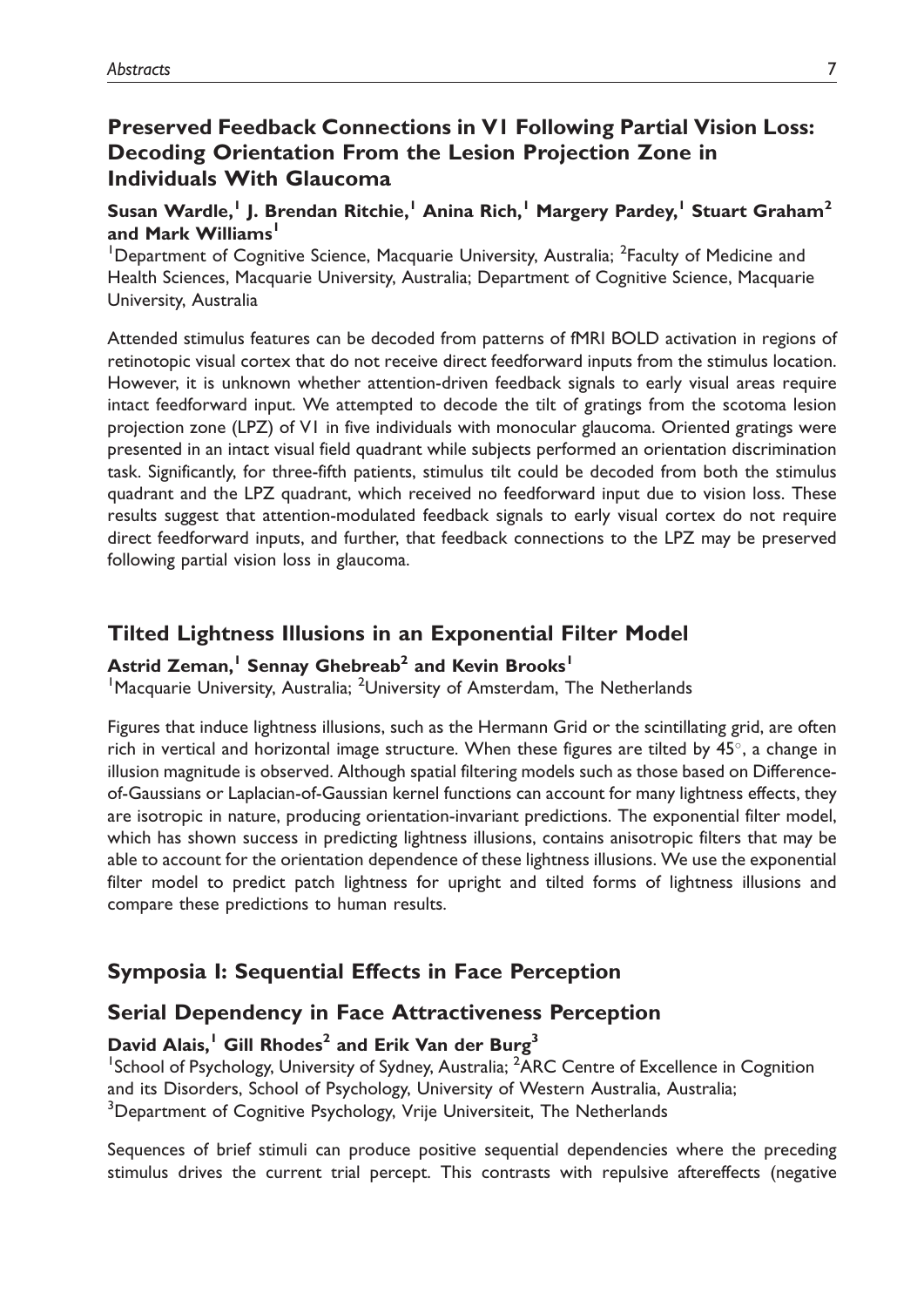dependencies) seen after sustained exposure to a single stimulus. We studied attractiveness perception using a large set of brief randomly interleaved male and female faces. We found strong positive dependencies: Current trial attractiveness judgements were higher for preceding attractive faces (and vice versa). This only occurred between consecutive same-sex faces, and scaled with face attractiveness increasing as the previous face's attractiveness departed further from mean attractiveness. Effects were significant for 56 ms presentations, increased with duration to 250 ms, then plateaued for 500 and 1,000 ms. These results suggest a process which stabilises current perception by averaging the recent past. This would be beneficial for any attribute that remains largely stable over time (face attractiveness, identity, gender) but not for highly variable attributes such as expression.

## Different Coding Strategies for the Perception of Stable and Changeable Facial Attributes

### David Burr,<sup>1</sup> Jessica Taubert<sup>2</sup> and David Alais<sup>2</sup>

<sup>1</sup>Department of Neuroscience, University of Florence, Italy; <sup>2</sup>School of Psychology, University of Sydney, Australia

Perceiving change can be fundamental; and adaptation mechanisms ''which lead to negative aftereffects'' optimize sensitivity to change. On the other hand, in a constant but noisy environment, integration of successive image views, which results in positive rather than negative serial dependencies, could be beneficial. What determines whether negative contrast or positive assimilation effects prevail? With morphing techniques we created stimuli varying simultaneously in gender (a stable attribute) and expression (a changeable attribute). Subjects scored each image in a random sequential presentation as male or female, and happy or sad. We found strong and consistent positive serial dependencies for gender, and strong and consistent negative serial dependency for expression. These results show that both positive and negative serial dependencies can operate at the same time, on the same stimuli, depending on the attribute being judged, pointing to very flexible and sophisticated optimization of past information.

## Race Categorisation: Sequential Dependency and Long-Term Adaptation

#### Christopher P. Benton, Andrew L. Skinner and Annabelle S. Redfern

School of Experimental Psychology, University of Bristol, UK

A person's race affects their race categorisation judgements – a plausible example of real-world perceptual adaptation. We used a cognitive modelling approach to show that the standard repulsive effect of own race on race categorisation is driven by differential sensitivity to racedependent perceptual cues. Asian participants were less sensitive to Asian cues than were our Caucasian participants (and vice versa). In contrast, analysis of sequential dependency showed a strong positive assimilation effect. Participants were more likely to respond ''Asian'' if the image to which they responded was preceded by a more Asian image. Preliminary analysis, using our cognitive modelling approach, indicates that this is caused by a difference in prior information as if participants simply assimilate the information from the previous image into their decision about the current image. These findings indicate that long term adaptation and sequential dependency show opposite effects that appear to be based on different mechanisms.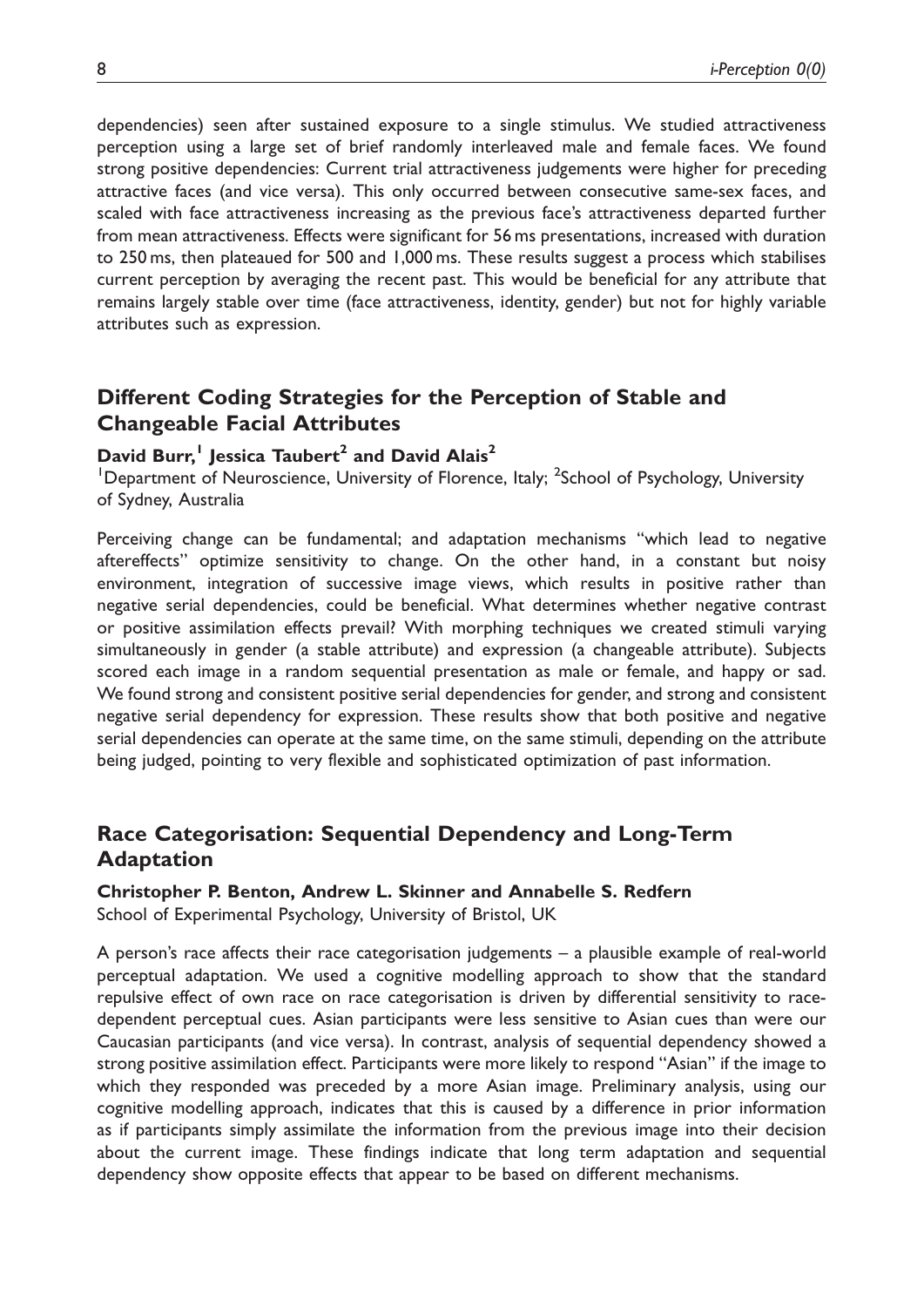## Watching the Brain Recalibrate: An ERP Correlate of Renormalization During Face Adaptation

#### Nadine Kloth,<sup>1</sup> Gill Rhodes<sup>1</sup> and Stefan R. Schweinberger<sup>2</sup>

<sup>1</sup>ARC Centre of Excellence in Cognition and its Disorders, School of Psychology, University of Western Australia, Australia; <sup>2</sup>DFG Research Unit Person Perception, Department of Psychology, Friedrich Schiller University of Jena, Germany

Face distortion aftereffects have been proposed to result from renormalisation, which is difficult to observe during adaptation. Here, we establish the occipito-temporal P2 ERP as an indicator of renormalisation. Participants adapted to a sequence of four compressed or expanded adaptor faces and then classified a slightly compressed or expanded test face as undistorted or distorted. P2 amplitudes evoked by adaptors significantly increased over the sequence: They were smallest for the first adaptor and significantly larger for the second and third. Larger P2 amplitudes were also evoked by test faces for which adaptation had increased perceived normality. After adaptation to expansion, P2 amplitudes were larger for expanded than compressed test faces. After adaptation to compression, P2 amplitudes were larger for compressed than expanded test faces. We conclude that the P2's sensitivity to the perceived deviation of a face from the norm makes the component an excellent tool to demonstrate adaptation-induced renormalisation.

### Motion Perception

### Binding Biological Motion and Location in Working Memory

#### Zaifeng Gao, Quan Gu and Hong Ma

Department of Psychology, Zhejiang University, China

Biological motion (BM) refers to the continuous configuration movement of human or animals in space. Binding BM to location in working memory (WM) has ecological significance since it allows us to know where the movement takes places and form coherent movement perception of others. However, so far, no study has explored the mechanisms of storing BM-location bindings in WM. Here, we addressed this issue by exploring (a) how many BM-Location bindings can be retained in WM; (b) whether involuntary object-based binding (e.g., retain BM while ignoring color) occurs for BM-location binding; c) how long does the object-based binding last in WM. In five behavioral experiments adopting change-detection task, we revealed that (a) Participants can retain 2–3 BMlocation bindings; (2) object-based binding takes place automatically in WM; and (3) the objectbased binding can be retained in WM for at most 3 s.

### Reduced Lag for Flashing Flash-Lag

### Hiroshi Ashida<sup>1</sup> and Nicholas E. Scott-Samuel<sup>2</sup>

<sup>1</sup>Graduate School of Letters, Kyoto University, Japan; <sup>2</sup>School of Experimental Psychology, University of Bristol, UK

When a target is briefly flashed by a moving object, the former appears to be lagged behind even though the two are physically aligned. We found that this flash-lag illusion can be reduced when the moving object itself is flashing. We presented a white target above a horizontally moving red disk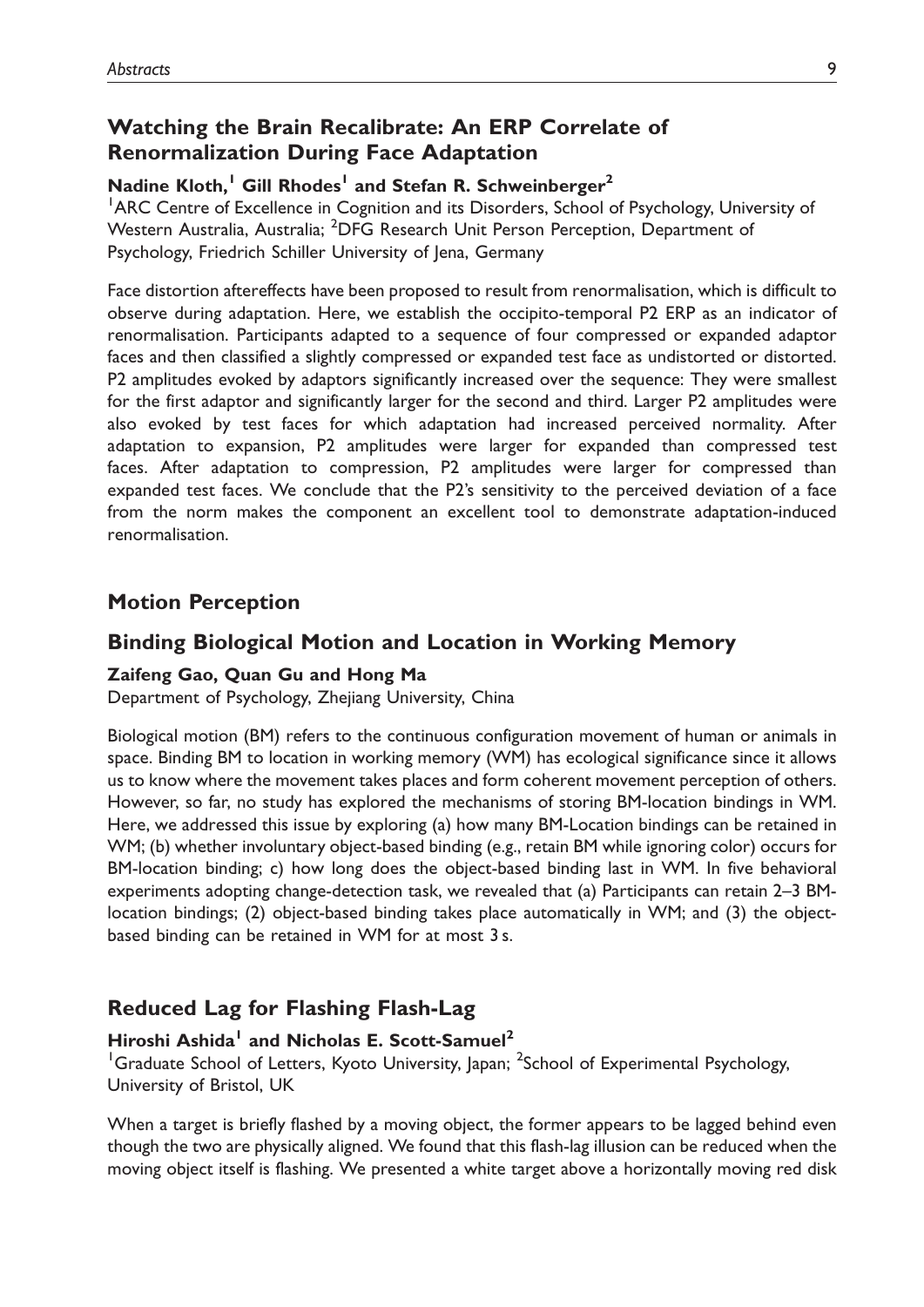on a dark grey screen, and the luminance of the red one was sinusoidally modulated at 0, 4, or 8 Hz. The perceived spatial lag, measured by a method of constant stimuli, was reduced or even abolished when the moving disk was flashing. The result implies a potential risk of the flashing lights which are becoming popular among cyclists: While they might capture more attention from car drivers, and even though their perception could be more ''veridical,'' their reactions may be delayed when compared to a normal light.

### Global Motion Detection in Dogs (Canis familiaris)

#### Orsolya Kanizsar,<sup>1</sup> Paolo Mongillo,<sup>1</sup> Gianluca Campana,<sup>2</sup> Luca Battaglini,<sup>3</sup> Anna Scandurra<sup>1</sup> and Lieta Marinelli<sup>1</sup>

<sup>1</sup> Laboratory of Applied Ethology, Department of Comparative Biomedicine and Food Science, Universita degli Studi di Padova, Italy; <sup>2</sup>Department of General Psychology, Univerista degli Studi di Padova, Italy; <sup>3</sup>Laboratory of Applied Ethology, Department of Comparative Biomedicine and Food Science, Universita degli Studi di Padova, Italy

The aim of our study was to determine thresholds of global motion perception in dogs and to investigate whether it could be enhanced by learning.

The procedure was based on simultaneous discrimination tasks of random dot displays presented on touch screens. Each dog  $(N = 3)$  underwent 400 trials (range of dot's coherence 80%–20%) before (Experiment 1) and after (Experiment 2) being exposed 1,200 times to stimuli with variable dot's coherence. Experiment 1 shows that threshold of global motion perception varied between 36.1% and 39.0% and after extensive exposure (Experiment 2) it remained unchanged in one dog, and dropped to 32.0% and 20.5% in the other two. Dogs' perception threshold of global motion is similar or higher than that of other species (e.g., cats, humans), which questions the general claim on dogs' higher performance in perceiving motion. Moreover, dogs' perception of coherent motion can be enhanced by learning.

## Attenuated Global Biological Motion Adaptation in Autism Spectrum Disorders, and a Link to the Superior Temporal Sulcus

Jeroen van Boxtel,<sup>1</sup> Steven Thurman,<sup>2</sup> Mirella Dapretto<sup>2</sup> and Hongjing Lu<sup>2</sup> <sup>1</sup> Monash University, Australia; <sup>2</sup>University of California, Los Angeles, USA

Biological motion research has shown that prolonged exposure to one action gives rise to an aftereffect that biases perception of a subsequently displayed action. Here, we investigated location-invariant (i.e., global) action adaptation, by adapting the visual system to biological motion at one location, and testing it at another location. Our sample included 18 typically developing children and 17 children with autism spectrum disorders (ASD). We found decreased location-invariant adaptation in children with ASD. We then investigated the neural origins of the location-invariant adaptation in a sample of typically developing adults. We found significant correlations between neural adaption in the superior temporal sulcus (STS) and behavioral adaption measures. The adaptation furthermore correlated with the level of autistic traits in this sample, consistent with our findings in ASD. We conclude that people with ASD show reduced global adaptation to biological motion, probably due to a reduced sensitivity in STS.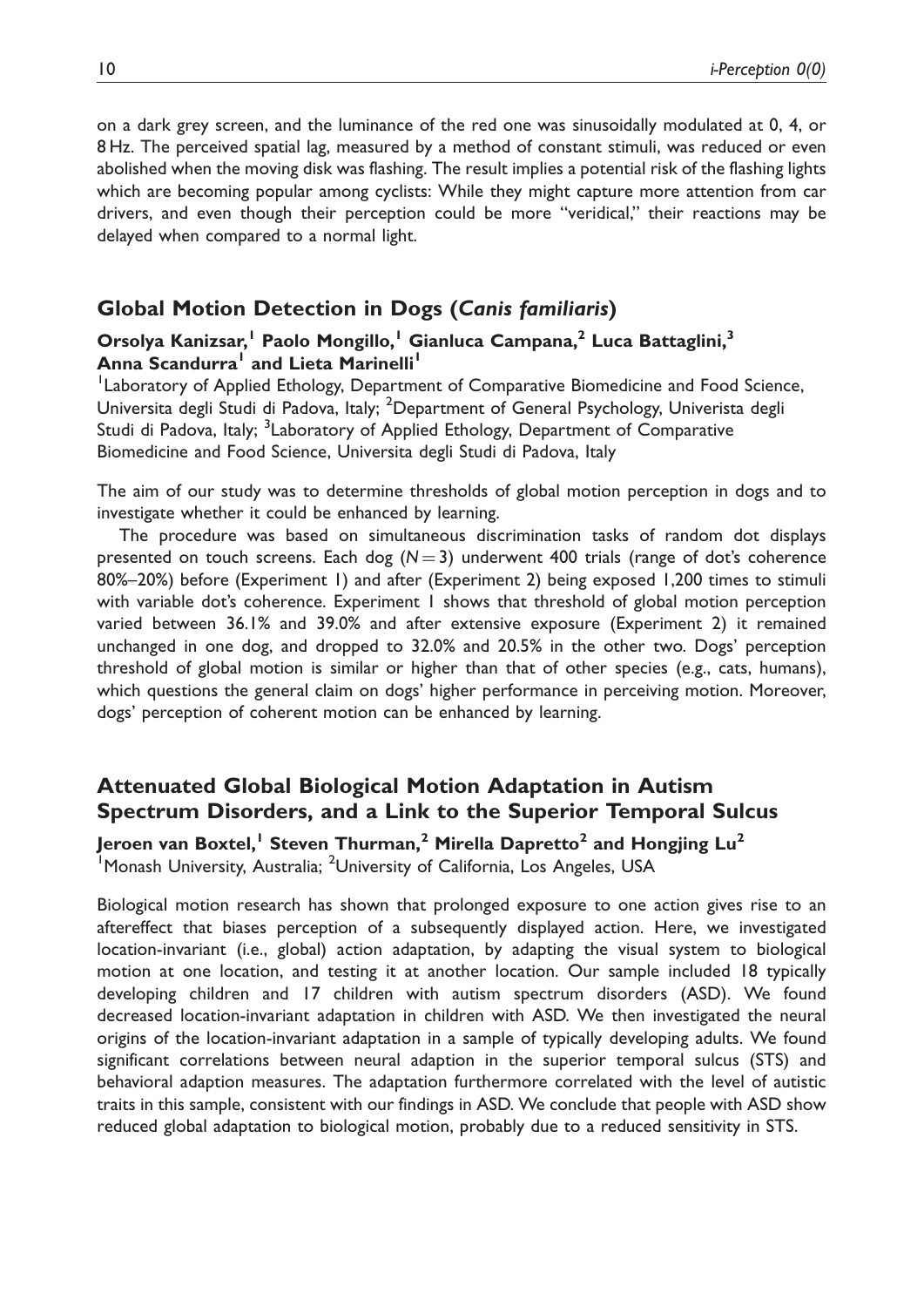## Sensitivity and Bias in the Perception of Stream-Bounce Stimuli

#### Mick Zeljko and Philip Grove

University of Queensland, Australia

Stream-bounce refers to the resolution of ambiguous motion sequences as ''streaming'' or ''bouncing'' depending on the presence or absence of a sound. We used signal detection theory to determine its sensory or decisional origins. We measured observers' sensitivity and criterion when detecting a weak auditory signal, concurrent with objectively streaming or bouncing displays. Observers' criterion was more liberal with bouncing targets than for streaming targets with no change in sensitivity. We next tasked participants to detect a weak tone in noise while viewing ambiguous motion sequences. They also indicated whether the targets appeared to stream or bounce.

Observers' sensitivity and criterion measures for detecting sounds were inconsistent with sensory factors determining the resolution of stream-bounce displays. Moreover, observers reported bouncing on both hit and false alarm trials and streaming for both correct rejection and miss trials. These results support later decisional factors over early sensory factors underlying the effect.

## Stereoscopic Advantages for Vection Induced by Radial, Circular and Spiral Optic Flows

Stephen Palmisano,<sup>1</sup> Stephanie Summersby,<sup>1</sup> Rodney Davies<sup>1</sup> and Juno Kim<sup>2</sup>

<sup>1</sup>The University of Wollongong, Australia; <sup>2</sup>The University of New South Wales, Australia

Although observer motions present different patterns of optic flow to our left and right eyes, researchers have mostly ignored any potential stereoscopic contributions to self-motion perception. Here, we investigated the effects on visually induced illusory self-motion (i.e., vection) of adding consistent stereoscopic cues to radial, circular and spiral optic flows. Under natural viewing conditions, we found strong stereoscopic vection advantages for both radial and spiral, but not circular, flows. However, a stereo vection advantage was observed for circular flows when monocular motion signals were weakened by limiting dot lifetimes. Our primary finding was that the stereoscopic vection advantage for spiral flow was significantly larger than that obtained for radial flow. This finding may be explained by comparable differences in motion aftereffect duration for these displays, which suggests that global circular motion selectively reduces adaptation to stereomotion in the case of spiral optic flow.

## Local and Global Form

## Spatial Frequency Contributions to Global and Local Processing in Hierarchical Figures

### Branka Spehar, Luke Vu and Tam Mai School of Psychology, UNSW, Australia

Most, if not all, visual input is hierarchically organised, consisting of both local and global levels of information. Global precedence refers to the dominance of the global over local level of processing under many conditions. Although the contribution of low-spatial frequency mechanisms in the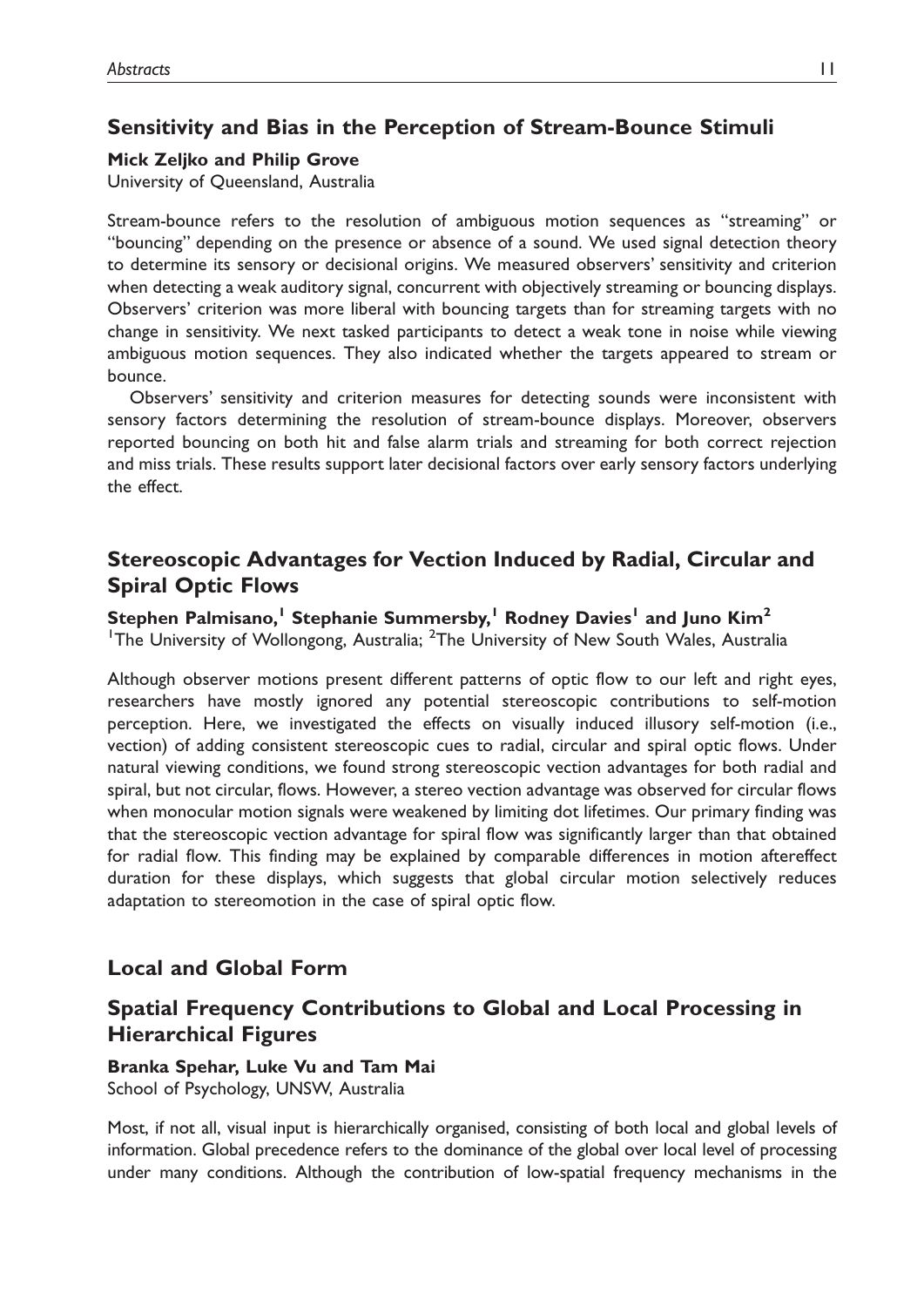prioritisation of global level processing has long been recognised, the spatiotemporal characteristics of this contribution remain unclear. We investigate the interaction between spatial frequency mechanisms and hierarchical processing in typical individuals and in individuals with high level of self-reported autistic-like traits (AQ). Consistent with the previous findings, high AQ observers exhibited local interference with full spectrum displays. However, high AQ observers displaced reduction in global interference, particularly in the low-spatial frequency displays. The reduced spatial integration in the low-spatial frequency channels is likely to contribute to many findings of atypical visual performance that requires attention to a local signal while ignoring global noise.

### Textured Paths: Contours or Textures?

#### Ken Tan, Edwin Dickinson and David Badcock

School of Psychology, University of Western Australia, Australia

Radial Frequency (RF) patterns and RF textures have been previously shown to be globally processed. RF textures required the impression of a closed flow (flowsure) for integration while RF patterns did not. In this study, we investigate whether the application of an RF texture to an RF pattern would cause the resultant contour to be processed as a texture or contour. Flowsure was not required for the textured RF paths to be integrated, indicating they were processed as second-order paths. Second-order paths were observed to have discrimination thresholds approximately double those for first-order paths, and we postulated if this was due to double the amount of information in the first-order stimulus. Whether the benefit was due to an increased cue benefit and how those cues combined was then investigated. We observed that when utilized on the same contour, first- and second-order cues combine linearly for global pooling of shape.

### The Effect of Contrast Gain Control on Perceptual Grouping

#### Chien-Chung Chen and Yih-Shiuan Lin

Department of Psychology, National Taiwan University, Taiwan

To estimate the contrast gain control mechanisms underlying perceptual grouping, we used a variant of glass patterns that composed of randomly distributed tripoles. Each tripole contained an anchor dot and two context dots. Linking the anchor to one of the context dot would produce a global percept of a clockwise (CW) spiral while linking to the other dot, a counterclockwise (CCW) spiral. We manipulated the chromaticity and contrast of each dot. The observer was to determine whether the spiral was CW or CCW. In the isochromatic conditions, the probability of grouping one context dot with the anchor was an inverted-U shape function of the context dot contrast with the peak position increased with the contrast of the other context dot. In the isoluminance condition, such probability increased monotonically with the context dot contrast. Our result cannot be explained by existing models for perceptual grouping but a divisive inhibition model.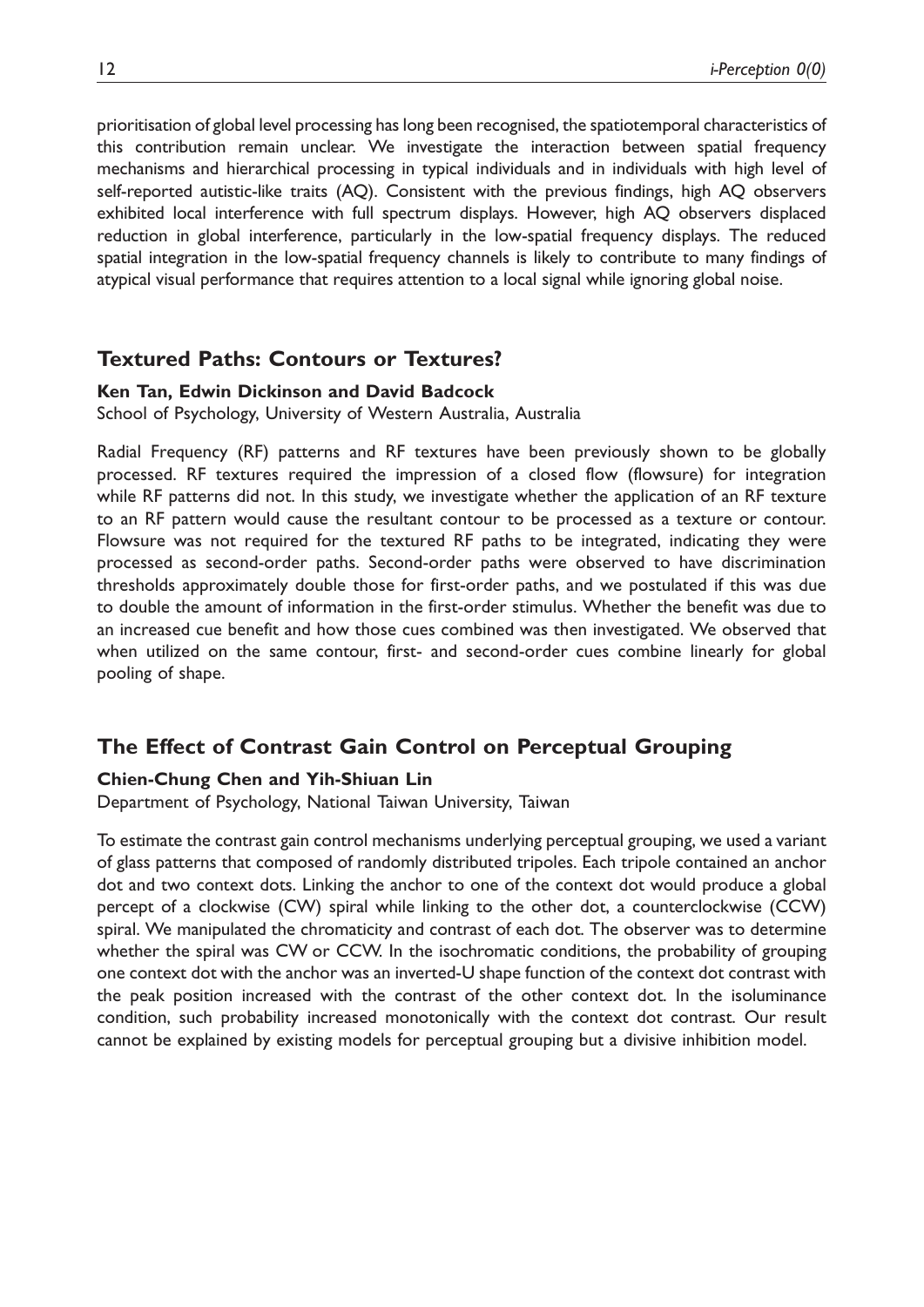## Orientation-Specific Excitatory and Inhibitory Gain Influences on a Bank of Orientation Selective Channels Predict the Effects of Orientation Context

#### Edwin Dickinson, Olivia Tan and David Badcock

School of Psychology, The University of Western Australia, Australia

Effects of orientation in spatial context can be repulsive in the sense that the orientation of a test line is misperceived as exaggerated in its difference from the orientation of a contemporaneously presented context line. The orientation of a test line composed of oriented elements is, however, attracted to the orientation of those elements, which might also be considered an orientation context. In each case, the orientations of test and context are available to perception simultaneously and so the analysis of each must be discrete. The context effects can be accounted for by orientation specific inhibitory and excitatory influences of the context on a bank of orientation selective information channels encoding the orientation of the test. We show that the context effects can be induced together and that the perceived test orientation is predicted by the vector sum of the response of the bank of channels in a double-angle space.

## Looking for Symmetry: Fixational Eye Movements Are Biased by Image Mirror Symmetry

Jason Bell,<sup>1</sup> Andrew Isaac Meso,<sup>2</sup> Anna Montagnini<sup>3</sup> and Guillaume S. Masson<sup>3</sup> <sup>1</sup>School of Psychology, University of Western Australia, Australia; <sup>2</sup>Psychology & Interdisciplinary Neuroscience Research Group, School of Science and Technology, Bournemouth University, UK; <sup>3</sup>Institut de Neurosciences de la Timone, CNRS & Aix-Marseille Universite, France

Human vision is highly sensitive to mirror symmetry. We characterised patterns of fixational eye movements made by observers staring at synthetic scenes either freely (i.e. free exploration) or during a symmetry orientation discrimination task (i.e. active exploration). Stimuli could be mirrorsymmetric or not. Both free and active exploration generated more saccades parallel to the axis of symmetry than along other orientations. Most saccades were small  $\left( < 2^{\circ} \right)$  leaving the fovea within a  $4^\circ$  radius of fixation. The analysis of saccade dynamics showed that the observed parallel orientation selectivity emerged within 500 ms of stimulus onset and persisted throughout the 3 s trial, under both viewing conditions. Symmetry strongly distorted existing anisotropies in gaze direction in a seemingly automatic process. We argue that this bias serves a functional role in which adjusted scene sampling enhances and maintains sustained sensitivity to local spatial correlations arising from symmetry.

## Shading Cues for Perceiving Translucency

### Juno Kim,<sup>1</sup> Phillip Marlow<sup>2</sup> and Barton Anderson<sup>2</sup>

<sup>1</sup>School of Optometry and Vision Science, The University of New South Wales, Australia; <sup>2</sup>School of Psychology, University of Sydney, Australia

Visual perception of surface and materials (e.g., shape, reflectance and opacity) requires the classification of luminance variations of images into multiple physical causes. Previous studies have shown that the proximity of specular reflections relative to brighter regions of diffuse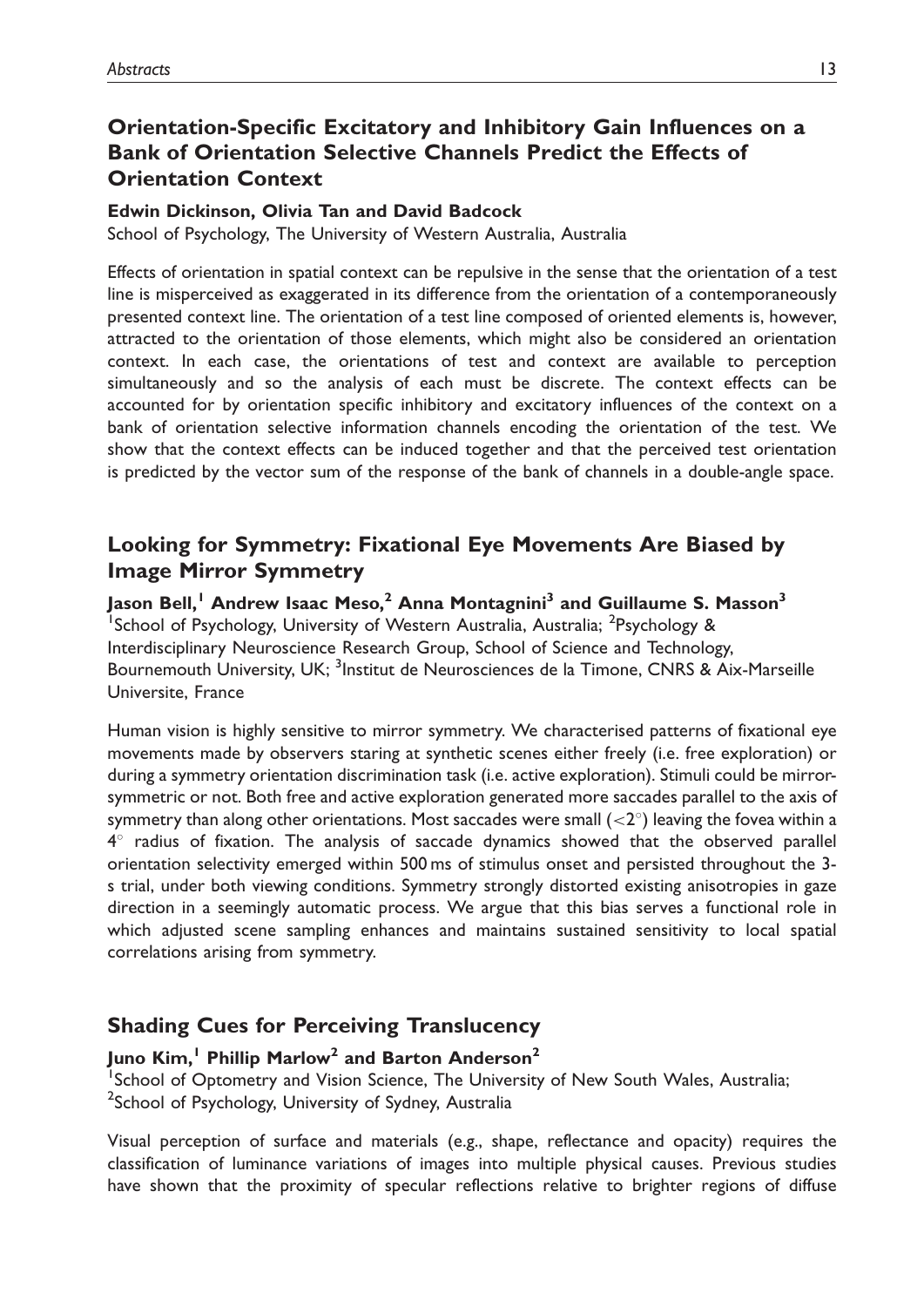shading is important for the perception of gloss. Shading for glossy opaque surfaces normally decreases as a function of surface orientation away from the primary lighting direction. Here, we show that partial violation of this constraint can alter the appearance of a surface's translucency. We find that perceived translucency can be generated by increasing the shading intensity of surface regions contralateral to the specular highlights.

This effect of shading on perceived translucency was not explained by a general decline in shading contrast, even when we considered images matched in perceived shading contrast. The results suggest that perceived translucency depends on the structure of shading flow relative to position of specular highlights.

#### Developmental Disorders and Aging

### Face Recognition Accuracy, Response Time and Visual Scanning Behaviour of Adolescents With and Without Autism Spectrum **Disorders**

#### Julia Tang, Marita Falkmer and Torbjorn Falkmer

School of Occupational Therapy and Social Work, Curtin University, WA, Australia

Few studies have evaluated the impact of the possible variation in face recognition ability along the developmental trajectory in autism spectrum disorders (ASD). The current study recruited 28 adolescents with ASD and 30 matched typically developing (TD) peers.

Participants viewed 12 pairs of face stimuli cut into puzzle pieces (encoding), followed by a face recognition phase. Measurements of visual scanning behaviour, that is, number of fixations and fixation duration were recorded using an eye tracker. Adolescents with ASD demonstrated increased difficulty in face recognition compared to their TD counterparts, despite showing similar response time. Adolescents with ASD were less likely to derive effective processing using the ''face information triangle,'' as reduced scanning to the eyes but increased on other areas of the face were observed. Overall, this study highlighted that face recognition differences between individuals with and without ASD first appear during adolescence.

## Accuracy, Response Time and Visual Search Strategies of Adolescents With and Without Autism Spectrum Disorder During a Disembedding Task

Melissa Black, Marita Falkmer, Sonya Girdler and Torbjorn Falkmer School of Occupational Therapy and Social Work, Curtin University, WA, Australia

Children with ASD process information differently in visuo-spatial tasks. The current study employed a standardized assessment of visual perceptual skills of children with ASD to investigate disembedding performance of 27 adolescents with ASD and their matched peers. The accuracy, response time and visual search strategies were recorded by an eye tracker. The aim of the study was to examine performance and visual search strategies of adolescents with and without ASD to provide insights in to the theories of Weak Central Coherence (WCC) and Enhanced Perceptual Functioning (EPF). Adolescents with ASD were found to be slower at completing the disembedding task with the sole differences in visual search between groups relating to the number of fixations and the duration of first fixations outside of the figures, that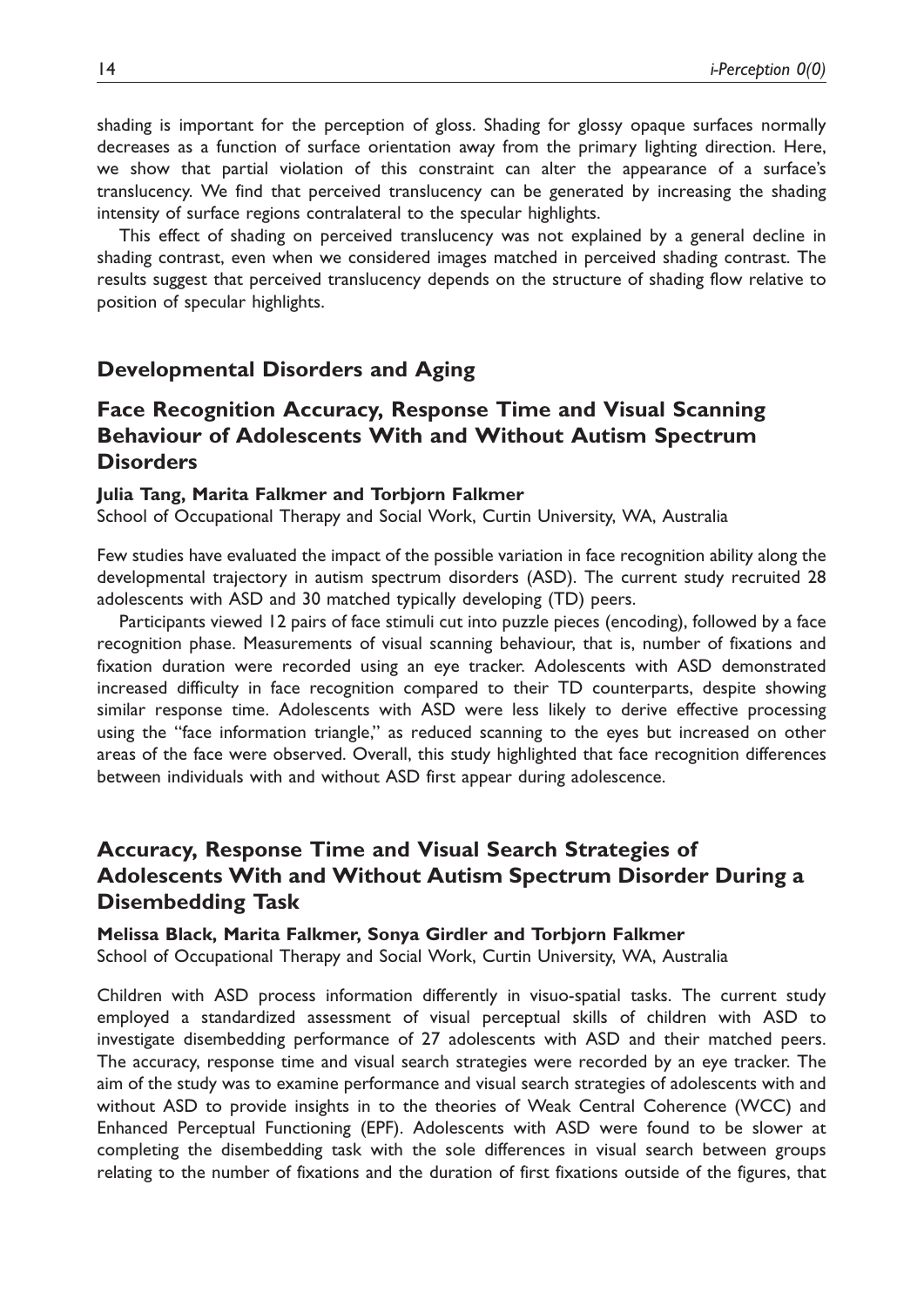is, redundant space. These results provide limited evidence for a local preference in ASD and contradict the WCC and EPF theoretical viewpoints.

## Concept, Creativity and Complexity in Autism Spectrum Disorders: A Study Using the Vygotsky Blocks

Paul Constable,<sup>1</sup> Melanie Ring,<sup>2</sup> Sebastian Gaigg<sup>2</sup> and Dermot Bowler<sup>2</sup>

<sup>1</sup> Flinders University, Australia; <sup>2</sup>City University London, UK

This study explored the Vygotsky Block Test (VBT) in assessing how individuals with autism spectrum disorder (ASD) used convergent and divergent thinking strategies to define new concepts when building categories from a set of novel, multidimensional stimuli.

The ASD group:  $N = 23$  (21 male, 2 female, M age  $= 40.4$  years, range: 26–66 years) and the TD group:  $N = 24$  (22 male, 2 female, M age = 38.7 years, range: 22–65 years). Groups were matched on gender and Wechsler Adult Intelligence Scales.

There were significant group differences between the ASD and TD participants on their ability to use a convergent thinking strategy ( $p < .05$ ) to correctly categorize the blocks as well as in divergent thinking ( $p < .01$ ) when defining new groupings from the blocks.

The findings support use of the VBT as a method for exploring concept formation during categorization and the use of inner-dialogue in ASD.

## Age-Related Differences in Perceptual Motion Suppression Correlates With Gamma Aminobutyric Acid (GABA) Concentration in Visual Cortex

### Allison M. McKendrick,<sup>1</sup> Kabilan Pitchaimuthu,<sup>1</sup> Qizhu Wu,<sup>2</sup> Olivia Carter,<sup>3</sup> Bao N. Nguyen<sup>1</sup> and Gary Egan<sup>2</sup>

<sup>1</sup>Department of Optometry & Vision Sciences, The University of Melbourne, Australia; <sup>2</sup>Monash Biomedical Imaging, Monash University, Australia; <sup>3</sup>Melbourne School of Psychological Sciences, The University of Melbourne, Australia

Normal aging reduces perceptual motion suppression which has been attributed to presumed agedependent reductions in levels of the inhibitory neurotransmitter GABA. We tested this hypothesis by measuring GABA in visual cortex using magnetic resonance spectroscopy and perceptual motion suppression in the same people. GABA concentration was estimated using MEGA PRESS in a Siemens Skyra 3T scanner with 32-channel head coil. GABA/tCr was adjusted for grey matter volume. Twenty older (63–78 years) and twenty younger (20–37 years) adults participated. Motion suppression was estimated by measuring duration thresholds as described by Tadin et al. (Nature, 2003). In line with previous findings, older adults showed reduced motion suppression,  $t(38) = 5.438$ ,  $p < 0.01$ . Unexpectedly, however, they had elevated GABA in visual cortex, t(38)= $-4.20$ 9, p  $< .01$ , with the two variables negatively correlated (r  $=$  -483, p < .01). Our data are inconsistent with a simplistic model of reduced GABAergic inhibition in single neurons governing perceptual motion suppression.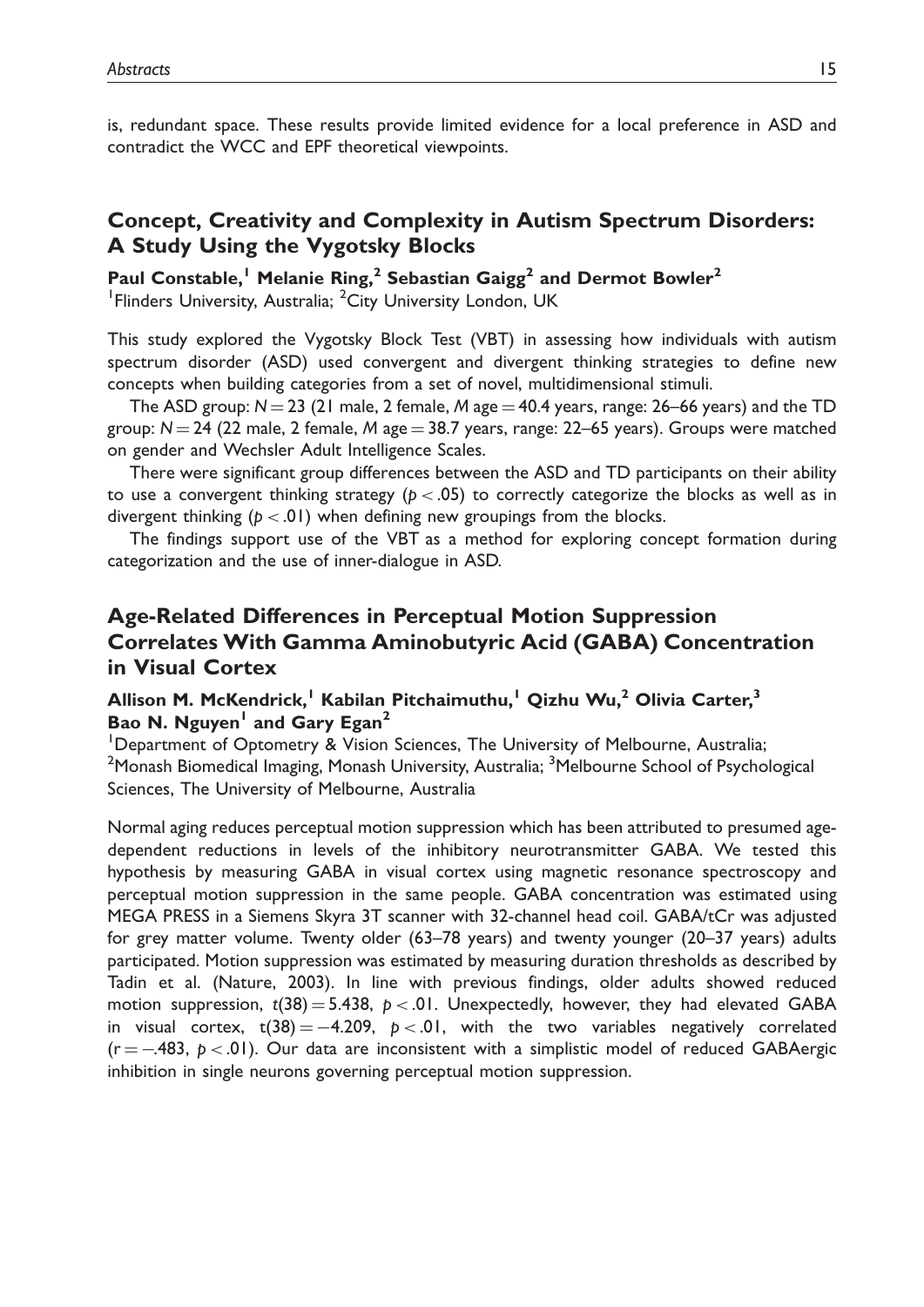## Normal Aging Affects Visual Contextual Effects of Orientation, Contrast, Flicker and Luminance

#### Bao N. Nguyen and Allison M. McKendrick

Department of Optometry and Vision Sciences, University of Melbourne, Australia

Previous studies show that aging alters certain visual spatial contextual effects with particular emphasis on tasks involving manipulations of contrast and motion. Here, we aimed to determine whether aging alters other contextual effects (e.g., involving luminance, flicker, orientation), and whether the strength of effect is similar across all tasks. Previous literature suggests that pre-cortical neural circuitry is sufficient to enable encoding of centre-surround luminance and flicker effects, whereas properties of contrast and orientation contextual effects are more consistent with additional cortical computation. We compared the perceived luminance, flicker, contrast, and orientation of a central target with and without a surround in 18 younger (19–31 years) and 18 older adults (60–75 years). Older adults showed stronger contextual effects than younger observers (main effect of group  $p < .001$ ) of a similar magnitude across all tasks (interaction between group and task  $p = .26$ ), indicating that normal aging results in widespread alterations to spatial contextual processing.

### Attention, Clinical Disorders, and Form

## To the Right or to the Left: Left Superiority for Multiple-Feature Attentional Selection

#### Shih-Yu Lo

National Chiao Tung University, Taiwan

In this study, I examine the efficiency of attentional selection on two stimuli that share the same or different features. The observers were presented multiple groups of dots in the display. The task was to select one group of dots on the left side and the other group on the right side, and to detect a speed change with varying duration. The two selected groups of dots could move in the same or opposite directions. The results suggest that when the selected groups of dots moved in the same direction, there was little difference between their selection efficiencies between the stimuli on the two sides. However, when the selected groups of dots moved in opposite directions, the selection efficiency for the left group of dots was higher than for the right group. These results suggest that the right hemisphere has an advantage for selecting stimuli within the left visual field than the left hemisphere as to the right visual field. However, this asymmetry in selection efficiency could be evened out by feature similarity of the two selected groups.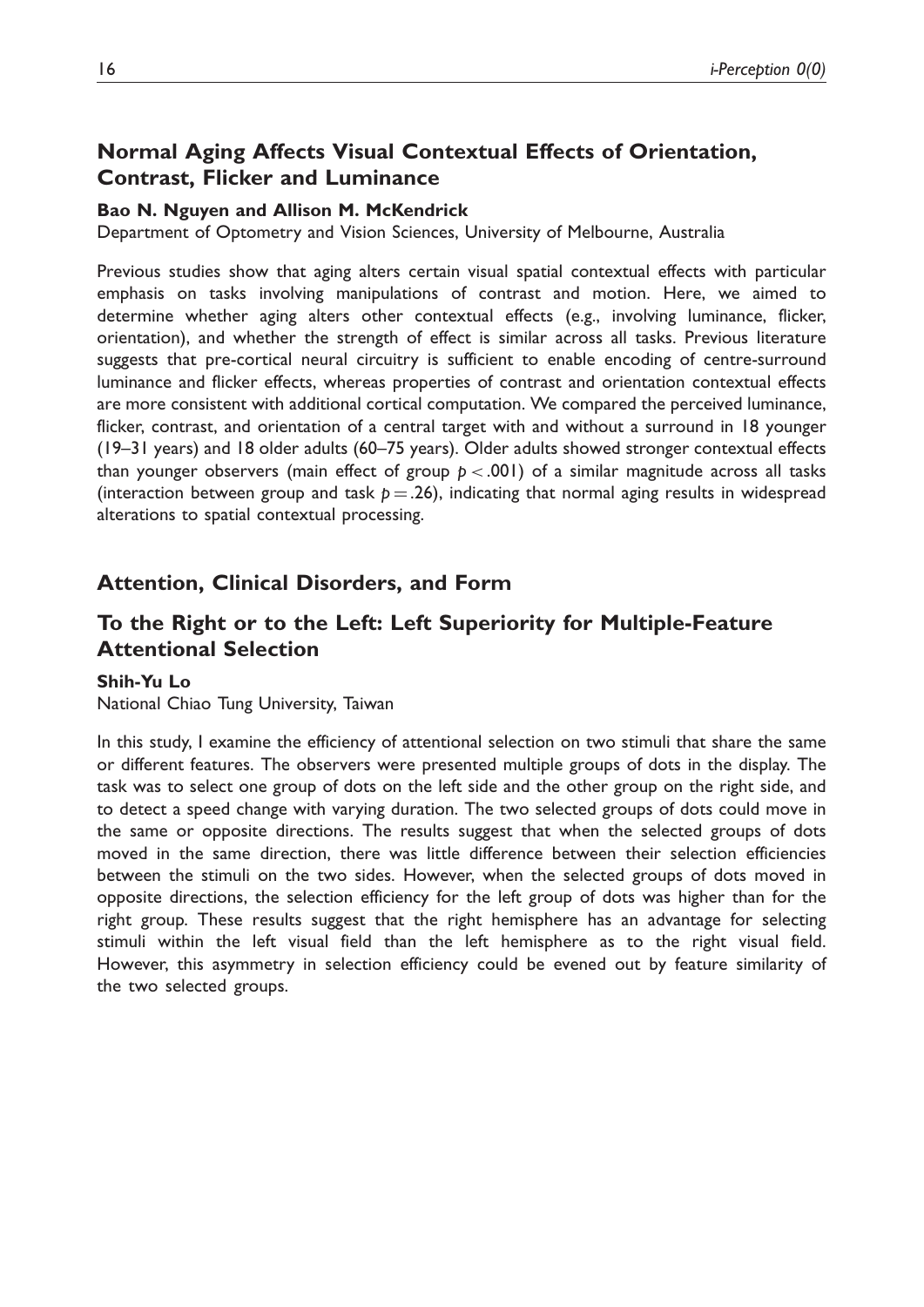## Pleasant and Unpleasant Sounds and Visual Processing of Neutral Targets in Lower and Upper Visual Space

#### John McDowall and Rebekah Smith

Victoria University of Wellington, New Zealand

In this study, we examined whether pleasant non-word sounds (e.g. laughter) or unpleasant nonword sounds (e.g. screaming), would influence visual spatial attention in a vertical manner. Based on previous work using valenced words, pictures and faces, we hypothesized that pleasant sounds would direct attention upwards in visual space, and unpleasant sounds would direct attention downwards in visual space. Eighty-three participants listened to sound bites either pleasant or unpleasant and then identified targets either at the top or bottom of a computer screen. The results of this study did not show a bias in spatial attention. Possible reasons are discussed.

## Division of Spatial Attention Examined by Evoked Potentials

Takumi Miura,<sup>1</sup> Kazumichi Matsumiya,<sup>2</sup> Ichiro Kuriki<sup>2</sup> and Satoshi Shioiri<sup>2</sup> <sup>1</sup>Graduate School of Information Science, Tohoku University, Japan; <sup>2</sup>Research Institute of Electrical Communication, Tohoku University, Japan

To investigate whether visual attention can be divided into multiple spatial locations or not has been debated for decades, but it is still an open question, we estimated spatial modulation of visual attention by using SSVEP (Steady-State Visual Evoked Potential) and ERP (Event Related Potential). EEG was measured while subjects paying attention to detect targets presented simultaneously at two of eight locations. The spatial profile of P3 in ERP response showed inhibition between the two attended locations although SSVEP did not. Since there is no difference in the inter-event variance of P3 between one target and two target presentations, it is unlikely that attention shifted in time between the two attended locations. These results, together with SSVEP results, may suggest that there are different attentional mechanisms, one with ability for division and the other with unitary spotlight of visual attention.

## Threatening Faces Fail to Guide Attention for Adults With Autistic-Like Traits

Michael C. W. English, Troy A. W. Visser and Murray T. Maybery

School of Psychology, The University of Western Australia, Australia

Individuals diagnosed with autistic spectrum conditions often show deficits in processing emotional faces relative to neurotypical peers. However, little is known about whether similar deficits exist in neurotypical individuals who show high levels of autistic-like traits. To address this question, we compared performance on an attentional blink task in a large sample of adults who showed low or high levels of autistic-like traits on the Autism Spectrum Quotient. We found that threatening faces inserted as the second target in a rapid serial visual presentation were identified more accurately amongst individuals with low compared to high levels of autistic-like traits. This is the first study to show that attentional blink abnormalities seen in autism extend to the neurotypical population with autistic-like traits, suggesting that at least with respect to attentional mechanisms, there is considerable overlap between individuals diagnosed with autism and neurotypical individuals with high levels of autistic-like traits.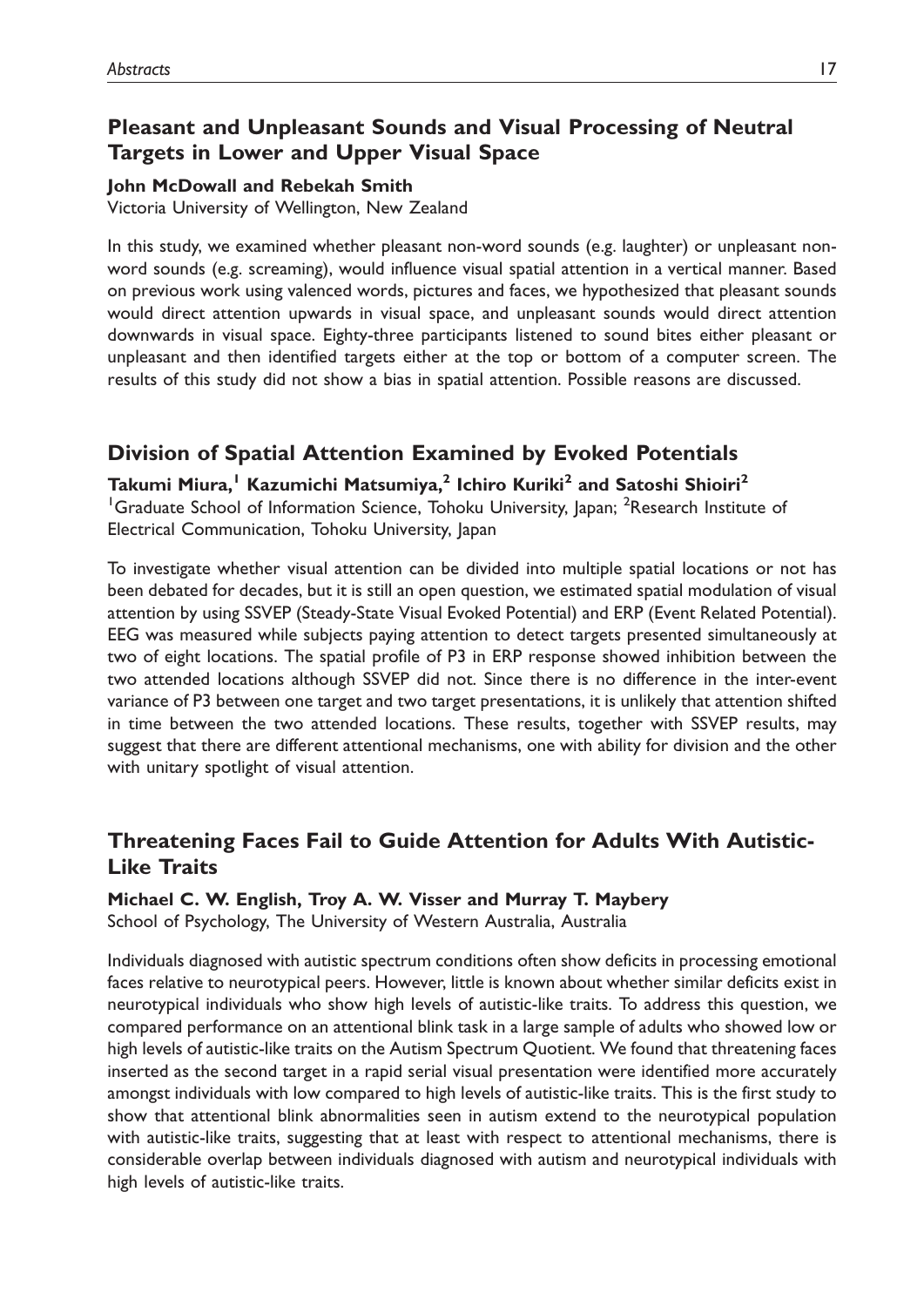## Misperceiving Size: Serial Dependence in Female Body Perception

### Joanna Alexi,<sup>1</sup> Romina Palermo,<sup>1</sup> Nadine Kloth,<sup>1</sup> Sue Byrne,<sup>2</sup> Dominique Cleary,<sup>2</sup> Kendra Dommisse<sup>2</sup> and Jason Bell<sup>1</sup>

<sup>1</sup> ARC Centre of Excellence in Cognition and its Disorders, School of Psychology, University of Western Australia, Australia; <sup>2</sup>School of Psychology, University of Western Australia, Australia

Attentional biases to certain body types, or to specific body parts, are associated with high levels of eating disorder symptomology, indicating the importance of body perception. The current research examined the veridicality of body perception, using both real body images and synthetic, computer-generated body images. The latter provides a test of the validity of using synthetics to represent extreme body shapes in particular. Participants briefly (250 ms) viewed a single body image that could range from severely underweight to obese and were asked to judge the body type using a visual analogue scale. Results showed that, for both real and synthetic bodies, the perception of body size is biased towards previously viewed body shapes, the first empirical evidence of positive serial dependence in body perception. The relationship between body size misperceptions and eating disorder symptomology is discussed, to further our understanding of the functional role of serial dependencies in vision.

### The N2pc Component and Inhibition of Return

#### Alfred Lim, Vivian Eng, Shamsul Azrin Jamaluddin and Jason Satel

University of Nottingham Malaysia Campus, Malaysia

Inhibition of return (IOR) is characterized by delayed responses to previously attended locations when the time interval between stimulus onset is long enough. In a typical cue-target paradigm, a manual or saccadic response is required when a target stimulus is presented at the same (cued) or opposite (uncued) location as the cue. In this series of experiments, we paired the target with a distractor at the opposite location, providing balanced sensory stimulation at the time of target onset. This design allowed analysis of the N2pc component, an event-related potential associated with target detection in visual search paradigms. This component has been largely overlooked in EEG studies of IOR due to the use of unbalanced designs. Results showed that an N2pc component was present for both cued and uncued trials, with a large cueing effect (smaller N2pc amplitude for cued trials), likely associated with the exhibited behavioural IOR effect.

## Separating Decision Criteria Between Two Independent Visual Searches Is Difficult If They Are Perceptually Similar

#### Han-Gyeol Son, Hyung-Bum Park and Joo-Seok Hyun

Department of Psychology, Chung-Ang University, South Korea

The probability of target presence in visual search (i.e., target prevalence) has been known to influence the likelihood of target detection and the speed of search termination. Here, we report that biasing decision criteria in a search by manipulating its target prevalence influences performance for another search without such prevalence. Participants performed either of two independent search tasks across trials where one had the prevalence of 10, 50, or 90% while the other had 50% (i.e., neutral). The prevalence-search influenced performance of the neutral-search when the items between them were identical but did not influence when different. Further tests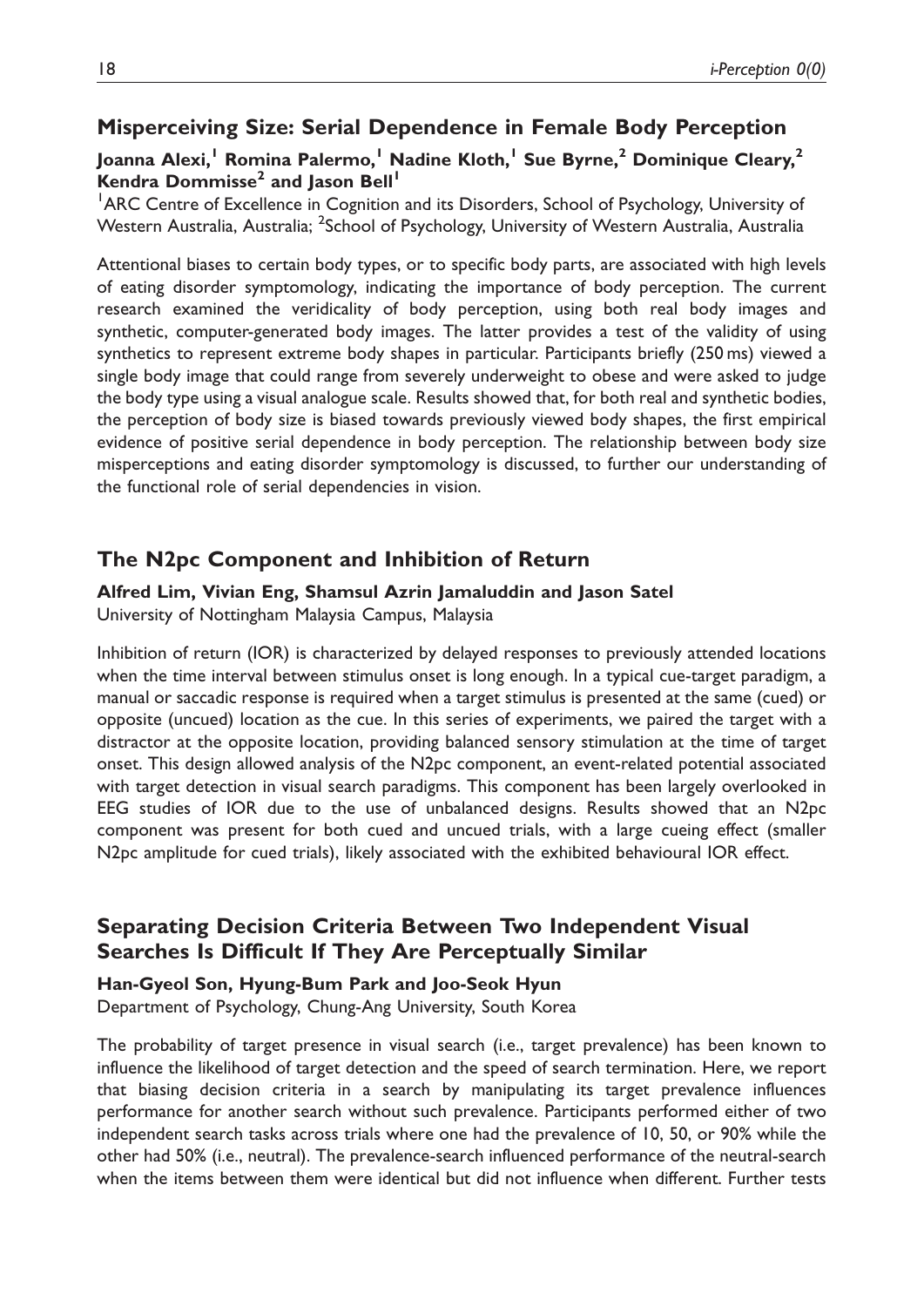revealed that the perceptual similarity of the items primarily determined the transferability of target prevalence effect between the searches rather than the shared target feature. These results indicate that observers often fail to separate their decision criteria between two independent but concurrent visual searches if their search items are perceptually similar.

## Non-Conscious Local and Global Cueing Differences in Subthreshold ASD Traits: A Continuous Flash Suppression Study

#### Robin Laycock, Daniel Chan and Sheila G. Crewther

School of Psychology and Public Health, La Trobe University, Australia

Previous research suggests that local/global visual perceptual abnormalities characterize autism spectrum disorders (ASD). In ASD, there is also evidence for impairments in sub-cortical networks subserving emotion processing, although these regions are now also recognized as being involved in (non-emotional) salience detection. We examined non-conscious processing of local/global arrow stimuli in neurotypical participants with varying ASD-traits by utilizing Continuous Flash Suppression of a Posner cuing paradigm. The cueing effect (reaction time for valid subtracted from invalidly cued trials) was compared between high and low ASD-trait groups. While low ASD-trait participants demonstrated a globally biased cueing effect, high ASD-trait participants demonstrated a locally biased cueing effect, indicating that local/global anomalies in ASD might also be processed without conscious awareness.

## High Schizotypy Shows Superior Putative Subcortical Magnocellular-Driven Emotion Processing and Deficits in Cortical Attentional Change Detection

Robin Laycock, Liz Cutajar and Sheila G. Crewther

School of Psychology and Public Health, La Trobe University, Australia

Visual processing deficits have been established in schizophrenia patients, and also in relatives and individuals with high schizotypy traits. Neurotypical participants with varying self-reported schizotypy personality traits (SzP) were compared on visual tasks, including a face emotion discrimination task with conditions targeting low (magnocellular) or high (parvocellular) spatial frequency channels. High SzP participants showed superior magnocellular processing (flickerdefined form contrast sensitivity), but inferior dorsal stream and transient attention processing (motion coherence, change detection) compared with low SzP participants. Both groups showed reduced accuracy for disgust compared with neutral/happy emotion discrimination; however, high SzP participants showed greater accuracy for low spatial frequency disgust emotions compared with low SzP participants.

Schizotypy may thus be associated with superior magnocellular processing, but deficits in dorsal stream/transient attention, possibility implicating routes bypassing V1 in schizotypy.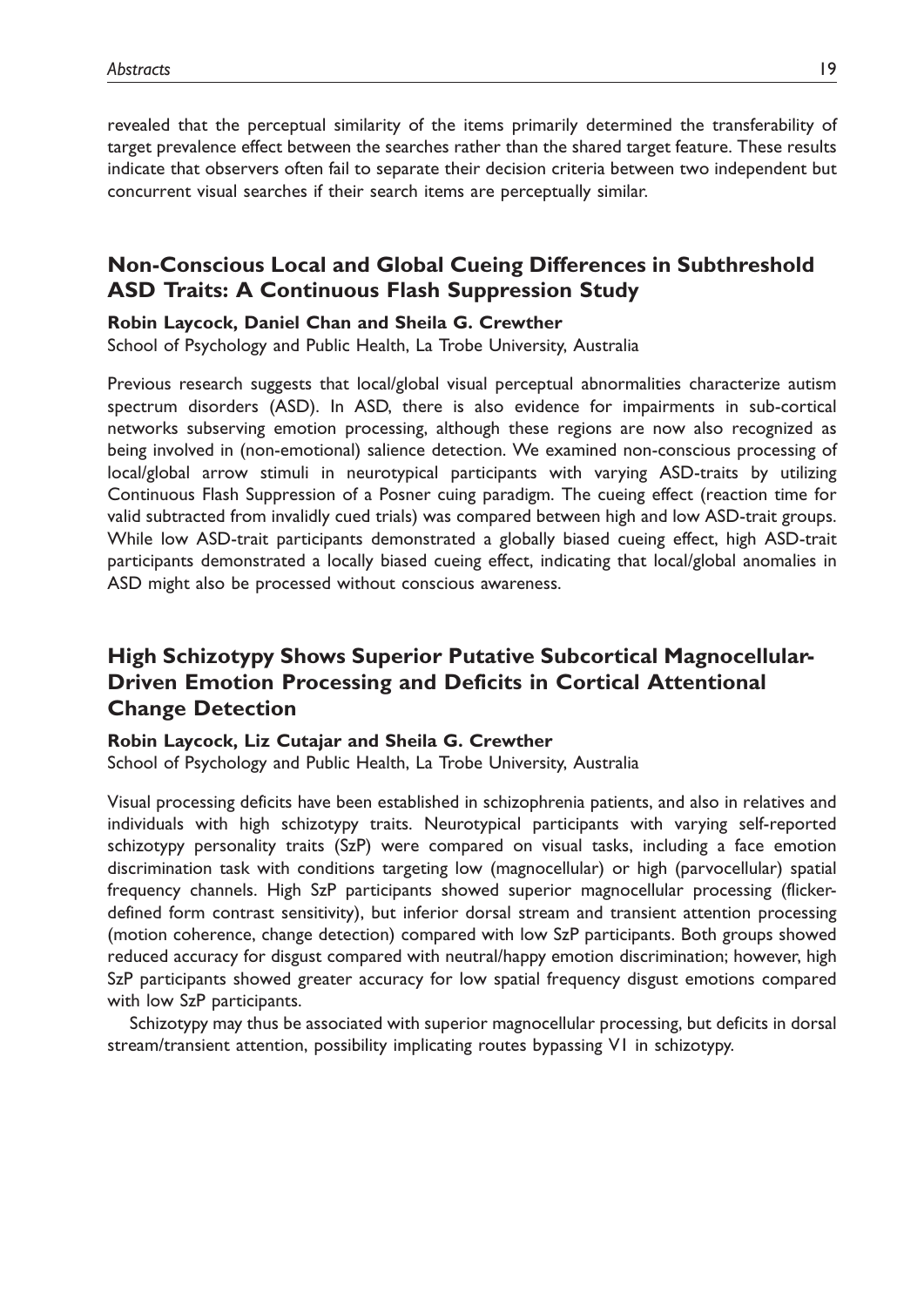## Visual Acuity and Contour Interaction With Luminance-Modulated and Contrast-Modulated Noise Stimuli in Adults With Monocular **Defocus**

#### Pui Juan Woi, Mohd Izzuddin Hairol and Sharanjeet Kaur

Optometry & Vision Sciences Programme, Universiti Kebangsaan Malaysia, Kuala Lumpur, Malaysia

Contrast-modulated (CM) stimuli are thought to be processed in more binocular areas than those processing luminance-modulated (LM) stimuli, and may be prone to deficits in amblyopic visual systems. Some visual deficits in amblyopic eyes can be modelled by imposing blur in healthy individuals. We compared acuities and contour interaction effects using LM and CM letters, measured binocularly in five normal adults under monocular defocus (0-4 D). Across all levels of monocular defocus, (a) binocular acuity for LM letters was  $\sim$ 2.9'—better than that for CM letters ( $p < .05$ ), (b) contour interaction magnitude was similar for both stimulus types ( $p > .05$ ), and (c) contour interaction extent in arcmin was  $\sim$ 2'—larger for CM stimuli than that for LM stimuli ( $p < .05$ ). Monocular defocus degrades binocular acuity and performance of LM and CM stimuli similarly, which suggests that monocularly blurring a visual system with normal binocular vision may not fully reveal visual degradations in amblyopia.

## The Contribution of Attention and Anxiety to the Neurodevelopmental Phenotype

Alana Cross, Robin Laycock, Jessica Peters and Sheila Crewther La Trobe University, Melbourne, Australia

It is widely acknowledged that visual differences exist across the autism spectrum. However, the literature has not yet adequately considered the interactive contributions of anxiety and attention to behavioural problems noted in children with neurodevelopmental disorders.

Forty primary school children aged between 5 and 12 years were compared between groups with high and low parent-rated autistic tendency and anxiety using the Autism Spectrum Quotient-Children's Version (AQ-Child) and Spence Children's Anxiety Scale (SCAS). Children with high autistic tendency displayed greater sensitivity on a flicker contrast task, highlighting magnocelluar system involvement in perceptual differences. No group differences were established on an inspection time task. The effect of anxiety as a mediating factor between ASD-traits and visual processing was examined. A neurodevelopmental phenotype appears to be characterised by heightened anxiety and attentional differences that likely contribute to social and learning difficulties.

### Searching for Closed-Contours and Schizotypy

Kirsten R. Panton,<sup>1</sup> Johanna C. Badcock,<sup>2</sup> J. Edwin Dickinson<sup>1</sup> and David R. Badcock<sup>1</sup> <sup>1</sup>School of Psychology, University of Western Australia, Australia; <sup>2</sup>Centre for Clinical Research in Neuropsychiatry, School of Psychiatry and Clinical Neurosciences, University of Western Australia, Australia; Cooperative Research Centre – Mental Health, VIC, Australia; School of Psychology, University of Western Australia, Australia

Impairments in perceptual organization have been reported in people with schizophrenia and in healthy schizotypes, considered at increased risk for schizophrenia. These impairments have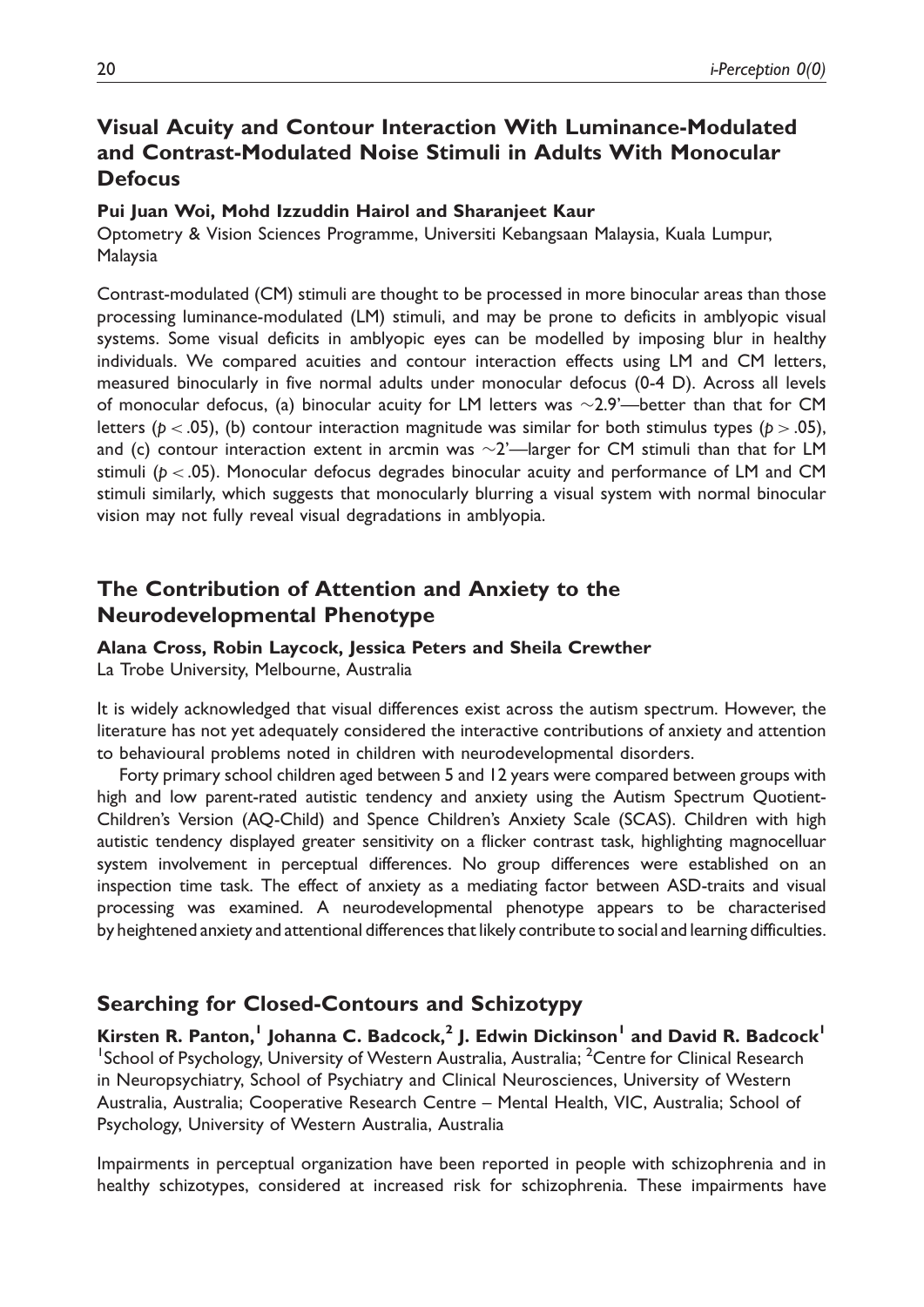traditionally been examined with the Embedded Figures Test (EFT), and interpreted as an alteration in global rather than local processes. Criticisms of the EFT led to the development of the Radial Frequency Search Task (RFST), which can more reliably distinguish between these processes, but has not previously been applied to schizotypy groups. Students with high  $(n = 54)$  and low  $(n = 124)$  levels of schizotypal traits completed the EFT and two RFSTs which selectively targeted global and local processes.

Unexpectedly, there was no significant difference between groups on the EFT. In contrast, on the RFST the high schizotypy group was slower and less efficient on the global but not the local processing task. These findings suggest a specific difficulty in global processing of visual stimuli in high schizotypes.

## Interocular Suppression Reduces Perceived Speed in Patients With Amblyopia and Normal Controls

### Goro Maehara,<sup>1</sup> Syunsuke Araki,<sup>2</sup> Benjamin Thompson<sup>3</sup> and Atsushi Miki<sup>2</sup>

<sup>1</sup> Kanagawa University, Japan; <sup>2</sup> Kawasaki Medical School, Japan; <sup>3</sup> University of Waterloo, Canada

We investigated the effect of interocular suppression on the relative perceived speed of dichoptically presented motion stimuli. The stimuli consisted of quadrants containing moving dots. One eye viewed the top-left and bottom-right quadrants, and the other eye viewed the top-right and bottom-left quadrants. Ten observers with normal vision and three amblyopes (one strabismic, one anisometropic, and one combined strabismic-anisometropic) matched the perceived speed of the stimuli presented to each eye. Normal observers viewed with a 2.0 ND filter in front of one eye to induce partial suppression.

Speed was increased in the filtered eye or decreased in the non-filtered eye to achieve equal speed perception between the eyes. The three observers with amblyopia also showed this interocular mismatch without an ND filter. These data suggest that partial interocular suppression decreases the perceived speed of suprathreshold stimuli seen by the suppressed eye.

### Is Global Integration of Contour Information Incremental or All-or-None?

#### David R. Badcock, Kirsten R. Panton and J. Edwin Dickinson

School of Psychology, The University of Western Australia, Australia

Radial frequency (RF) patterns are produced by sinusoidal modulation of the radius of the contour. Schmidtmann, Kennedy, Orbach, and Loffler (2012) proposed that the patterns were processed through ''AND'' gates, requiring all constituent cycles of an RF pattern to be visible before integration was detectable. Others have proposed that global integration is an incremental process with thresholds being proportional to the amount of contour modulated. These different outcomes may be associated with the smoothing contour used to return a modulated cycle to the original circular radius. The current study re-examined this idea using four expert observers. Psychophysical deformation discrimination thresholds improved as a power function of the number of modulated cycles. There was no sudden change when the pattern was completed. Local cues from an inappropriate smoothing function may explain the lower rate of improvement until the full stimulus is modulated in the Schmidtmann et al. study.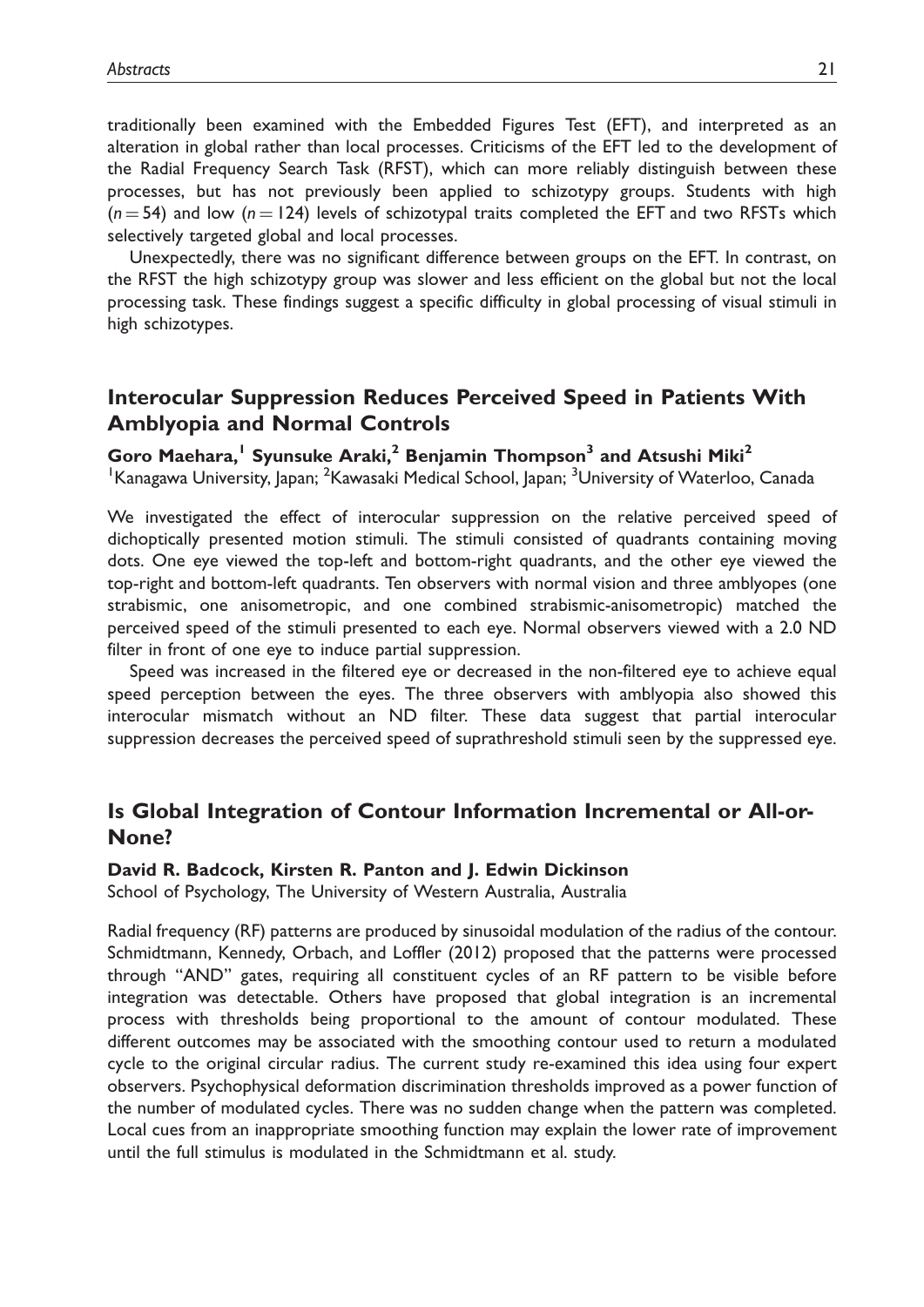## Shape Distortion Illusion of a Dashed Line Circle Induced by Gradation Flash

#### Kenzo Sakurai

Department of Psychology, Tohoku Gakuin University, Japan

Visual illusions of shape distortion that circles turn into polygons (e.g., hexagons) have been reported with using a prolonged viewing in peripheral vision (Khuu, McGraw, & Badcock, 2002) and with using afterimages (Ito, 2012). Recently we found that the shape distortion illusion can be induced in a short period by presenting alternation of a circle and its inward gradation pattern (Sakurai, 2014 VSS, ECVP; Sakurai & Beaudot, 2015 VSS). In order to extend this study, we investigated whether a dashed line circle distorted with the gradation flash when the length of line segments was varied. Results of induction time (latency) and verbal reports showed that the shape distortion of a dashed line circle was induced, and the corners of polygon were aligned to the gaps of the dashed line. This suggests that curvature detectors involve the shape distortion effect.

Supported by JSPS Grant-in-Aid for Scientific Research (B) Grant Number 25285202.

#### Evidence for Global Processing in Radial Frequency Patterns

#### Robert Green, Edwin Dickinson and David Badcock

School of Psychology, The University of Western Australia, Australia

Global processing (or additive summation) of a shape is the integration of local information around the shape's contour aiding in its detection and discrimination. Recent research using Signal Detection Theory (SDT) has suggested that stimuli previously analysed using High Threshold Theory (HTT) and thought to be globally processed may in fact be a product of probability summation (increased likelihood of detection due to increased number of signal elements). Four expert observers (two naive) participated in detection and discrimination tasks involving radial frequency (RF) patterns. We compared detection and discrimination thresholds for both an RF3 and an RF5 and found evidence for global processing of both stimuli. The simple application of SDT did not support the conclusions reached from the data, suggesting it is an inappropriate method for analysing global integration in RF patterns. Both the method presented here and HTT did support the conclusion that shape information is globally integrated.

## Local and Global Contributions to Detection of Radial Frequency Patterns Across Development

Serena J. Cribb,<sup>1</sup> Johanna C. Badcock,<sup>2</sup> Murray T. Maybery<sup>1</sup> and David R. Badcock<sup>1</sup> <sup>1</sup>University of Western Australia, Australia; <sup>2</sup>Centre for Clinical Research in Neuropsychiatry, School of Psychiatry and Clinical Neurosciences, University of Western Australia, Australia and Cooperative Research Centre – Mental Health, VIC, Australia

Previous studies have demonstrated that children are less sensitive to fully modulated RF patterns than adults, but this difference could arise from either changes in the extent of contour integration or sensitivity to local curvature information, or both. In the present study, psychophysical methods were used to separate changes in sensitivity to local curvature information from changes in contour integration. Typically developing observers were tested (aged 6–22,  $N = 104$ , normal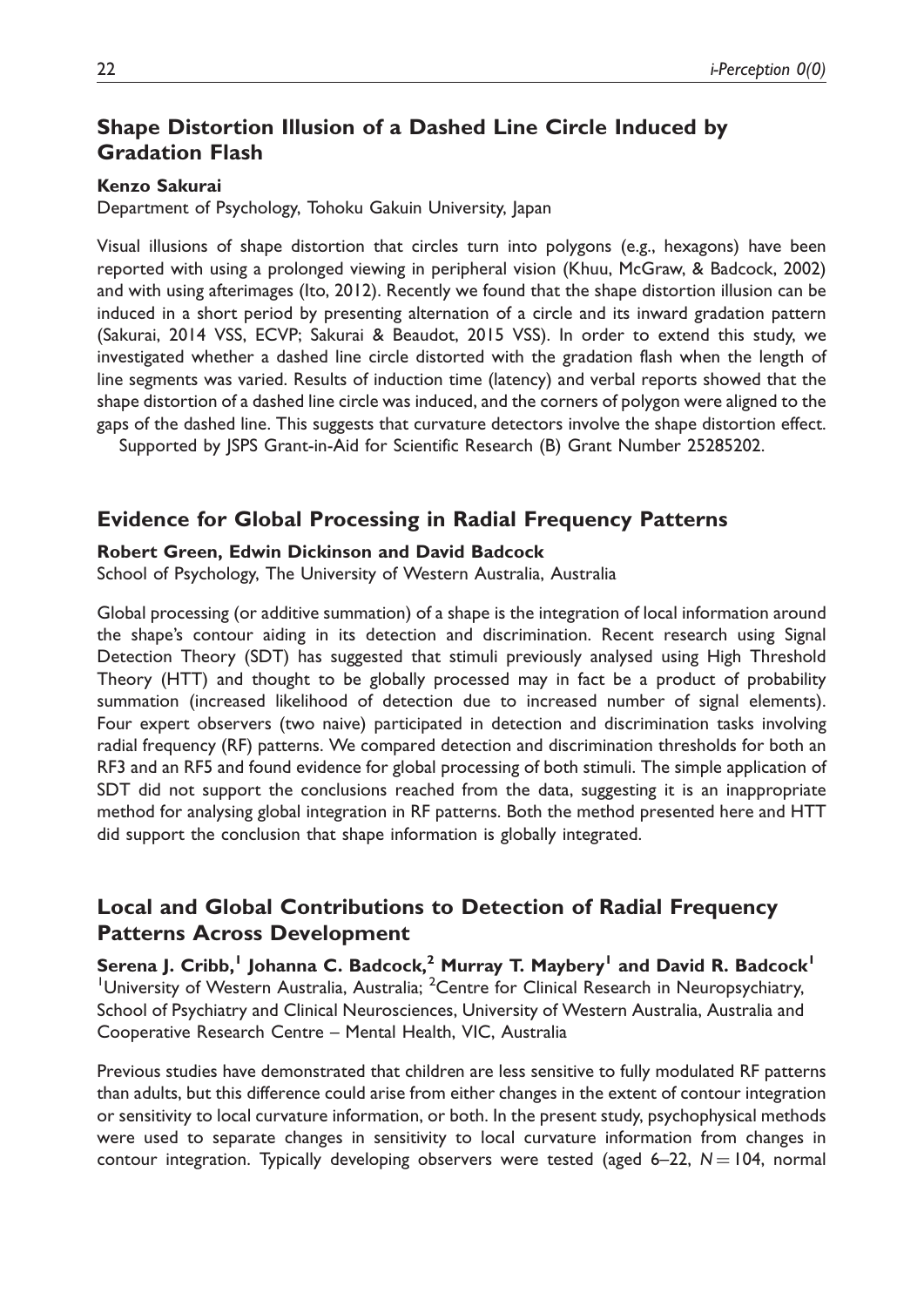acuity) on an RF integration task. Compared to older observers, younger observers were less sensitive to RF3 patterns in all conditions.

However, their strength of integration did not change with age. Results suggest changes in sensitivity to RF patterns across age are due to increased sensitivity to local curvature information rather than increased effectiveness of contour integration. We find this to be the case regardless of the method used for calculating probability summation.

#### Attention: Memory and Bias

### Distractibility Across Vertical and Horizontal Space: Individual Differences in Visuospatial Attention

#### Nicole A. Thomas, Ellie Aniulis and Michael E. R. Nicholls

Flinders University, Australia

Healthy individuals show a reliable bias to the left, known as pseudoneglect. The magnitude of this attentional asymmetry varies depending on visual field location. We investigated whether brief visual distractors, which recruit exogenous attention, influence the strength of pseudoneglect. A vertical landmark task with horizontally presented distractors was also performed. Experiment 1 findings illustrated single visual field distractors led to stronger leftward biases, when compared to dual visual field distractors. A baseline landmark task was included in Experiment 2 to allow participants to be separated into left- and right-responders. Upper space distractors increased the magnitude of asymmetries depending on baseline direction; left-responders showed increased leftward biases and right-responders showed increased rightward biases. Upward biases on vertical lines were unchanged by horizontal distractors, and horizontal and vertical asymmetries were not correlated. These results confirm individual differences in pseudoneglect influence distractibility and also highlight the importance of accounting for baseline attentional asymmetries.

### Visual Memory Is the Expert's Accompaniment to ''Practice Makes Perfect''

#### Kirsten Challinor, Sophia Tai and Patricia Arthur

School of Optometry & Vision Science, UNSW, Australia

It takes more than 10,000 h of deliberate practice to become an expert (Ericsson et al., 1993); but practice alone does not an expert make (Hambrick et al., 2014). The mean VSTM score for 9 expert sight reading pianists (7.3 items,  $SE = 0.74$ ) was higher than 12 non-expert sight readers (6.4 items,  $SE = 0.74$ ), and this difference was significant,  $t(18) = 2.64$ ,  $p < .05$ .

Furthermore, it was found that reading a simple, randomized word list aloud at speed was significantly faster in 8 experts (3.9 Words per second,  $SE = 0.39$ ) than in 11 non-experts (3.1 Words per second,  $SE = 0.45$ : significant  $t(29) = 3.89$ ,  $p < .001$ . Experiments using Chess players ranked for expertise were undertaken to test the validity of speed word reading and VSTM scores as a domain independent measure of visual processing expertise.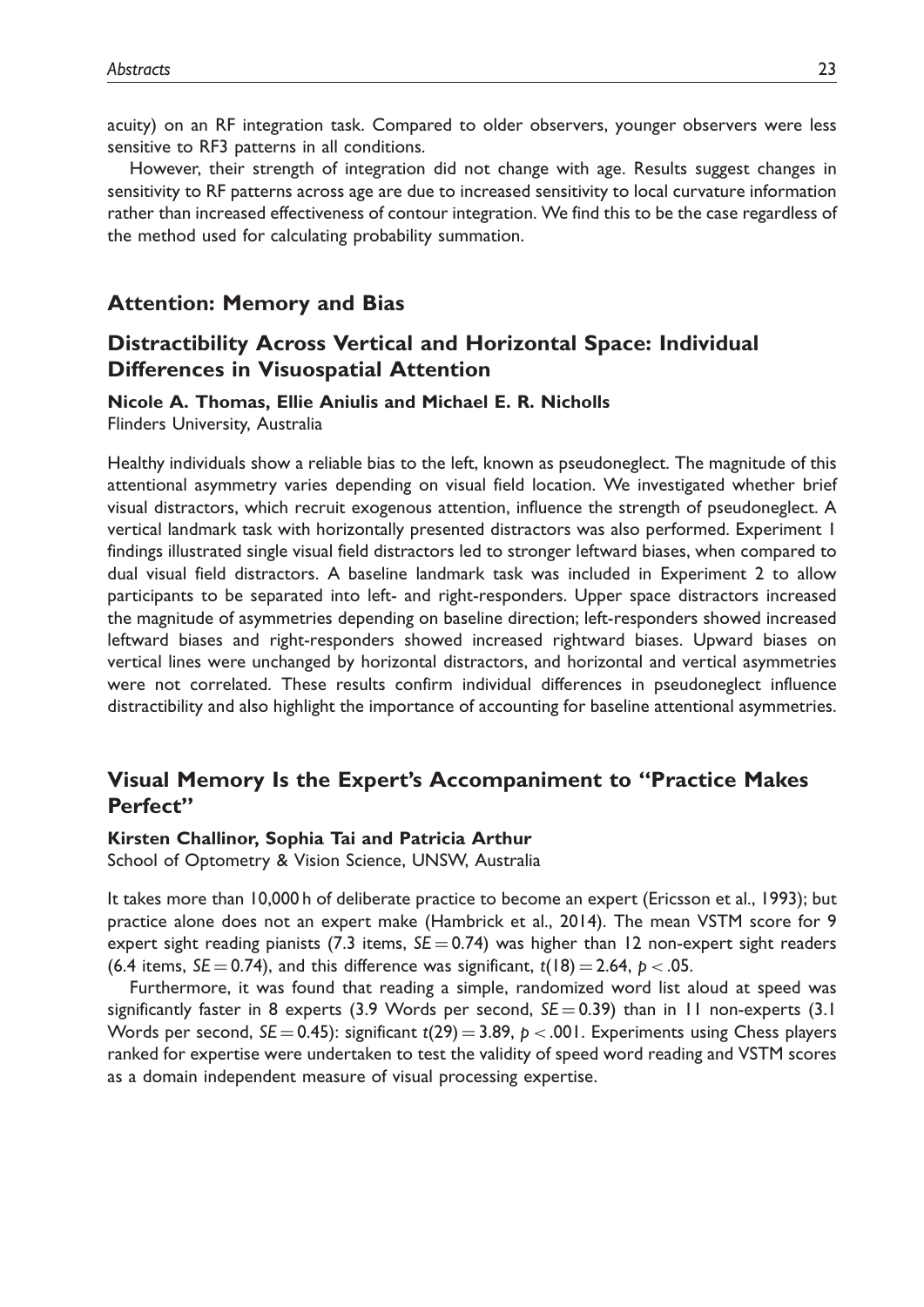## Creating Objects in Visual Working Memory: Evidence From Object-Based Attention

#### Haihang Zhang, Jifan Zhou, Rende Shui and Mowei Shen

Department of Psychology and Behavioral Sciences, Zhejiang University, China

This study reports on how visual working memory (VWM) forms intact perceptual representations of visual objects using sub-object elements. We used both facilitation and interference effects of object-based attention to test whether sequentially encoded object fragments could be integrated into objects in VWM and found that when subjects' attention was cued to a location occupied by the VWM object, the target presented at the location of that object was perceived as occurring earlier than that presented at the location of a different object (Experiment 1); responses to a target were significantly slower when a distractor was presented at the same location as the cued object (Experiment 2). These results suggest that object fragments can be integrated into objects in VWM with the law of visual perception. Thus, our finding provides new evidence for VWM interactive model from object level.

## Retaining Information in the Focus of Attention of Working Memory Requires Object-Based Attention

#### Huayu Liao, Mowei Shen and Zaifeng Gao

Department of Psychology and Behavioral Sciences, Zhejiang University, Hangzhou, China

By using a retro-cue task of working memory (WM), researchers have consistently found that information in the focus of attention (FoA) is in a highly activated state in WM, and we first extract the information in the FoA in the ongoing cognitive processing. Although extensive studies have been conducted in exploring the mechanisms of FoA in WM, no study has explored the nature of resource used in the FoA. Here, we explored this issue in a dual-task paradigm, in which we required participants to conduct a secondary task consuming distinct types of attention (object-based attention, spatial attention, and feature-based attention) during the maintenance phase of a retro-cue visual WM task. In seven experiments, we consistently found that only the secondary task consuming object-based attention impaired the retro-cue effect by lengthening the response time to the object in the FoA. These results suggest that FoA in WM requires object-based attention.

### The Effect of Rumination on Attentional Bias to Body Imagery

### Laura Dondzilo,<sup>1</sup> Petrina Wong,<sup>2</sup> Elizabeth Rieger,<sup>3</sup> Romina Palermo,<sup>1</sup> Sue Byrne<sup>2</sup> and Jason Bell $<sup>2</sup>$ </sup>

<sup>1</sup> ARC Centre of Excellence in Cognition and its Disorders, School of Psychology, University of Western Australia, Australia; <sup>2</sup>School of Psychology, University of Western Australia, Australia; <sup>3</sup>Research School of Psychology, Australian National University, Australia

Attentional biases towards thin female bodies are associated with elevated levels of eating disorder symptomatology. However, the specific mechanism by which attentional biases trigger eating disorder symptoms remains unknown. One possibility is that a cognitive-affective process, rumination, plays a causal role in attentional bias. The current study investigated whether heightened rumination on eating, shape and weight concerns induced an attentional bias to thin female bodies, in young women. Participants were given a negative mood induction, followed by an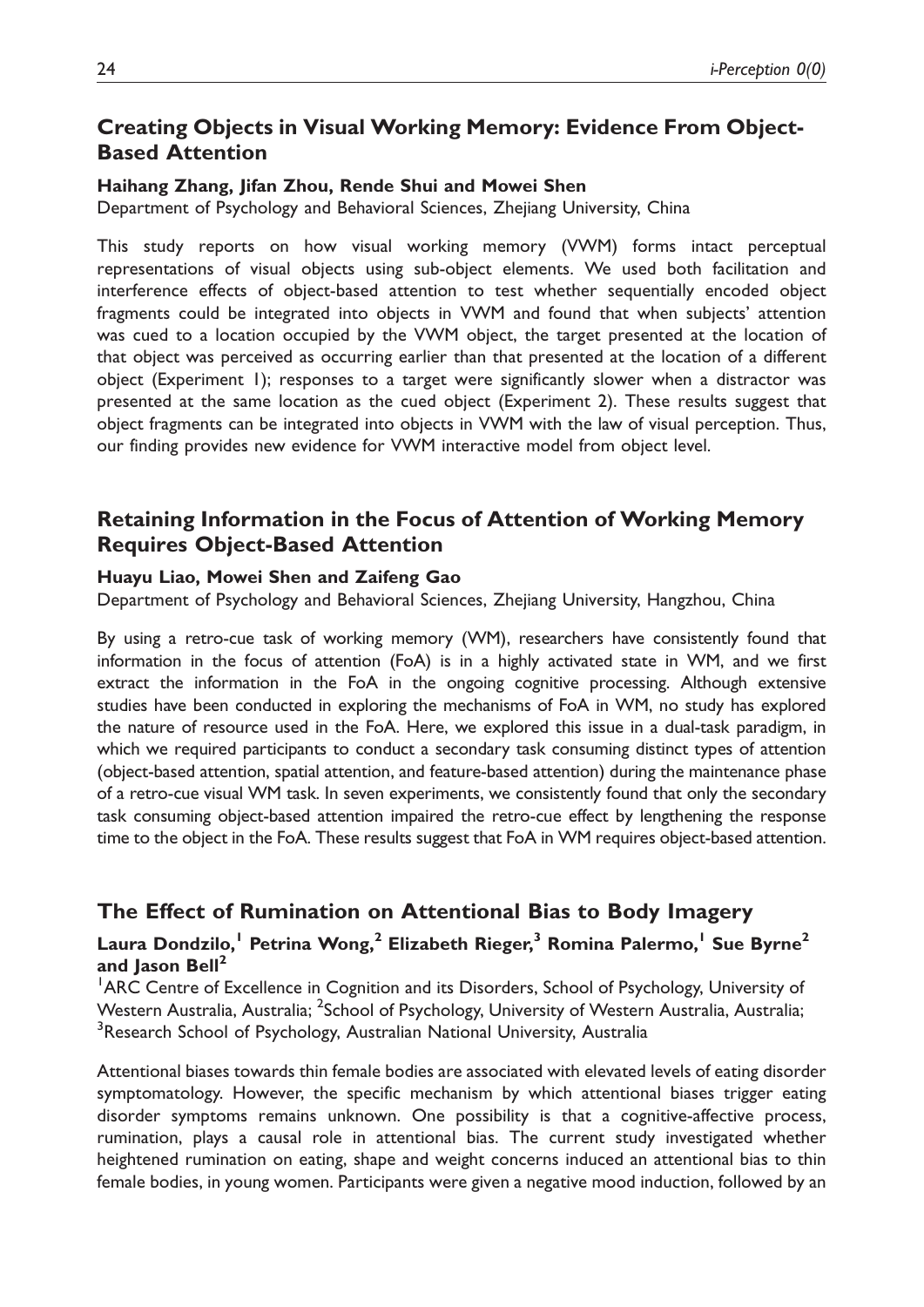induction of either a ruminative or distracting emotional regulation style. A visual dot probe task was used to measure attentional biases pre and post induction. Results compare the change in attentional bias pre and post and across groups to assess the causal role of rumination in attentional bias to body imagery.

The relationship between cognitive affective processes such as rumination and attentional biases to body imagery are then discussed.

## A Surround-Suppression Hypothesis for Attentional Guidance: Evidence From Visual Search

#### Louis K. H. Chan

Hong Kong Baptist University, Hong Kong

Most visual attention theories assume that visual saliency is defined by feature contrast levels. However, in common experience, no objects would look salient when a scene is full of contrasting items. The current study examined whether visual attention is guided by raw contrasts or some transformed signals. Participants searched for a unique-feature target in a display containing a cluster of homogeneous distractors and a cluster of heterogeneous distractors. Search was much more efficient when the target was among the homogeneous cluster. Since the target contrasted with all distractors regardless of its belonging cluster, this result reflected an attentional advantage for a visual item that was among low-contrast over high-contrast items. This suggests that visual saliency is a ''contrast-of-contrast'' signal, which could be formed when nearby objects suppress each other's contrast level. A computer model that simulates the contrast calculations between visual items showed that surround suppression improves RT fit significantly.

### Implications of Visual Disorders

## Behavioural Measures of Cortical Hyperexcitability Assessed in People Who Experience Visual Snow

### Yu Man Chan,<sup>1</sup> Melissa Tien,<sup>2</sup> Lynette Millist,<sup>2</sup> Meaghan Clough,<sup>2,3</sup> Heather Mack,<sup>4</sup> Joanne Fielding,<sup>2,5</sup> Owen B. White<sup>2</sup> and Allison McKendrick<sup>1</sup>

Department of Optometry and Vision Sciences, Faculty of Medicine, Dentistry and Health Sciences, The University of Melbourne, Australia; <sup>2</sup>Department of Neurology, Royal Melbourne Hospital, Faculty of Medicine, Dentistry and Health Sciences, The University of Melbourne, Australia; <sup>3</sup>School of Psychological Sciences, Monash Institute of Cognitive and Clinical Neurosciences, Monash University, Australia; <sup>4</sup>Department of Ophthalmology, Royal Melbourne Hospital, Australia; <sup>5</sup>School of Psychological Sciences, The University of Melbourne, Australia

Visual snow is a rare migraine-associated entity where people experience constant visual noise. One proposed mechanism is cortical hyperexcitability. We tested whether visual perceptual measures likely to be altered by excessive neural excitation, differed between 15 visual snow sufferers (aged 17–51) and 15 controls (aged 18–54). Four tasks were included: centresurround contrast matching, luminance increment detection in noise, glass pattern coherence and global motion coherence thresholds. Neuronal architecture capable of encoding the luminance and contrast stimuli is present within primary visual cortex; whereas the extraction of global motion and form signals requires extrastriate processing.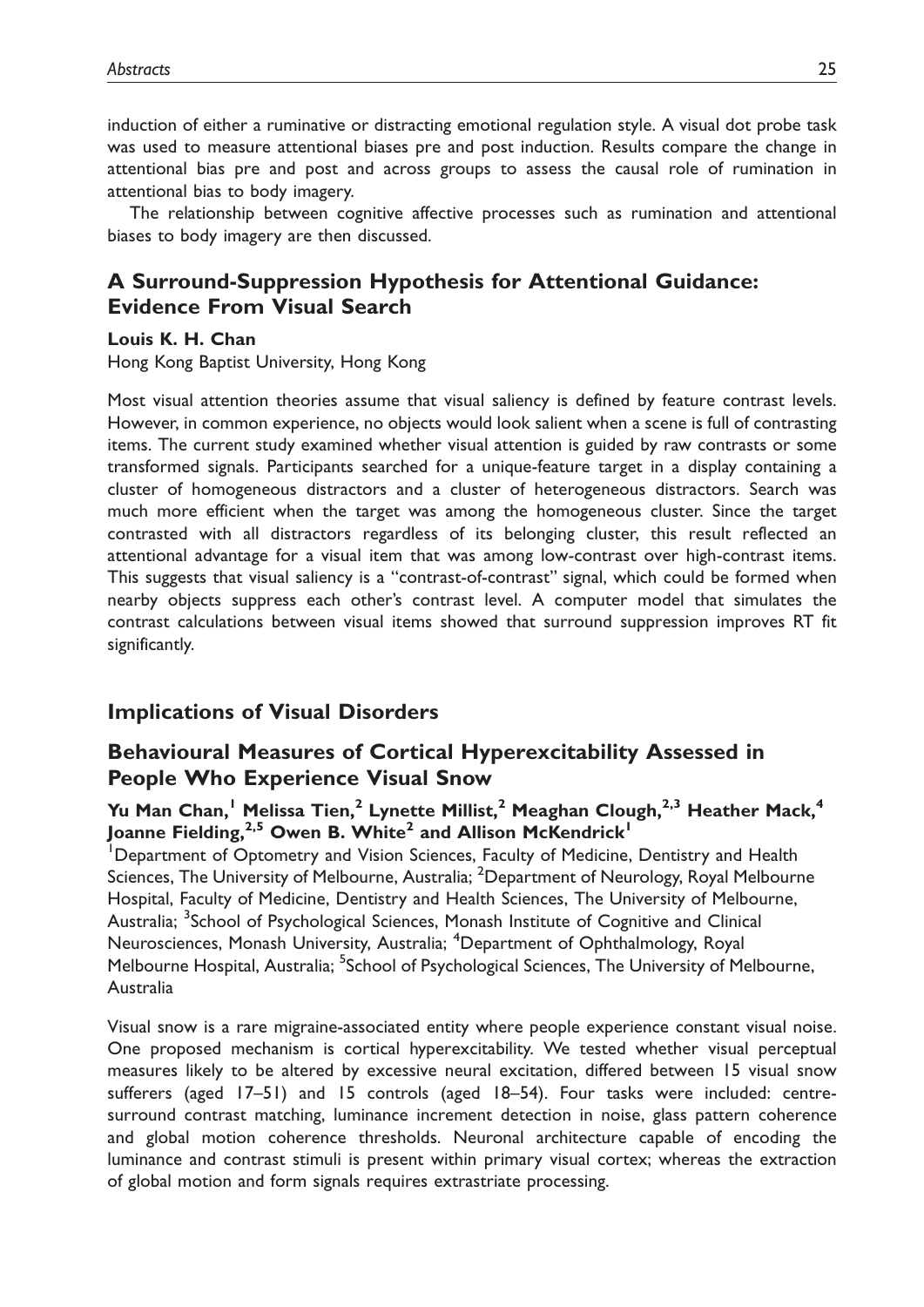The visual snow group demonstrated reduced centre-surround contrast suppression ( $p = .04$ ) and elevated luminance increment thresholds for both high-  $(p = .01)$  and low-noise conditions  $(p = .04)$ . Groups did not differ on the global form or motion task. Our data are consistent with cortical hyperexcitability and reduced suppression mechanisms in primary visual cortex in people who experience visual snow.

## Hyperosmotic Stress and Gene Adaptation in Myopia and Associated Ocular Diseases

### Sheila G. Crewther,<sup>1</sup> Nina Riddell<sup>1</sup> and Alan Marshall<sup>2</sup>

<sup>1</sup>School of Psychology & Public Health, La Trobe University, Melbourne, VIC, Australia; <sup>2</sup>School of Life Sciences, La Trobe University, Melbourne, VIC, Australia

Myopia is the commonest visual disorder and also a high-risk factor for severe sight threating disorders. We have previously described morphological, ultrastructural and physiological changes associated with development of refractive errors. Here, biometric, elemental microanalysis (EDX) and RNAseq gene expression changes are related in the same model in the first 72 h of optical defocus. Refractive Compensation (RC) to  $+10D$  lenses is in equilibrium by 24 h while RC to -10D lenses continues for 72 h. RNA sequencing and Gene Set Enrichment Analysis demonstrate bi-directional gene network expression for structural, metabolic, and immune pathways while EDX shows that refractive compensation to both  $+10/-10D$  optical defocus is accompanied by hyperosmotic shifts in ion distribution profiles across the entire retina/choroid sclera within 24 h. Thus, hyperosmotic change in myopia needs to be considered as a risk factor for severe visual impairments while at the same time suggesting a path for the development of therapeutics

## Impaired Motion Salience and Disconnection of Ipsilateral FEF From the Attention Network in Strabismic Amblyopia

Hao Wang,<sup>1</sup> Sheila Crewther,<sup>2</sup> Robin Laycock,<sup>2</sup> David Crewther<sup>3</sup> and Zhengqin Yin<sup>1</sup> <sup>1</sup>Southwest Eye Hospital/Southwest Hospital, Key Laboratory of Visual Damage and Regeneration and Restoration of Chongqing, Third Military Medical University, Chongqing, China; <sup>2</sup>School of Psychological Science, Faculty of Science, Technology and Engineering, La Trobe University, Melbourne, VIC, Australia; <sup>3</sup>Centre for Human Psychophysiology, Swinburne University of Technology, VIC, Australia

Purpose: To compare performance and brain activation during motion and saccade tasks in adult strabismic amblyopes and controls.

Methods: fMRI activation and functional connectivity between parieto-frontal attention network ROIs, along with V1 and V5 were compared for the two tasks.

Results: Higher behavioural thresholds were required for amblyopic eye. Activation to motion and saccade tasks of amblyopic eye was weaker in IPS, FEF and V5 though no difference in V1 to motion task. Correlational connections of attention network of amblyopic eye were abnormal in motion task, with the FEF ipsilateral to the amblyopic eye the most isolated node. The network were normal for saccade task.

Conclusions: Amblyopic eye require slower speed for detection of moving targets. Specific deficit in functional connectivity between the FEF ipsilateral to strabismic eye and parietal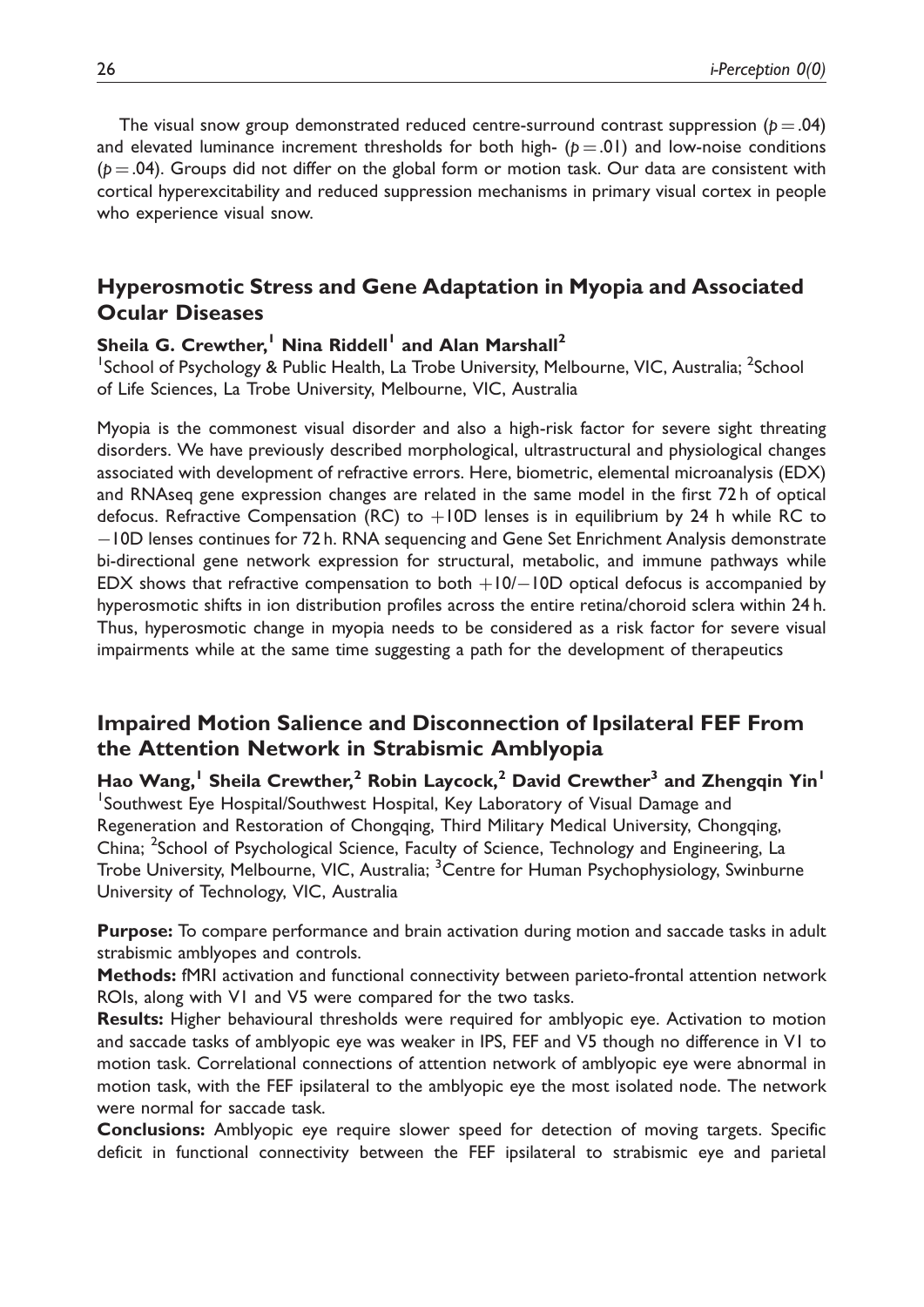attention network during motion task. Strabismic amblyopia is associated with reduced attention network activation during attention tasks independent of V1.

### Using Perceptual Learning to Mitigate Localized Blindness

### Paul Miller,<sup>1</sup> Guy Wallis,<sup>2</sup> Pete Bex<sup>3</sup> and Derek H. Arnold<sup>1</sup>

<sup>1</sup>School of Psychology, The University of Queensland, Australia; <sup>2</sup>School of Human Movement, The University of Queensland, Australia; <sup>3</sup>Department of Psychology, Northeastern University, Massachusetts, USA

Localised blindness can result from damage to the human visual system. There are no proven interventions to reduce the extent of blindness from neuropathology, but it has been suggested that rehabilitation might be achieved through training. We investigated this by examining the impact of visual training on blindness associated with the human blindspot.

- a region of insensitivity all people have in each eye due to the absence of photoreceptors at the optic disc. After 4 weeks of training, we found an  $\sim$ 10% reduction in the extent of functional blindness associated with the trained blindspot. We have since begun preliminary investigations to see if this training protocol could benefit age-related macular degeneration.
- with promising results. Overall, our data suggest functionally defined blindness, including the human blindspot, can be reduced through training, and that eective protocols for this can be developed with normally sighted people and translated to benefit clinical conditions.

## The Effect of Stigma Towards Individuals With Mental Health Disorders on Social Perception

Hannah Abdul Razak, Jeneva Ohan, Carmen Lawrence and Troy Visser School of Psychology, University of Western Australia, Australia

Mental health stigma and its impact on persons with schizophrenia contribute to a myriad of problems including social isolation. This study aims to understand the social impact of stigma towards persons with schizophrenia by examining its influence on eye gaze perception. Participants first read control and experimental vignettes depicting fictional characters without significant symptoms of a mental health disorder or with the symptoms and diagnosis of schizophrenia. Participants then completed a gaze-cueing task that required them to identify targets that were either spatially congruent or incongruent with the direction of the eye gaze of the face stimuli. Lastly, participants completed questionnaires assessing levels of stigma, including perceived social status and dangerousness towards each individual depicted in the vignettes. The results indicated that participants showed a significantly larger gaze cueing effect towards faces associated with schizophrenia. Moreover, magnitude of gaze cuing was positively related to perceived dangerousness and negatively related to perceived social status. The results suggest that stigmas about schizophrenia can significantly modulate social attention, and thus may form a foundation for social isolation experienced by individuals with the disorder.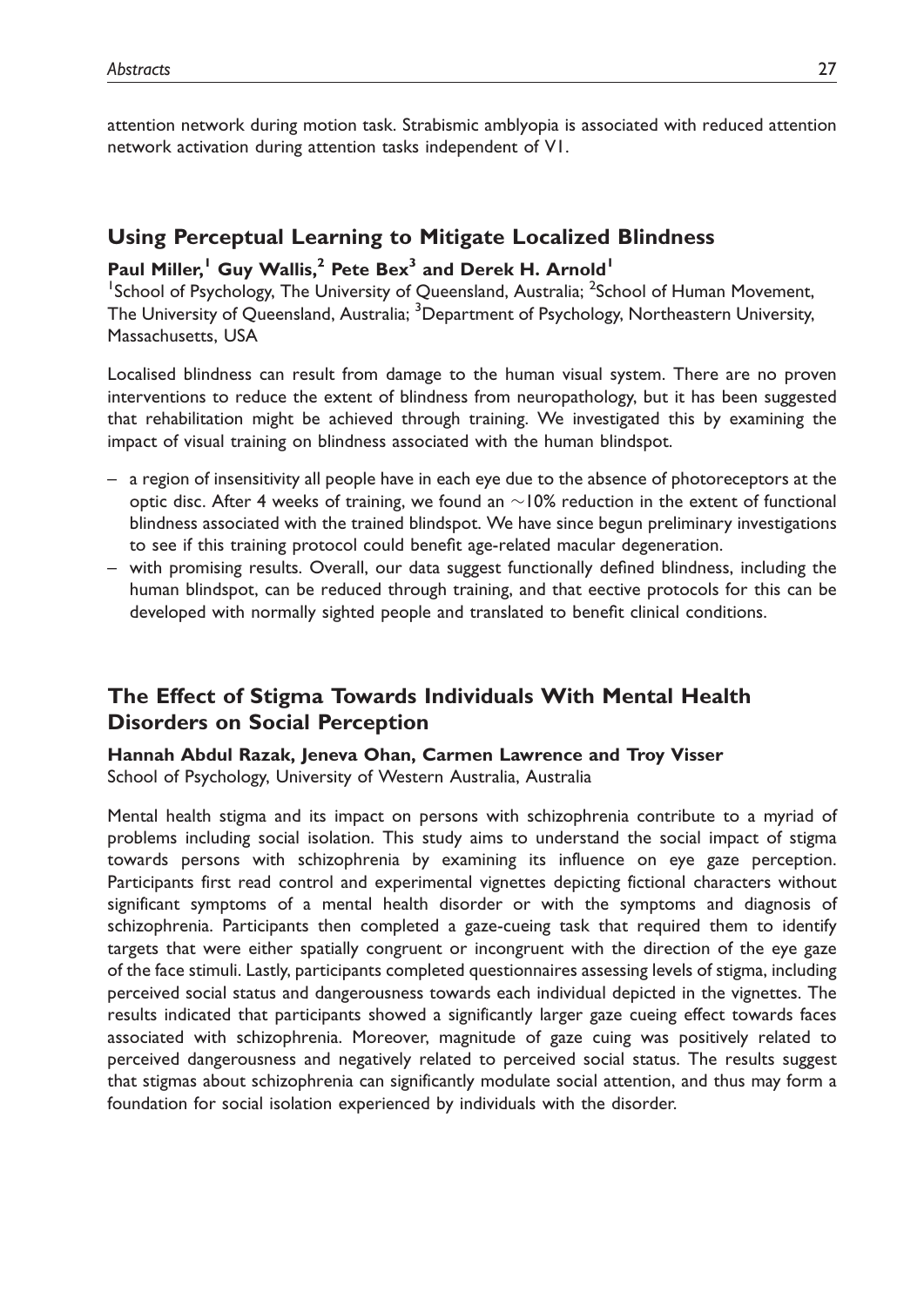### Symposia II: Representations of Face Identity and Emotion

### Detecting Emotional Expressions: Do Words Help?

Emma Portch, Charity Brown, Russell Hunter and Jelena Havelka University of Leeds, UK

Access to emotion labels (e.g., sad) can aid our recognition of emotional facial expressions. In two experiments, we examine whether exposure to emotion words aids online detection of emotional expressions. Participants were briefly presented with a series of faces displaying sad or neutral expressions. Prior to each face exposure, participants repeated out loud an emotion or neutral word and when the face appeared detected whether it was emotional or neutral in expression. Emotion words were labels (''sad,'' ''surprise'') or related verbs (''sob,'' ''gasp'') and were relevant ("sad," "sob") or irrelevant ("surprise," "gasp") to the sad expressions on display. Preliminary findings indicate no advantage in detecting emotional expressions following exposure to relevant emotion words compared to irrelevant emotion words or neutral words. This was the case when relevant emotion labels (sad) and verbs (sob) were encountered. We consider how our findings contribute to understanding when and how language influences emotion perception.

### Facing a Difficult Task: Integrating Image Variation to Find Faces in **Crowds**

#### James Dunn, Richard Kemp and David White

University of New South Wales, Australia

People are often faced with the task of finding target faces in crowds. Theoretical accounts of visual search performance propose that this process relies on a search template containing a description of the target. Robust templates describe features that distinguish the target and make it stand out from the crowd. Two experiments were conducted to examine how to optimise faces search templates for visual search. We measured participant's speed and accuracy when searching for familiar and unfamiliar faces in a crowd of 20 images, following three types of target exposure: (a) a single image of the target, (b) four different images of the target, or (c) a single image created by averaging 20 other images of the target. Average images improved the accuracy of target detection relative to single images. However, additional benefits were observed after exposure to multiple images, with improvements observed in both speed and accuracy. This benefit was observed for unfamiliar but not familiar faces, suggesting that exposure to variation compensates for an absence of familiarity.

### Similarity Asymmetries in Face Perception

#### David White

University of New South Wales, Australia

People recognise familiar faces despite substantial variations in facial appearance. The present work draws on a well-known phenomenon in the category learning literature ''similarity asymmetry'' to probe organisation of memory representations supporting this ability. Perceived similarity of category members in one sequence  $(A \rightarrow B)$  differs from similarity in the opposite sequence ( $B \rightarrow A$ ). Because similarity asymmetries are systematically related to the relative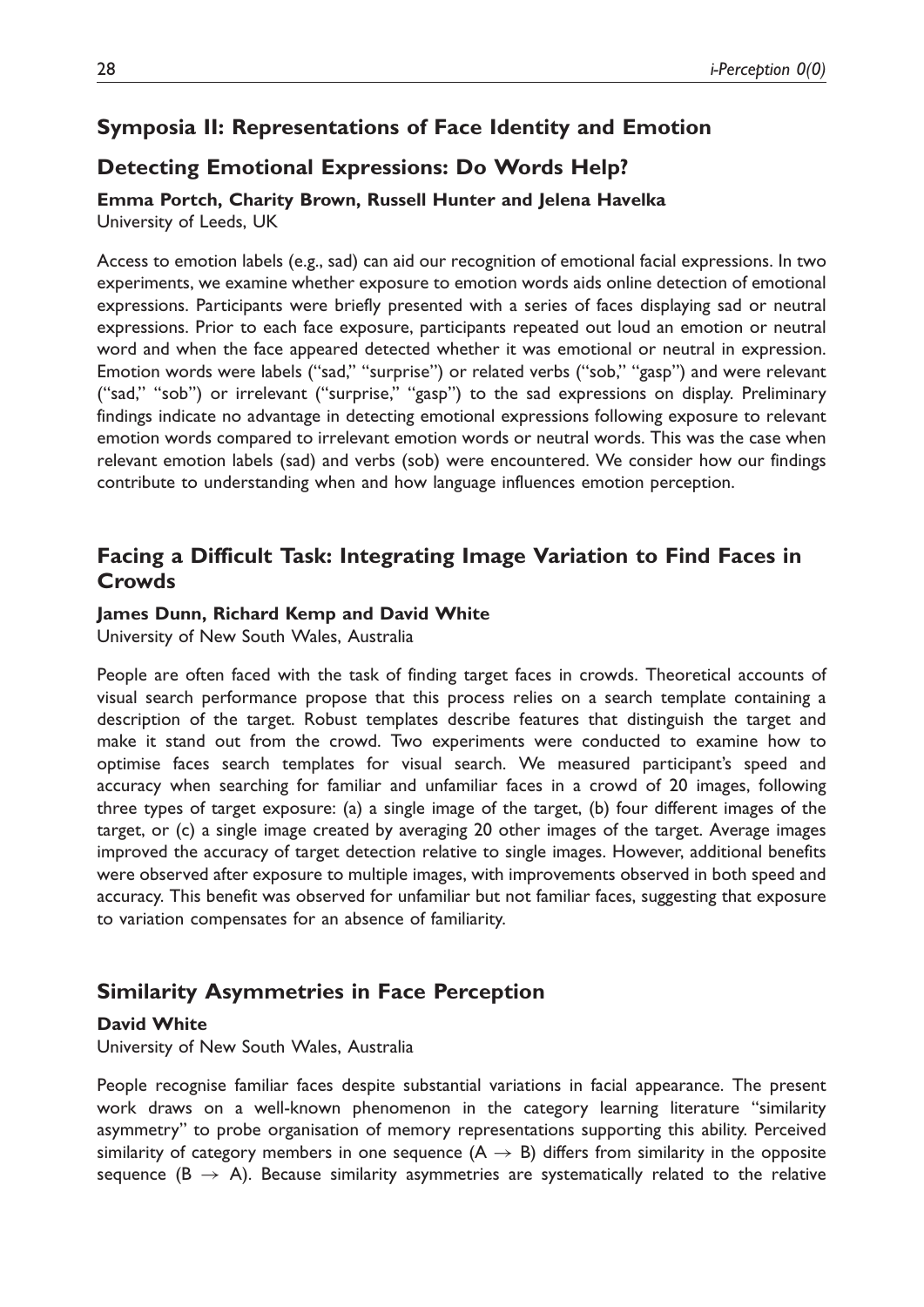prototypically of A and B, we predicted that averages of familiar faces and individual exemplars contributing to these averages would show asymmetries consistent with prototypical category structure. Our results show (a) systematic asymmetries consistent with average images occupying central regions of within-identity face space, (b) a strong relationship between relative familiarity of celebrities and the strength of asymmetries, (c) significantly smaller asymmetries in ratings made to unfamiliar faces. These results provide the first direct evidence for prototypical organisation of variation in representations of familiar faces.

## Attention: Neural and Perceptual Effects

### Measuring the Spotlight of Moving Attention

#### Satoshi Shioiri,<sup>1</sup> Kei Ishii,<sup>2</sup> Kazumichi Matsumiya<sup>1</sup> and Ichiro Kuriki<sup>1</sup>

<sup>1</sup> Research Institute of Electrical Communication, Tohoku University, Japan; <sup>1</sup> Graduate School of Information Sciences, Tohoku University, Japan

Moving objects can be tracked by visual attention independently of eye movements. To keep attending on a moving object, attention must be controlled dynamically. We developed a technique to measure spatiotemporal characteristics of visual attention while tracking a moving stimulus. The attentive tracking was performed with flickering disks, with which we measured attentional modulation at variable locations and its change in time by steady-state visual-evoked potential (SSVEP). Spatial modulation of attention estimated by SSVEP showed that attention effect peaked at a location ahead of the moving stimulus. This suggests that attention tends to be shifted in the direction of the moving object tracked.

Interestingly, we found that the P3 component of ERP showed the largest attentional effect at the location of the tracked stimulus. The difference between SSVEP and P3 may indicate different attention dynamics at different stages of visual processing.

### Signal Variability Undermines Confidence in Visual Perception

#### Morgan Spence, Paul Dux and Derek Arnold

School of Psychology, The University of Queensland, Australia

Humans intuitively evaluate their decisions by forming different levels of confidence. Although decisional confidence and sensitivity are highly correlated, recent evidence has shown that the range of direction signals within a global motion display disproportionately undermines confidence in global direction judgments, relative to precision. Here, we report that the range of different orientation signals in a global display also disproportionately undermines confidence in judgments of average display orientation. Performance was equated  $(\sim 70\%)$  for stimuli containing different ranges of orientations uniformly distributed about a display average ( $\pm 6^{\circ}$ , 12°, 18° and 24°). Despite constant sensitivity, participants were less confident when judging the average orientation of more variable displays. These findings provide support for generalized computations underlying perceptual confidence that disproportionately weight the range of differently tuned cells responsive to an input.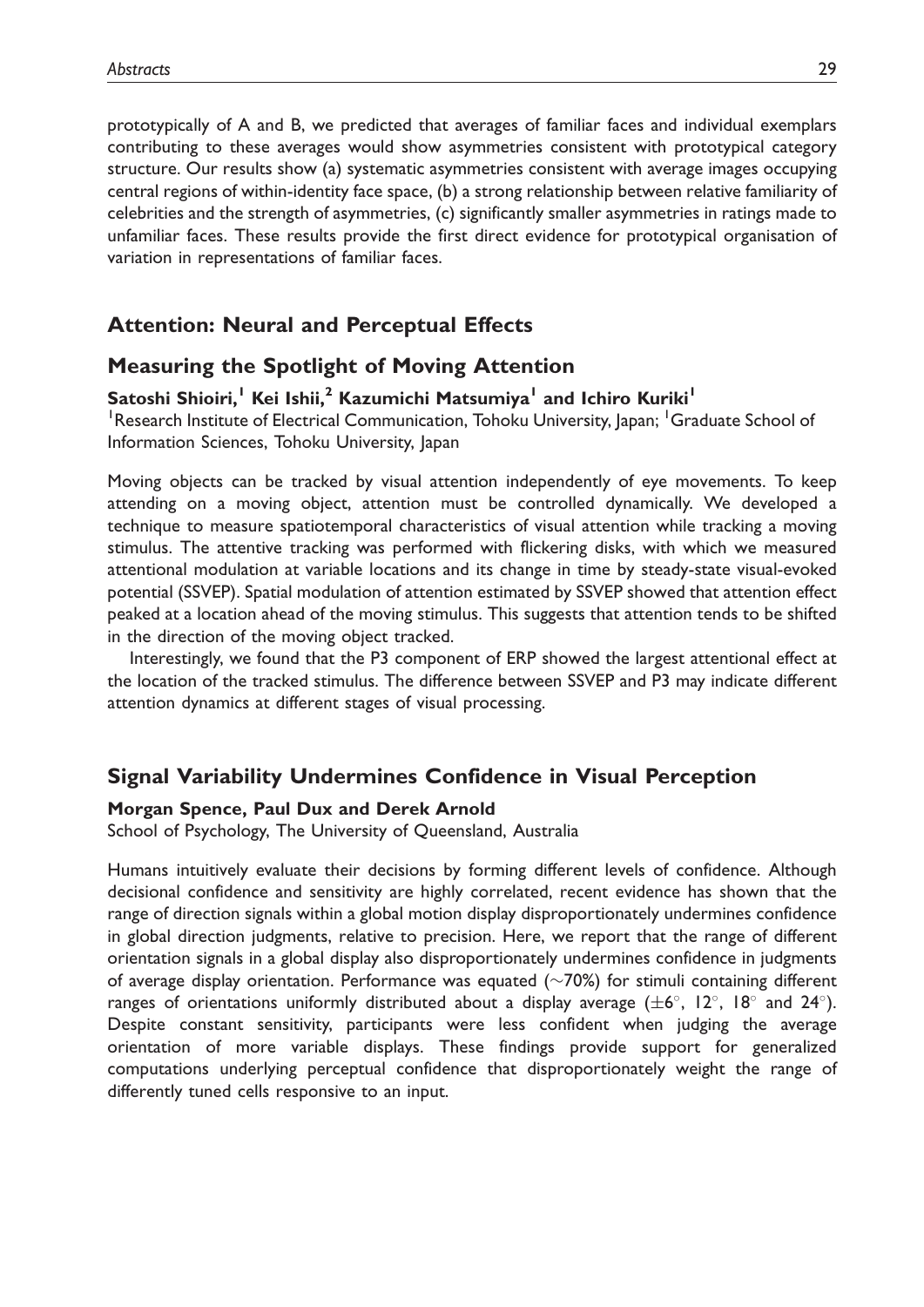## Spatial and Feature-Based Attention Have Different Effects on Population-Level Tuning

#### Erin Goddard, Thomas A. Carlson and Alexandra Woolgar

ARC Centre of Excellence in Cognition and its Disorders (CCD), Perception in Action Research Centre (PARC) and Department of Cognitive Science, Macquarie University, Australia

Spatial and feature-based attention can both change the stimulus related information signalled by single cells, but their effects on population-level coding is less well defined. We scanned participants  $(n = 10)$  using MEG, while they covertly attended to either an object on the left or the right (spatial attention manipulation) and reported the object's shape or colour (feature-based attention manipulation). We used multivariate pattern classification analysis to infer the dissimilarity of the population response to attended and non-attended stimulus features, at attended and nonattended locations. We found that while both spatial and feature-based attention increased decodeability of object shape and colour, there were qualitatively different patterns of enhancement. Specifically, feature-based attention produced relatively greater enhancement of the smallest stimulus differences, while spatial attention produced greatest relative enhancement of intermediate stimulus differences. We describe these qualitatively distinct effects in terms of the normalisation model of attention (Reynolds & Heeger, 2009, Neuron, 61(2), 168–185).

## Predictive Remapping Gives Rise to Environment-Centered Inhibition of Return

#### Chuyao Yan,<sup>1</sup> Tao He,<sup>1</sup> Raymond M. Klein<sup>2</sup> and Zhiguo Wang<sup>3</sup>

<sup>1</sup>Department of Psychology, Hangzhou Normal University, Hangzhou, China; <sup>2</sup>Department of Psychology and Neuroscience, Dalhousie University, Halifax, Canada; <sup>3</sup>Department of Cognitive Science, Macquarie University, Sydney, Australia

Visual sampling is facilitated by inhibition of return (IOR), a mechanism that discourages attentional orienting towards previously inspected locations (or objects). Despite that saccadic eye movements constantly shift the retinal image of the world, IOR appears to operate in environment-centered coordinates. Here, we show that environment-centered IOR is supported by predictive remapping, a neural mechanism that has been suggested to maintain spatial constancy by predictively activating neurons to compensate retinal shifts caused by saccades. With a cueing task, Experiment 1 revealed an IOR effect at a retinal locus that had been brought to the cued location by a saccade. Experiment 2 further showed that, immediately before the initiation of a saccade, IOR was observed at a retinal locus that would be brought to the cued location by the same saccade. These results provide direct behavioral evidence that predictive remapping is a mechanism behind environment-centered IOR.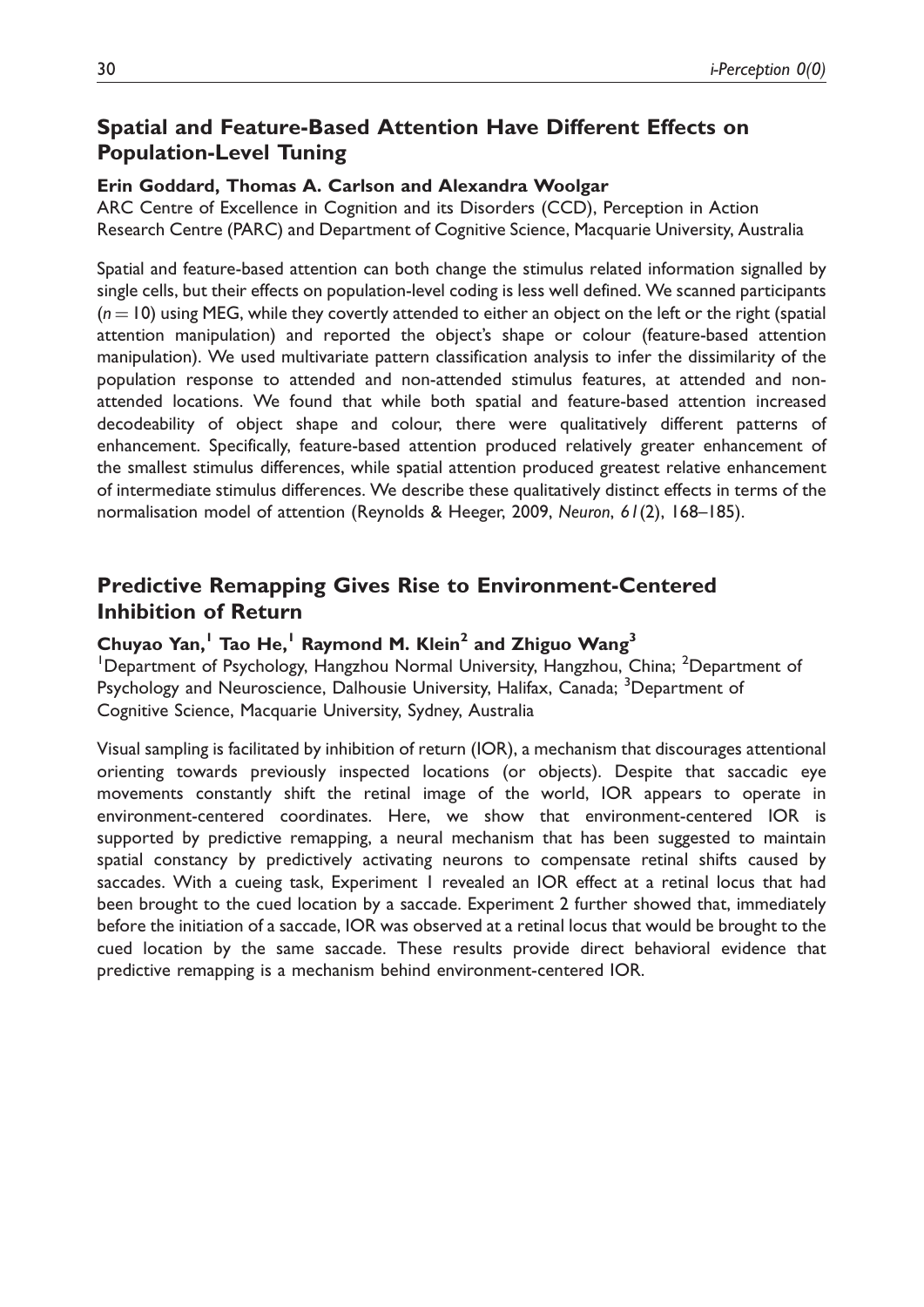## Confidence Levels During Perceptual Decision-Making Are Discrete

## Andrei Gorea,<sup>1</sup> Matteo Lisi<sup>2</sup> and Gianluigi Mongillo<sup>3</sup>

<sup>1</sup> Laboratoire Psychologie de la Perception, Universite Paris Descartes & CNRS, France; <sup>2</sup>Laboratoire Psychologie de la Perception, Universite Paris Descartes, France; <sup>3</sup>Centre de Neurophysique, Physiologie et Pathologie, Universite Paris Descartes & CNRS, France

Are our decisions, and hence confidence therein, based on a full knowledge of the prior and likelihood probability functions? Each trial consisted of two consecutive decisions on whether a given signal was above or below some reference value. The first decision was to be made on a signal randomly drawn from a uniform distribution. Correct/incorrect responses resulted into signals randomly drawn from respectively the positive/negative sub-intervals to be judged when making the second decision. Subjects were told so. A non-Bayesian observer was designed to have discrete confidence levels instantiated by one-, two- or three-second decision criteria representing different levels of the point estimates of the evoked response. Synthetic datasets reliably discriminated Bayesian from non-Bayesian observers. Over nine subjects, the non-Bayesian observer with two–three confidence levels systematically outperformed the Bayesian observer in predicting the actual behavior.

Contrary to current claims, confidence appears to be a discrete rather than continuous quantity.

## Faces and Bodies II: Identity Recognition, Holistic Processing, and Attention

## Off With Their Heads: An Infant Body Inversion Effect With Headless Bodies

### Emma Axelsson and Chloe Kelly

The Australian National University, Australia

Adults demonstrate face and body inversion effects (BIEs), that is, poorer discrimination of inverted compared to upright images. However, BIEs are reduced with headless bodies suggesting that heads are incorporated into adults' body representations. Infants demonstrate face inversion effects at four months, but infants' developing body representations are less clear. Seven-month-old infants' fixations were measured, first to a single image, and then to the same image paired with an identical figure in a novel posture. Infants saw upright and inverted images, half with heads and half headless.

Infants' novelty preferences to the novel postures were significantly greater than chance for the upright headless figures, but not the inverted. Novelty preferences for the upright and inverted whole figures were at chance. Infants looked longer at the heads than the bodies of the upright whole figures suggesting that heads detract attention from bodies possibly precluding infants' capacity to discriminate bodies.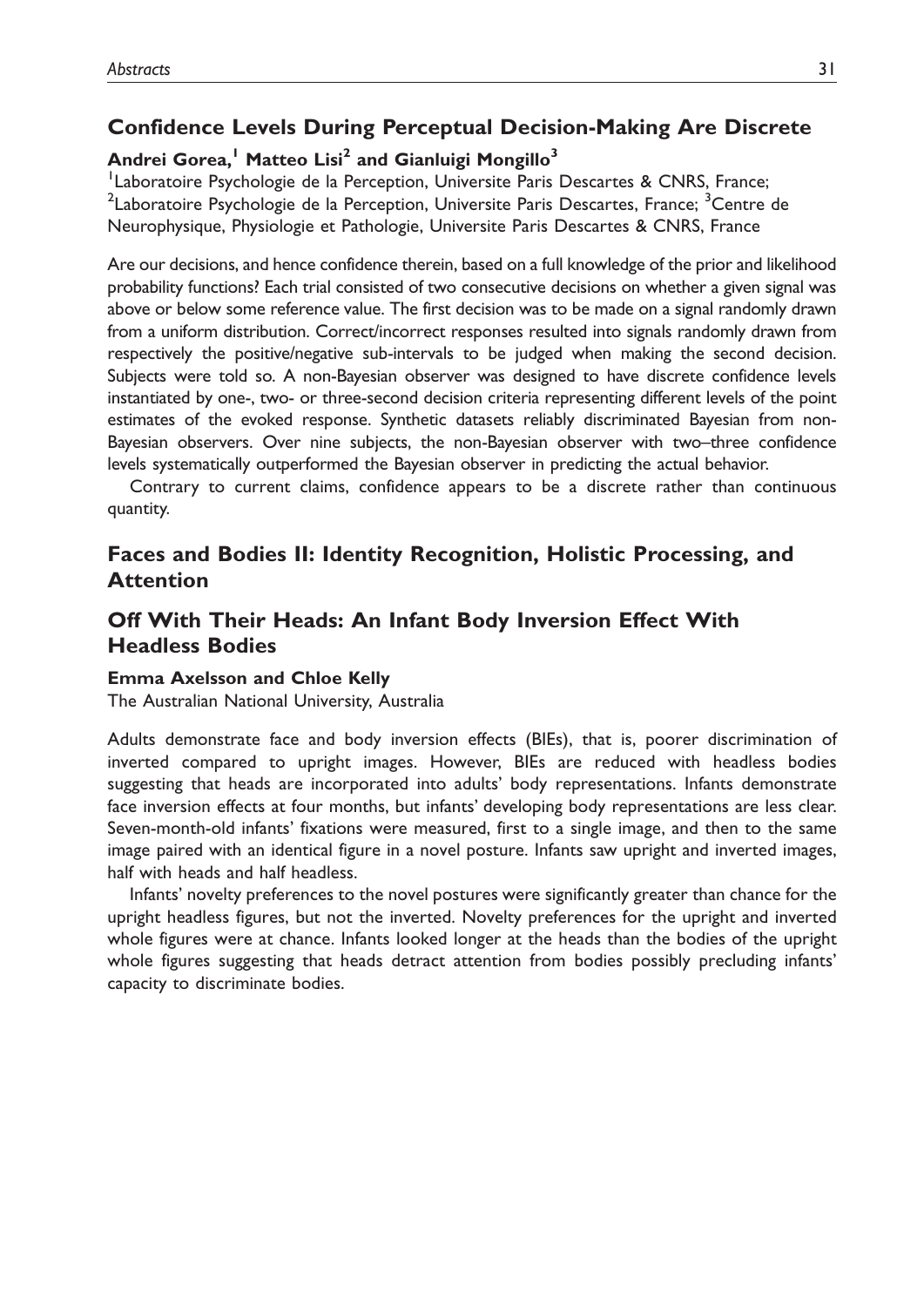### Does Holistic Processing Impair Change Localization?

#### Winnie Wing Lui Chan,<sup>1</sup> Sing Hang Cheung<sup>1</sup> and William G. Hayward<sup>2</sup>

<sup>1</sup> University of Hong Kong, Hong Kong; <sup>2</sup>School of Psychology, The University of Auckland, New Zealand

Many people report the experience that it is easy to notice a change in someone's facial appearance but hard to identify what the difference is. Some researchers have suggested that holistic processing of faces is sensitive to detecting changes but is poor in localizing changes (Wilford & Wells, 2010). We tried to validate this claim with featural and configural changes to composite faces, using both change detection and change localization tasks.

Aligned face composites interfered with change detection but did not affect change localization. There was no difference in performance between featural and configural changes. This result is consistent with the claim that holistic processing impairs change localization, but we wanted to extend this result using a different test of holistic processing, and so we ran another experiment testing participants with the two tasks with feature-changed whole faces or scrambled faces. We found an advantage for whole faces in both the change detection task and the change localization task. Thus, the localization impairment in holistic processing did not extend to this new paradigm. Although localization was impaired for composite faces, the second experiment shows that holistic processing of whole faces does not always reduce change localization ability.

## Unravelling Oculomotor Capture by Faces by Looking Through the Pupil's Keyhole

#### Christel Devue and Gina Grimshaw

Victoria University of Wellington, New Zealand

Irrelevant faces capture the eyes through salient visual features; although, not systematically so. Here, we tested whether oculomotor capture is due to fluctuations in attentional preparation, as indexed by pre-trial pupil diameter. Participants performed a visual search task in which they made a direct saccade to a colour singleton presented among irrelevant objects and faces (angry or neutral). As expected, faces attracted the eyes more than other objects, regardless of facial expression. Pupil size reliably predicted saccade accuracy. However, comparably small pupil diameters preceded both accurate saccades and oculomotor capture by faces. Small pupil diameters may thus index neural preparation to detect salient events, irrespective of their taskrelevance. Capture saccades (and other errors) were faster than correct saccades, reflecting reduced oculomotor control. Our findings thus suggest that oculomotor capture brings faces into foveal vision to decode potentially important meaning (emotion, identity) and is promoted by distributed attention and goal flexibility.

## Enhancing CCTV: Averages Improve Human and Computer Face Identification From Poor-Quality Images

Kay L. Ritchie, Robin S. S. Kramer, Eilidh Noyes, Rob Jenkins and A. Mike Burton Department of Psychology, University of York, UK

Low-quality CCTV images are problematic for forensic face recognition. Previous studies have shown that face averages comprising multiple images of the same person improve computer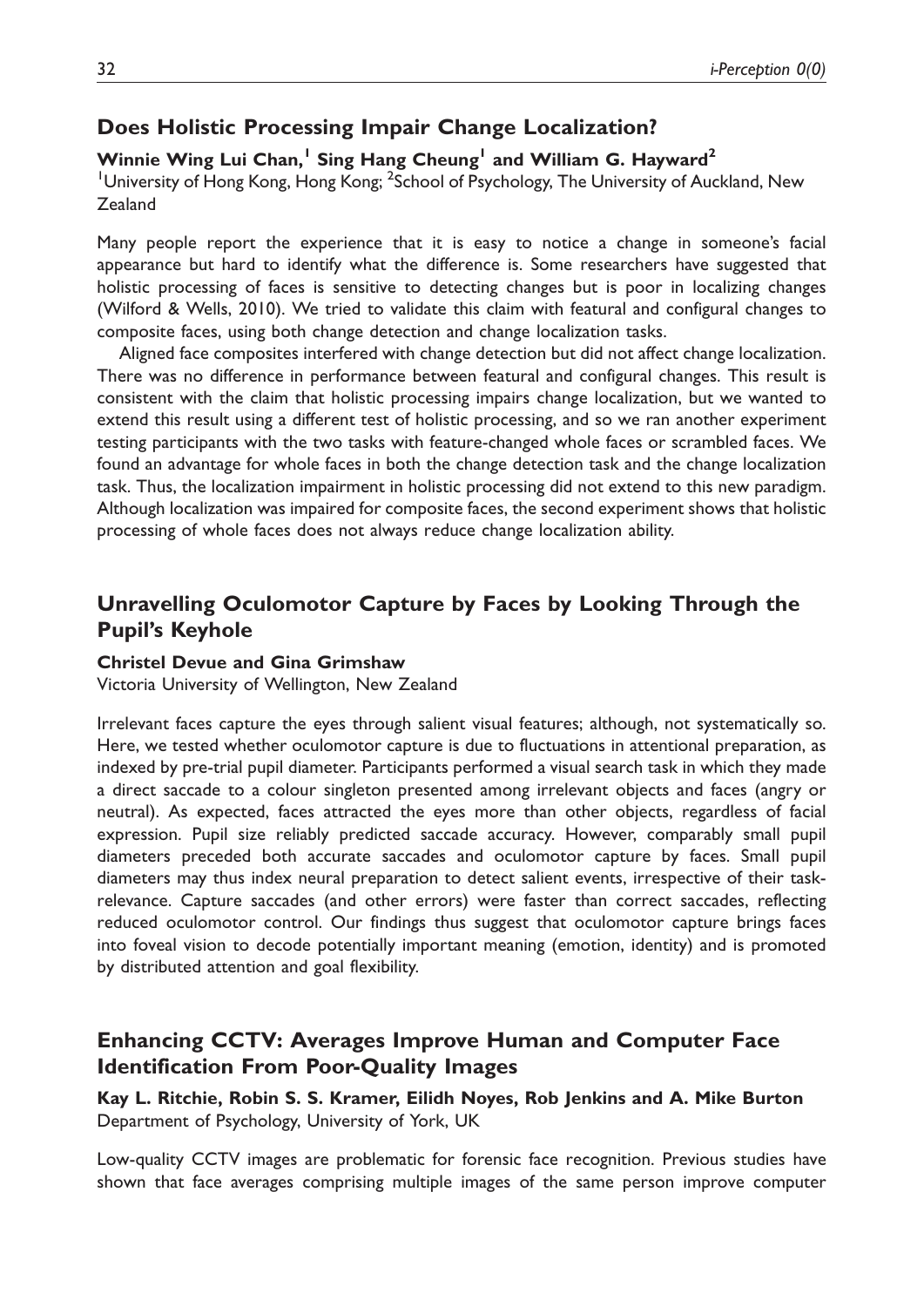recognition. Here, we test the advantage of averages with pixelated images in human and computer face identification. Using multiple images of each identity, we created sets of unpixelated and pixelated images and their averages. Experiment 1 tested human face matching and found no average advantage for unpixelated images, but a decrease in accuracy for pixelated images which was rectified by averaging those images together.

Experiments 2 and 3 tested computer face recognition using linear discriminant analysis (LDA) and a commercially available face recognition app respectively. Both experiments showed the same pattern of results, with poorer recognition of pixelated images and a significant improvement with their averages. These results have implications for automatic face recognition, particularly in identifying faces from poor-quality CCTV images.

## Poor Recognition of Other-Race Faces Cannot Be Explained by a Lack of Motivation

#### Kate Crookes and Gillian Rhodes

ARC Centre of Excellence in Cognition and Its Disorders, School of Psychology, University of Western Australia, Australia

People are generally better at recognising own-race than other-race faces. This ''other-race effect'' is very well established, yet the underlying causes are still debated. One socio-cognitive explanation is that the effect stems from a lack of motivation to individuate other-race faces. The present study investigated participants' motivation and meta-cognition regarding own-race and other-race face recognition. Caucasian participants completed the Australian and Chinese versions of the Cambridge Face Memory Task, once with the standard timing (i.e., 3 s per study face) and once with unlimited, self-paced study phases. Contrary to the motivational account participants in the self-paced condition did not spend longer studying own-race than other-race faces nor was their other-race effect increased. Moreover participants reported applying significantly more effort to recognising Asian than Caucasian faces with no participants reporting spending greater effort on Caucasian faces. These results provide no support for the socio-cognitive motivational explanation of the other-race effect.

### Coding Facial Identity: Evidence for a Channel Tuned to the Average (Norm) Face

Linda Jeffery,<sup>1</sup> Nichola Burton,<sup>1</sup> Stephen Pond,<sup>1</sup> Colin Clifford<sup>2</sup> and Gillian Rhodes<sup>1</sup> <sup>1</sup>ARC Centre of Excellence in Cognition and its Disorders, School of Psychology, The University of Western Australia, Australia; <sup>2</sup>The University of New South Wales, Australia

Face identity may be coded relative to an average face that serves as a perceptual norm. We tested this norm-based coding account and asked how the norm is coded. We used two aftereffect paradigms to rule out a no-norm narrow-band multichannel model and to distinguish between a two-channel model, with the norm represented by equal activation in oppositely tuned channels, and a three-channel model, with an additional channel tuned to the norm. Experiment 1 ruled out narrow-band multichannel coding because aftereffects increased sharply and then plateaued as adaptors become more extreme. Experiment 2 ruled out the two-channel model because adapting to alternating images from opposite ends of an identity trajectory widened the range of faces identified as the average whereas adapting to the centre (average) narrowed the range. These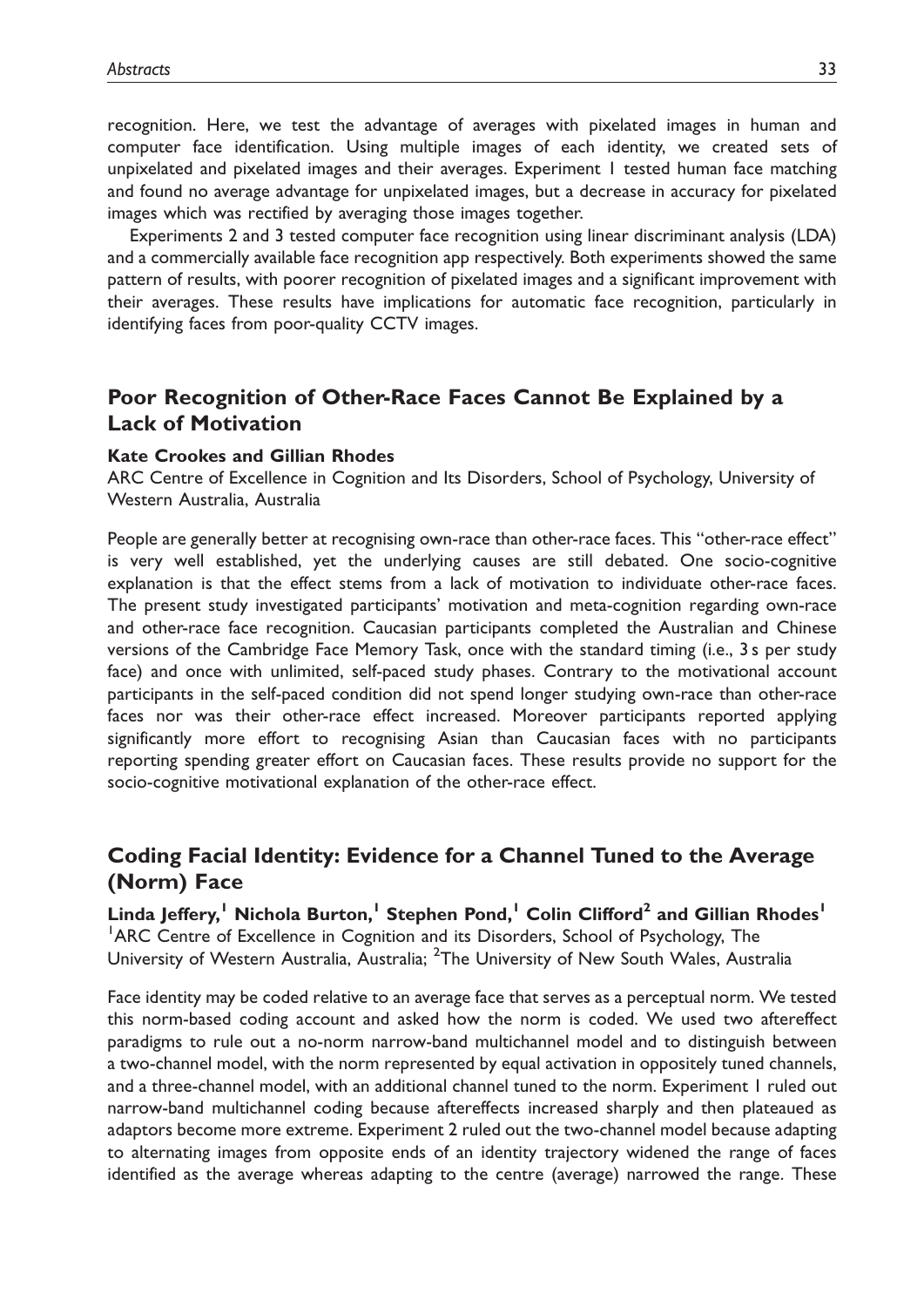opposite shifts are not possible in the two-channel model, but are expected on the three-channel model.

### Colour Vision

### How to Design Good Colour Maps

#### Peter Kovesi

Centre for Exploration Targeting, School of Earth and Environment, The University of Western Australia, Australia

Many colour maps used for rendering pseudo-colour images have highly uneven perceptual contrast. It is not uncommon for colour maps to have perceptual flat spots that can hide a feature as large as one tenth of the total data range. Colour maps may also have perceptual discontinuities that induce the appearance of false features. Previous work in the design of perceptually uniform colour maps has mostly failed to recognise that CIELAB space is only designed to be perceptually uniform at very low-spatial frequencies. In order to resolve fine structures in an image, the most important requirement of a colour map is that the magnitude of the incremental change in perceptual lightness of the colours is uniform. This paper presents specific design requirements for linear, diverging, rainbow and cyclic colour maps. To support this work, two test images for evaluating colour maps are also presented.

## Phototransduction Genes in Vertebrate Vision: Evolutionary Origin of Rod and Cone Isoforms

### David M. Hunt,<sup>1</sup> Aaron Chuah,<sup>2</sup> Hardip Patel,<sup>2</sup> Wayne I. L. Davies,<sup>1</sup> Nathan S. Hart,<sup>3</sup> Shaun P. Collin<sup>4</sup> and Trevor D. Lamb<sup>5</sup>

<sup>1</sup>School of Animal Biology and Lions Eye Institute, The University of Western Australia, Australia; <sup>2</sup>Genome Discovery Unit, ACRF Biomolecular Resource Facility, Australian National University, Australia; <sup>3</sup>Department of Biological Sciences, Macquarie University, Australia; <sup>4</sup>School of Animal Biology, Lions Eye Institute, Oceans Institute, University of Western Australia, Australia; <sup>5</sup>Department of Neuroscience and ARC Centre of Excellence in Vision Science, John Curtin School of Medical Research, Australian National University, Australia

In vertebrates, rod photoreceptors are responsible for vision in dim light and cone photoreceptors for vision in daylight, and for colour vision. Following photon capture, the signal is amplified through the sequential steps of phototransduction which are essentially the same in rods and cones. Surprisingly, however, the different components of the phototransduction process are largely driven by rod- and cone-specific isoforms. These isoforms most likely arose by gene duplication but in many cases, it is uncertain when this occurred in vertebrate evolution.

To address this, we have de novo assembled eye/retina transcriptomes generated by RNA-Seq from 14 ancestral species that are representative of the jawless (agnathan) and jawed (gnathostome) vertebrate lineages. The presence of isoforms was assessed by sequence homology and phylogenetic analysis. Considerable variation is evident between species in the presence of isoforms but is generally consistent with an origin from early whole genome duplication events.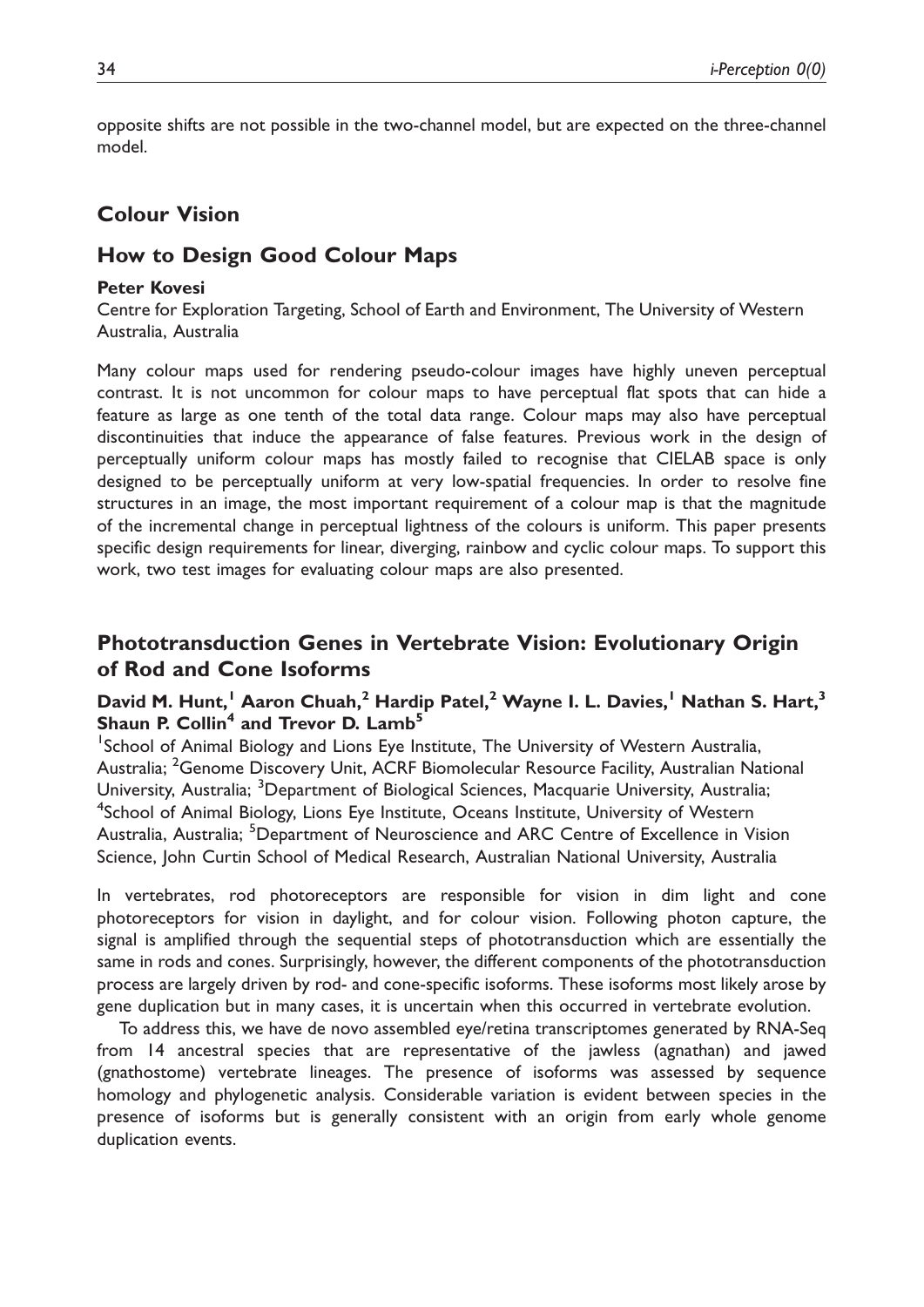## Asymmetric Single-Pulse Detection Thresholds and Temporal Double-Pulse Discrimination Thresholds of S-Cone Pathways

#### Lin Shi

Kunming University of Science and Technology, China

The S-cone pathway showed different temporal characteristics on increase and decrease intensity stimulation of S-cone and various S-cone adaptions. My previous research showed that temporal resolutions at two S-cone adaption conditions were different (i-Perception Vol. 5–4, p. 218). Here, I studied the temporal resolution of the S-cone pathways in details.

First, the single-pulse detection thresholds were measured from 12 normal color vision observers using a Gaussian patch which chromatic coordinates were gradually changed from the peak to the background alone positive and negative directions of the S-cone axis in a physiologically relevant LMS space. The stimuli were presented by a calibrated visual stimuli system which display error rate of the LMS coordinates inside the gamut of a 10-bit-driven CRT was less that 5%. The LMS coordinates of the background were sampled from 15 points located at the S/LM and the L/LM axes at following levels, S/LM: 0.8, 0.9, 1, 2, 3, L/LM: 0.3, 0.335, 0.37. Second, the double-pulse ISI discrimination thresholds were measured at the intensities of previous single-pulse detection thresholds. Results showed that both the single-pulse detection thresholds and the temporal double-pulse discrimination thresholds were different between positive and negative directions of S/LM axis. The results indicated asymmetric S-cone pathways on aspects of both sensitivities and temporal resolutions.

Acknowledgment: This study supported by National Natural Science Foundation of China (61368005).

### New Findings Into the Loss of Colour Vision in Retinal Disease

#### John L. Barbur

Applied Vision Research Centre, School of Health Sciences, City University London, UK

Advances in colour assessment techniques yield reduced within subject variability and this leads to more accurate isolation and assessment of both red/green and yellow/blue chromatic mechanisms. These techniques have recently been applied to study the effects of normal aging on colour vision and to establish reliable, upper, normal age limits. Many aspects of congenital colour deficiency including the presence of anomalous dichromatic colour matches can now be understood as a result of significant advances in the genetics of colour vision. Acquired loss of chromatic sensitivity continues to remain a challenge, particularly when the subjects also have congenital colour deficiency. New findings that describe the type and extent of colour vision loss in diseases of the retina such as age-related macular degeneration will be presented. The loss of colour vision in subjects with systemic diseases such as diabetes, in the absence of retinopathy, will also be described.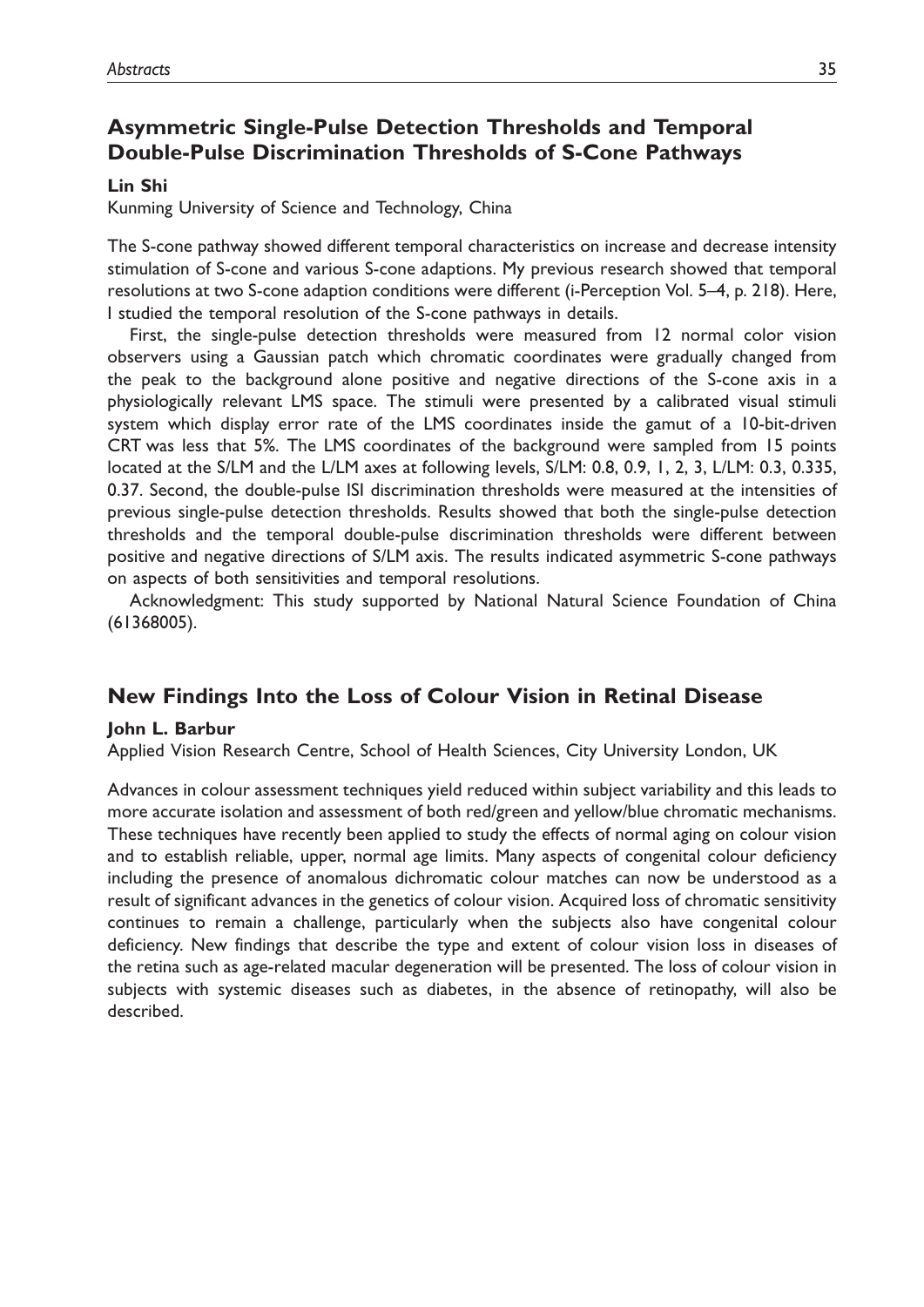## Cortical Representation of Color Categories in Prelingual Infants

Ichiro Kuriki,<sup>1</sup> Jiale Yang,<sup>2</sup> So Kanazawa<sup>3</sup> and Masami K. Yamaguchi<sup>2</sup> <sup>1</sup>Tohoku University, Japan; <sup>2</sup>Chuo University, Japan; <sup>3</sup>Japan Women's University, Japan

A close relationship between colour categories and language is often considered as a strong support for the Sapir-Whorf hypothesis. However, it is controversial whether colour categories are defined only through the language acquisition process. To address to this issue, we measured brain-activity changes in prelinguistic infants (5 to 7 months old) by using near-infrared spectroscopy (NIRS). Two types of visual stimuli were used: colour alternations (1 Hz) between green and blue or two shades of green, while colour differences were equated in CIE Lab space. Channels around both left and right occipito-temporal cortex showed selective increase in oxy-Hb for the between-category stimulus, but not in occipital region. Among 12 NIRS channels a significant activity was observed in the posterior part in both hemispheres. The adults' NIRS responses also showed significant increase to between-category stimulus, but no significant laterality. Our results suggest that categorical colour perception could be initiated by visual, non-lingual, processing.

## Action, Binocular vision, Colour, Brightness, and Motion

## The Profile of Attention Changes Across Locations Relative to Reach **Direction**

### Anna Ma-Wyatt and Emma E. M. Stewart

School of Psychology, University of Adelaide, Australia

Attention shifts to the goal of an eye or hand movement. Perisaccadic mislocalisation can differ dependent on the location of a probe relative to saccade direction (Kaiser & Lappe, 2004). While links have been made between saccadic compression and the pre-motor attentional shift, it is not known if the spatiotemporal profile of attention changes at different locations relative to the direction of the movement. We measured performance at locations orthogonal or parallel to the movement direction for reach only, reach plus saccade and saccade only. We found that the spatiotemporal profile of attention differs across different movement combinations, and is also different at different locations relative to movement direction. These results suggest that attentional guidance may be more important at differing timepoints, depending on the type of movement being enacted.

## Investigation of the Impacts of Exercise Experience on Cognitive Functions

### Yi-Min Tien,<sup>1</sup> Ting Tzu Chang,<sup>1</sup> Chia-Ying Lee<sup>1</sup> and Li-Chuan Hsu<sup>2</sup>

<sup>1</sup>Department of Psychology, Chung Shan Medical University, Taiwan; <sup>2</sup>School of Medicine, China Medical University, Taiwan

It is widely accepted that regular exercise benefits both physical and mental health. While it is unclear whether sport expertise impacts cognitive functions. Current study adopted two visually presented tasks, including choice reaction task (CRT) and stop-signal task (SST), to measure participants' response speed, accuracy, and inhibition function. Seventy-six college athletes and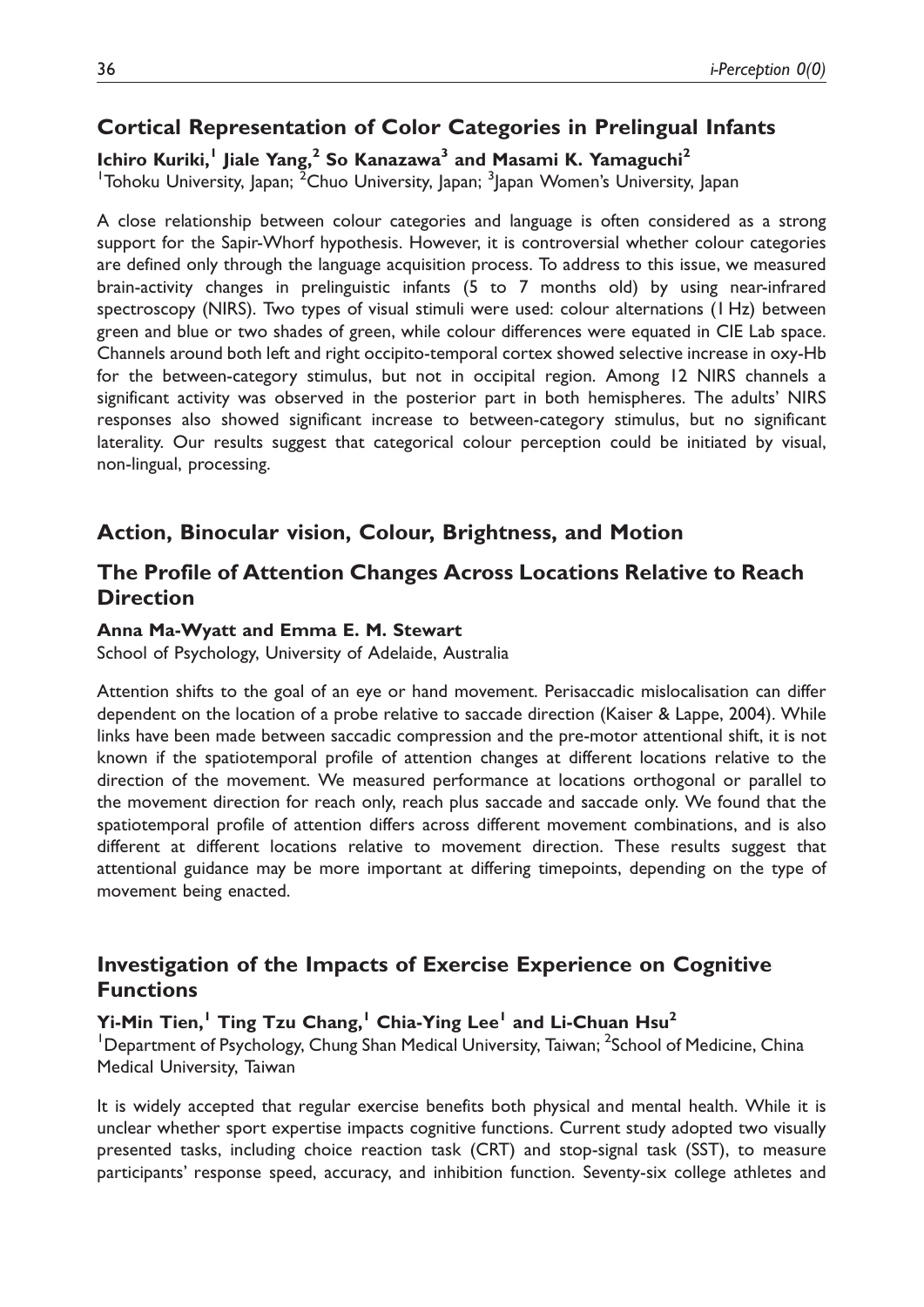31 university students were recruited as expert group and control group respectively. The results show that, in CRT, expert group shows significantly shorter reaction time than control group while no difference was found in accuracy. In SST, expert group shows significantly shorter stop-signal reaction time than control group while no difference was found for Go reaction time and accuracy. The results suggest that the sport expertise promotes performance of athletes not only in relatively simple response speed but also in executive inhibit function.

## Effects of Task Difficulty on Postural Control in Dart Throwing

Yong-Hyun Lim, Emese Foldesi, Ju-Hun Kim and Nam-Gyoon Kim Department of Psychology, Keimyung University, South Korea

We investigated postural coordination in dart throwing. Darts can be thrown using only the elbow and wrist while keeping the rest of the body stationary. In order to introduce variability in the coordination pattern, sizes of the target (Experiment 1), distances to the target (Experiment 2), and the characteristics of support surface (Experiment 3) were varied. Dart throwing data were obtained using a wireless motion tracking system via sensors attached to the index finger, wrist, elbow, shoulder, hip, knee, and ankle of the right side (the throwing hand) with additional sensors attached to the head and the left shoulder, for a total of nine sensors. Cross-correlations between joints (wrist-elbow, wrist-shoulder, wrist-hip, wrist-knee, elbow-shoulder, elbow-hip, elbow-knee, shoulder-hip, and shoulder-knee) were used to construct coordination patterns. The standard deviations of the head and the right shoulder motion were used to assess body sway. In each condition of target size (Experiment 1), distance (Experiment 2) and support surface (Experiment 3), participants threw darts 20 times, preceded by 20 practice throws. Different patterns of coordination arose as a function of target size, target distance, and support surface. Different body segments were required to complete the task of throwing darts under different task constraints. Effects of target size and target distance on body sway were minimal. Of particular interest was the finding that body sway was less in the narrow beam condition than in the wide plank or foam-rubber mattress conditions. Results suggest that the posture system is integrated with the task of dart throwing, facilitating the task under different constraints.

## Retinal Independent Depth Aftereffects of Stereoscopic Textural Surfaces

#### Shufang He and Hiroaki Shigemasu

Kochi University of Technology, Japan

Although several studies showed depth aftereffects independent of retinal position and suggested the adaptation of higher order depth processes, the adaptation of three-dimensional textural surfaces has not been investigated. We used stereoscopic dynamic random-dot plaid patterns consisting of two orthogonal oriented sinusoidal depth gratings to create lumpy surfaces. After adapting to two horizontally positioned plaid stimuli with larger and smaller amplitude of sinusoidal waves than test stimuli, observers were asked to judge which side of the test stimuli appeared to have the larger amplitude. The amplitudes of test stimuli were manipulated randomly in each trial and point of subjective equality (PSE) was calculated. To examine the independence of local adaptations to the lumps, the phase position was randomly changed during the adaptation and the PSE was compared with static phase and no-adapter conditions. Results showed similar degree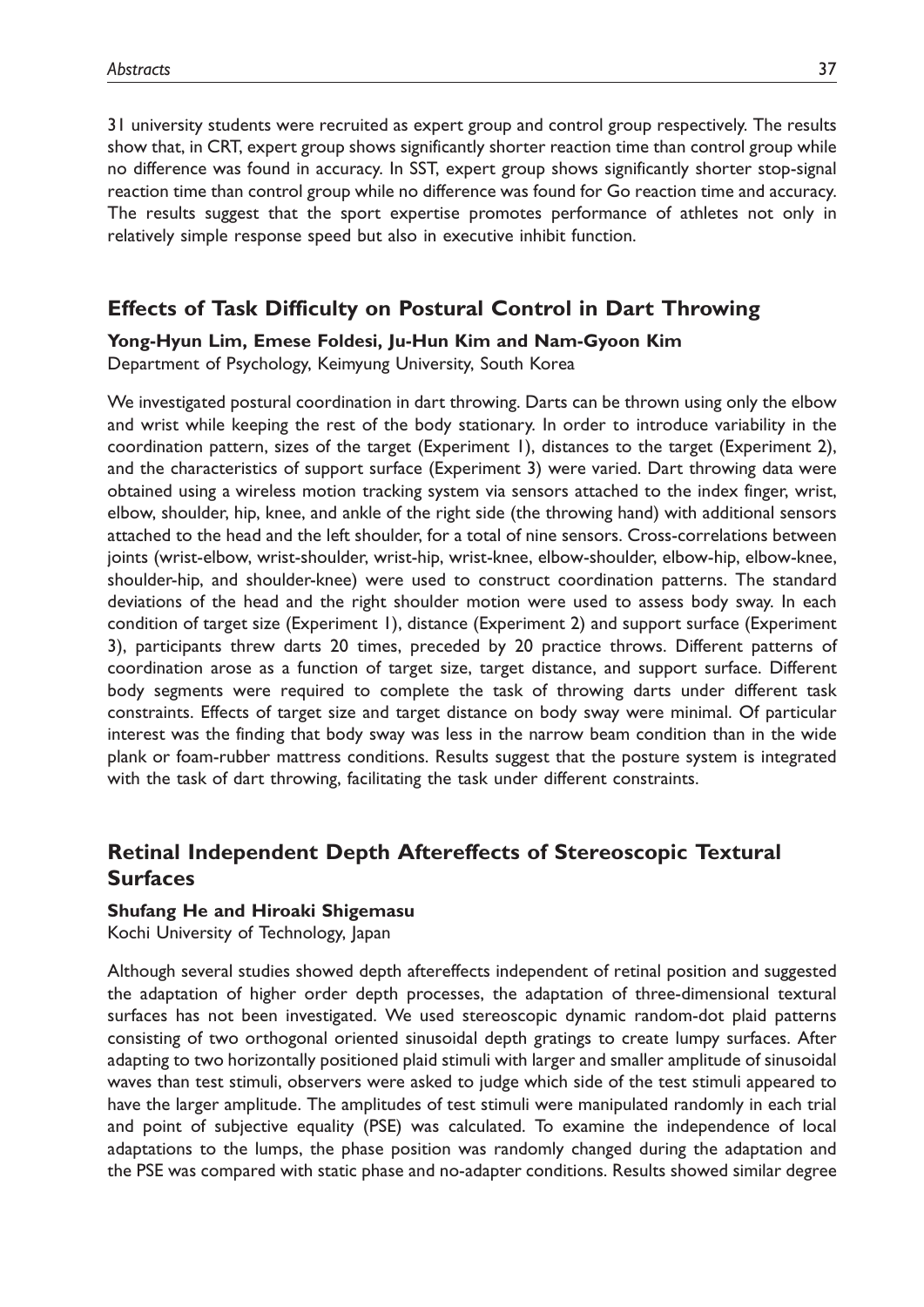of negative aftereffects with both random and static phase adapters and suggest the higher order adaptation to three-dimensional textural surfaces.

## Olfactory Effects on Visual Perception for Pictures and Words in Binocular Rivalry

#### Maiko Komura, Maiko Uesaki, Kiyofumi Miyoshi and Hiroshi Ashida

Department of Psychology, Graduate school of Letters, Kyoto University, Japan

Zhou et al. (2010) showed that olfactory information modulates visual perception in binocular rivalry. Olfactory stimuli prolong perception of congruent visual stimuli. However, little is known how olfaction affects visual processing in more details. We investigated how the effects of olfaction on binocular rivalry differ by the types of visual stimuli. In Experiment 1, we examined whether the olfactory effects differ for visual stimuli of pictures or words (Chinese characters). The effect of olfaction was found for pictures, but not for words. In Experiment 2, we used words (katakana) in colors that were either congruent or incongruent with its meaning. The effect of olfaction was found on colors, but not on words. These results suggest that the effects of olfaction differ by the types of visual stimuli, and the differences may be caused by the familiarity of visual stimuli or the strength of association between olfaction and visual objects.

## The Influence of Phase-Alignment for Interocular Suppression in Natural Scenes

#### Yu-Min Tai and Pi-Chun Huang

Department of Psychology, National Cheng-Kung University, Tainan, Taiwan

We used natural scenes as stimuli instead of simple periodical visual patterns to probe the effects of phase-alignment information to interocular suppression. The pattern masking paradigm was used to measure the discrimination threshold of natural scene images that were band-pass filtered. Two types of pedestal were used. One was identical to the target (blur pedestal) and the other was the original image (non-blur pedestal). The thresholds were compared under monocular, binocular, and dichoptic viewing conditions. The results showed typical dipper functions under monocular and binocular viewing conditions for both blur and non-blur pedestals. The dichoptic pedestal caused a much stronger masking effect. However, non-blur pedestal produced a weaker masking effect across all the pedestal contrasts, and the masking strength between these two pedestals did not change under the three viewing conditions. The results support the importance of phase-alignment in pattern masking, and the influence occurred before the binocular summation stage.

Acknowledgement: This work was supported by MOST 104-2628-H-006-001-MY3 (to P. C. H.).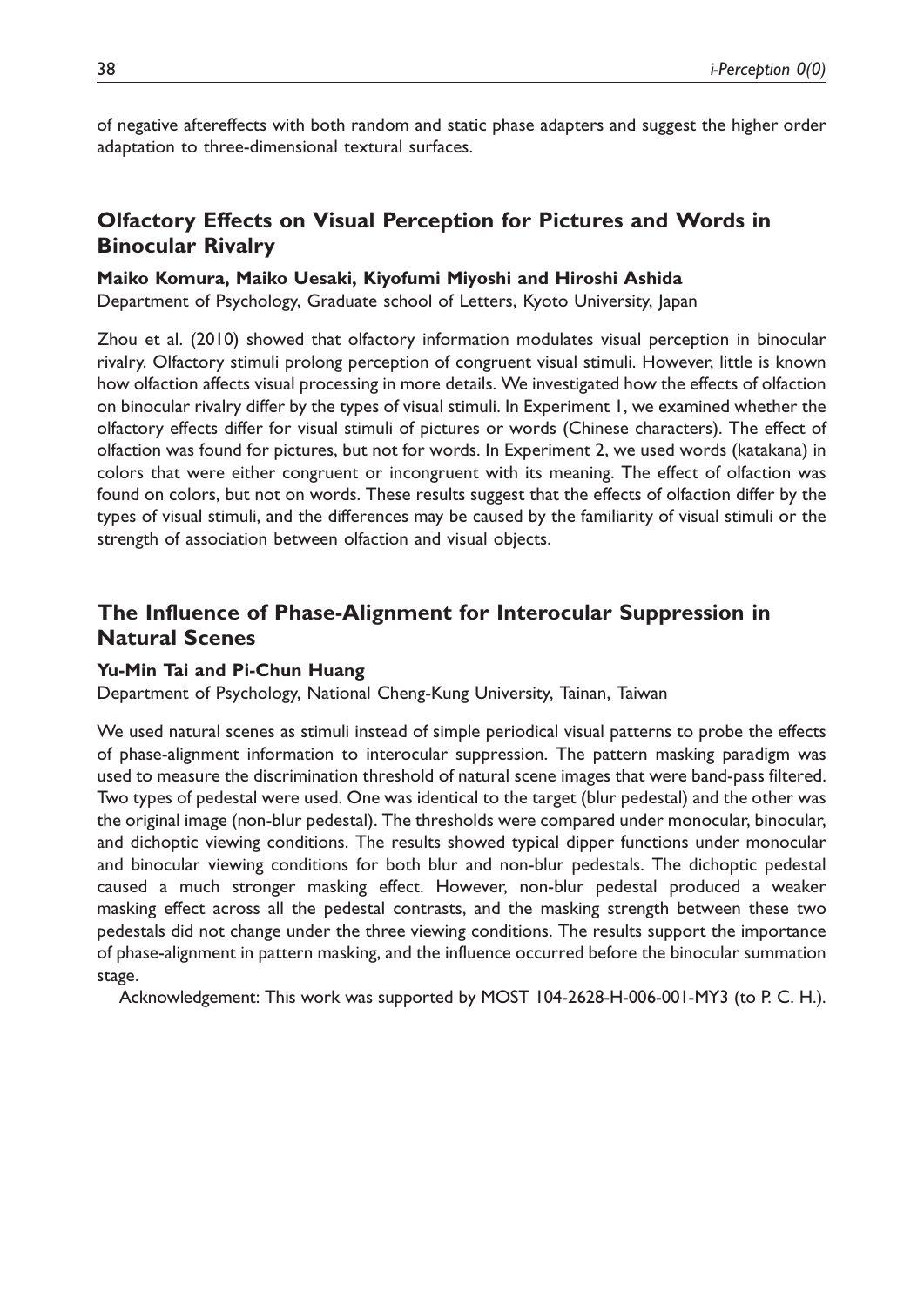## Disparity Fusion Limits Are Unaffected by Interocular Blur **Differences**

#### Philip M. Grove, Alanna Koh and Ashleigh L. Harrold

School of Psychology, The University of Queensland, Australia

Binocular images can differ in blur level due to, for example, pathology, or due to downsampling one image to economize on bandwidth in 3D television broadcasts. Some effects of binocular blur asymmetries are known. For example, blurring one eye's input degrades stereoacuity. However, it is not known how blurring one eye's image affects disparity fusion limits. We measured disparity fusion limits for target features in dichoptic images, one sharp and one blurred, of real scenes depicting a range of depth intervals at each of four blur levels. We determined the fusion limit using the method of constant stimuli and defined the limit as the depth interval for which diplopia was reported on 50% of the trials. Disparity fusion limits were approximately constant across all blur levels. Based on this experiment and a control experiment, we conclude that disparity fusion limits are determined by the sharpest image available to either eye.

## Binocular Fusion Limits Depend on Eccentricity, Not Stimulus Separation

#### Ashleigh L. Harrold and Philip M. Grove

School of Psychology, The University of Queensland, Australia

There is general agreement that disparity fusion limits increase with eccentricity. However, Howard and Rogers (2012), note that the reported increase of fusion limits with eccentricity is confounded with separation between the test stimulus and the fixation point. To address this confound, we adapted the procedures used by Levi and Klein (1990) to measure stereoscopic fusion limits. We created three iso-eccentricity circles centred upon the fixation point with radii of  $0.73^{\circ}$ , 2.19 $^{\circ}$  and 5.06 $^{\circ}$ . The test and reference stimuli were presented on this circle and separation was manipulated by moving the test stimuli away from the reference along each circle. Using the method of constant stimuli, we computed the 75% diplopia threshold for crossed and uncrossed disparities as the fusion limit at each location. Fusion limits increase with eccentricity but less so with separation, indicating that the increase in fusion limits is almost exclusively due to an increase in eccentricity.

### Anisotropy in Visual Texture Recognition of Natural Pattern

#### Toshihiro Bando<sup>1</sup> and Yasunari Sasaki<sup>2</sup>

<sup>1</sup>Doshisha Unversity, Japan; <sup>2</sup>Kanazawa Seiryo University Women's Junior College, Japan

We perceive surface feature of object with vision as well as tactile sense. In our study, we find out spatial anisotropy in visual texture recognition of natural pattern. That is, there are some cases that perceived textural feature of the image is distinctly changed only by the rotation of the same image. The reason why this perceived change of texture occurred seems to be that the gradation pattern on the surface of the object regarded as the shadowgram caused by fine asperity of object surface and illumination. Relative position change of gradation pattern by the image rotation caused context change and our interpretation of the pattern distinctly changed. In other words, context change of shade pattern leads to change of texture recognition. On the other hand,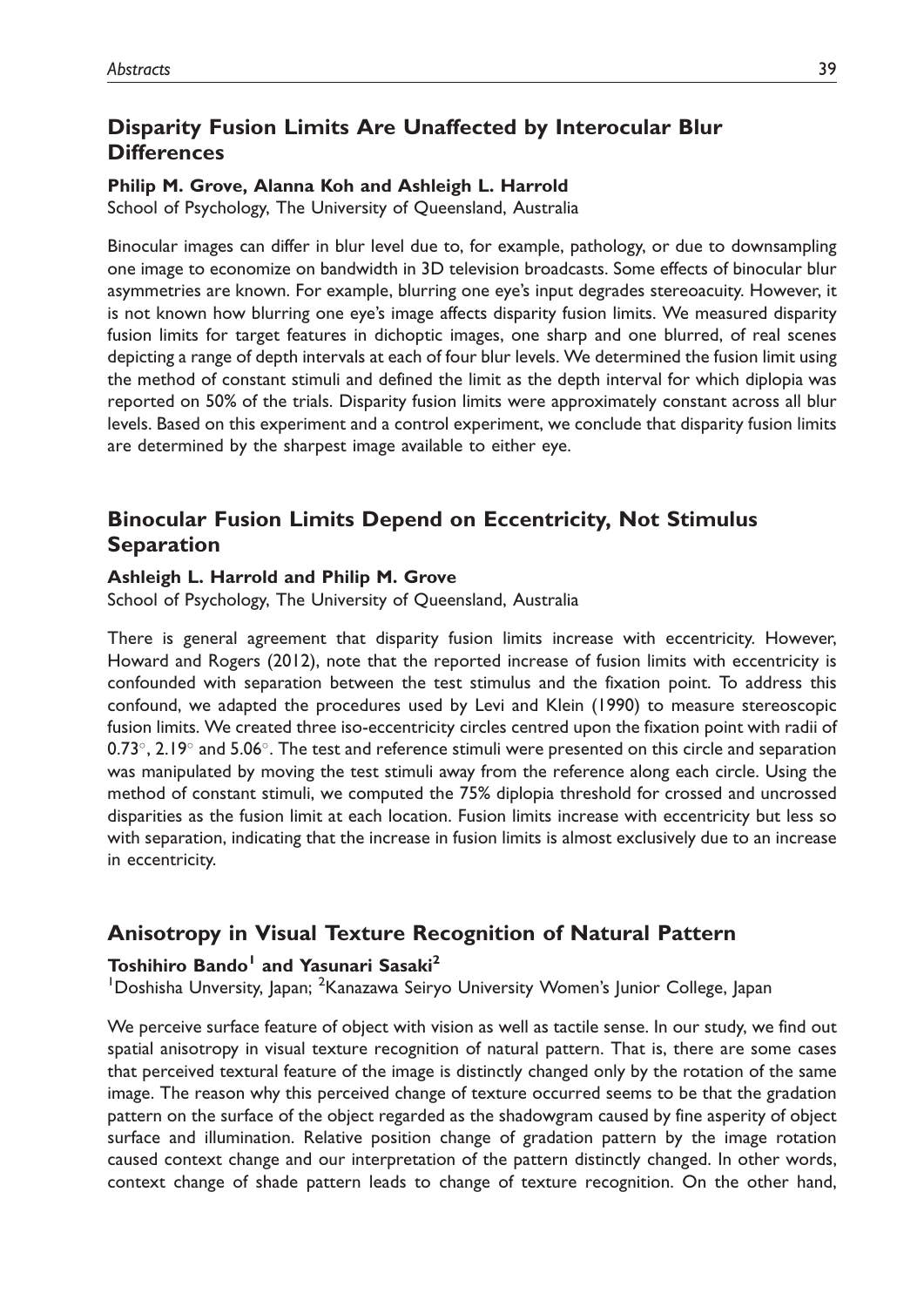rotation of the texture pattern does not always lead to distinct change of texture. Ecological perspective seems to be important to understand this phenomenon.

## Effects of Adding a Color Stimulus Sequence to a Spatial Response Sequence on Visuomotor Sequence Learning

#### Kanji Tanaka, Takashi Kawai and Katsumi Watanabe

Waseda University, Japan

Here, we investigated the effects of adding a color stimulus sequence to a spatial response sequence on explicit sequence learning. The participants learned a sequence of spatial button presses by trialand-error process. First, all participants learned a non-colored spatial sequence, in which the response button always turned red. In the subsequent task, the participants were assigned to a colored or a non-colored sequence group. In the colored sequence group, the spatial response buttons turned pre-determined colors. The results showed that the colored sequence group acquired the correct button presses of the sequence earlier, but showed a slower mean performance time than the non-colored sequence group. These results indicate that if participants explicitly attend to both a spatial and color stimulus sequence simultaneously, it helps learning the sequence more quickly but the automatization of motor responses is hindered to some extent, presumably because additional process required for color sequences.

#### Effects of 3D shape on Lightness Perception

#### Keiji Kato, Keita Hirai and Takahiko Horiuchi

Graduate School of Advanced Integration Science, Chiba University, Japan

Color appearance models are important for color management in product designs. Due to the development of 3D printing technologies, a color appearance model for 3D objects is recently required. In this paper, as an early-stage experiment, we investigated effects of displayed 3D shapes on lightness perception. In our subjective experiments, a 3D shape image and a color patch were presented side-by-side on a calibrated color display.

Observers evaluated their perceived lightness to the 3D shape by adjusting lightness of the color patch via a computer. We prepared 140 texture stimuli in total generated by the combination of seven colors (dark gray, neutral gray, light gray, and four colors), five objects with different shapes and four lighting directions. Our results suggest that perceived lightness to 3D shape images corresponds to approximately 70% of the maximum lightness in each image. In addition, lighting conditions significantly influence on perceived lightness.

### Effects of Texture on Lightness Perception

#### Keiji Kato, Keita Hirai and Takahiko Horiuchi

Graduate School of Advanced Integration Science, Chiba University, Japan

Color appearance models are important for color management in product designs. Recently, in the field of digital fabrication technologies, a color appearance model for texture surfaces is required. In this study, as an early-stage experiment, we investigated effects of textures on lightness perception. In our subjective experiments, a texture stimulus and a color patch were presented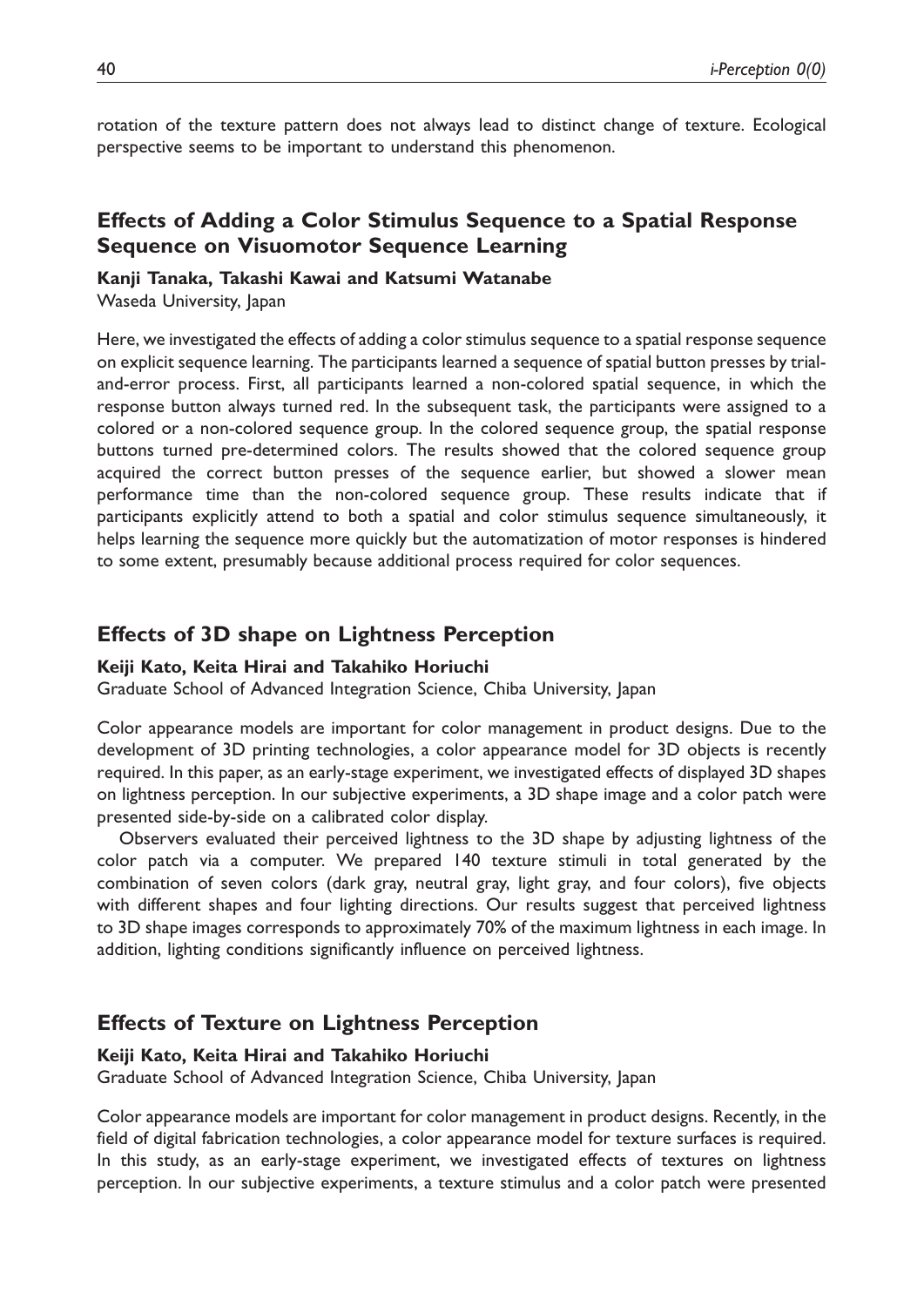side-by-side on a calibrated color display. Observers evaluated their perceived lightness to the texture by adjusting lightness of the color patch via a computer.

We prepared 161 texture stimuli in total generated by the combination of seven colors (dark gray, neutral gray, light gray, and four colors with neutral gray) and 23 textures. Our results suggest that perceived lightness to neutral gray textures is almost the same as that to color patches. In contrast, perceived lightness to light gray textures is significantly lower than that to color patches.

#### Influence of Viewing Conditions on Perceptual Qualities of Materials

#### Keiji Kato, Keita Hirai and Takahiko Horiuchi

Graduate School of Advanced Integration Science, Chiba University, Japan

Color appearance of objects is influenced by viewing environments such as surrounding illumination, viewing angle, and brightness. Then color appearance models have been developed based on the appearance of color patches. However, influences of viewing environments on texture perception have not been investigated. In this paper, we analyzed texture perception of materials under various viewing conditions. Our visual experiments were conducted based on perceptual qualities defined by Fleming et al. (2013). Observers evaluated the perceptual qualities under the following five viewing conditions: (a) standard, (b) reducing display luminance, (c) changing display color temperature, (d) far viewing distance, and (e) brighter surrounds. Our results showed the following findings: (a) The perceptual quality ''Hardness'' is increased by reducing display luminance and brightening surrounds of presented materials, (b) ''Roughness'' and ''Fragility'' are significantly decreased when viewing distances are farther, and (c) ''Coldness'' is decreased and ''Prettiness'' is increased by reducing display color temperatures.

### Contribution of ipRGC to the Brightness Perception

Masahiko Yamakawa,<sup>1</sup> Sei-ichi Tsujimura<sup>2</sup> and Katsunori Okajima<sup>1</sup> <sup>1</sup>Yokohama National University, Japan; <sup>2</sup>Kagoshima University, Japan

ipRGCs, the photoreceptors expressing the photopigment melanopsin, are known to have particular functions, such as circadian rhythm entrainment and pupil light reflex.

However, it is still unclear how ipRGCs contribute to the visual perception. We investigated how the ipRGCs are involved in the brightness perception to elucidate the contribution to the image forming pathway. We used a six-primary projector system so that the effect of ipRGCs on brightness perception can be isolated from that of cones and rods with a silent substitution method. In addition, pupil diameter was measured under each light stimulus to evaluate the actual effects of ipRGCs and cones. The results showed that the magnitude of brightness can be explained by a formula as functions of cone and ipRGC responses quantitatively. The derived formula for brightness perception suggests that ipRGCs modify the gain of luminance signals on the brightness.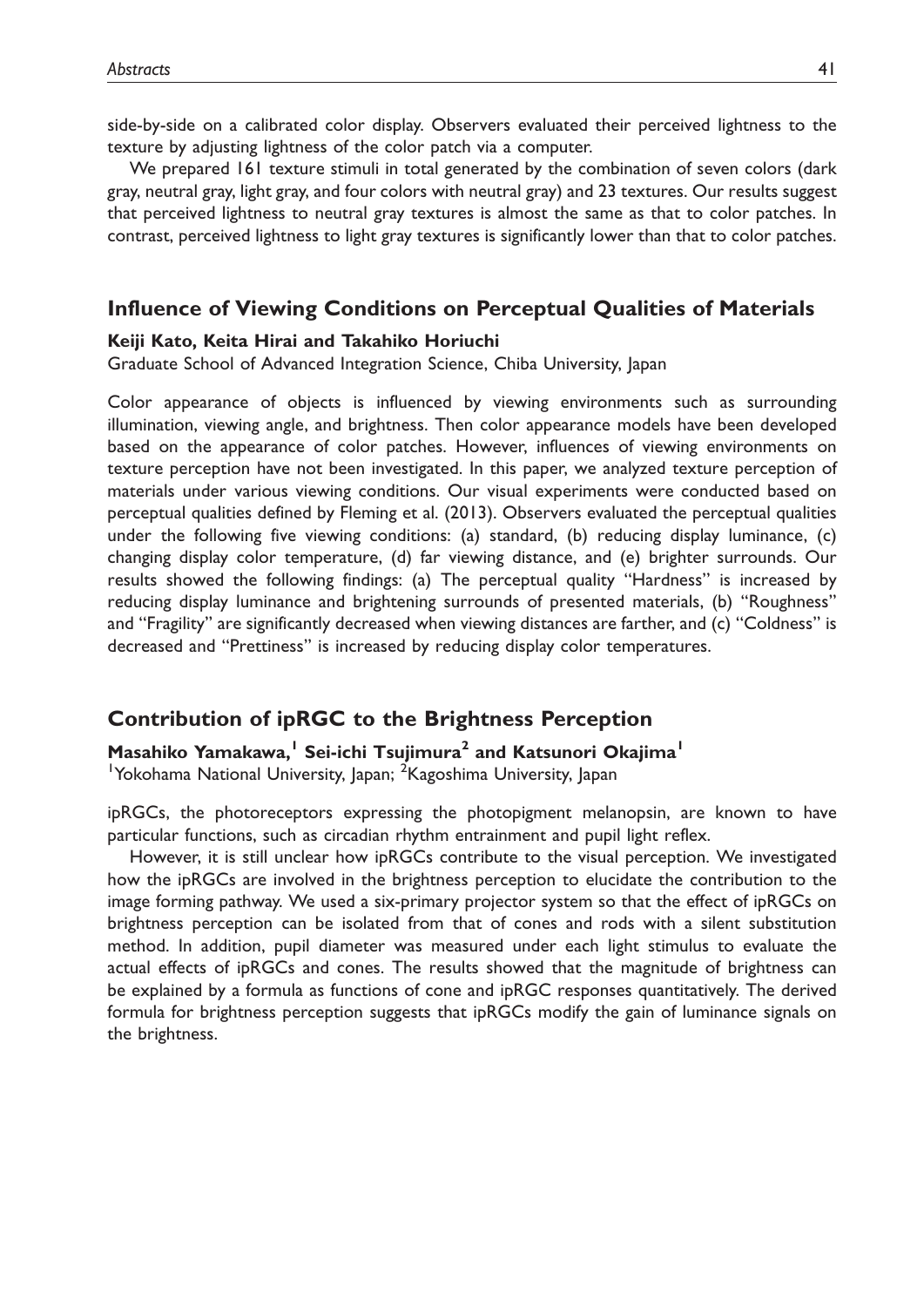## Adaptation to Velocity Profiles of Random Moving Dots: A Motion ''Smoothness'' Aftereffect

#### Jit Wei Ang and Gerrit Maus

Nanyang Technological University, Singapore

Previous reports of motion adaptation range from low-level adaptation of speed and direction to high-level adaptation of biological motion. However, little is known about potential mid-level processes that could contribute to higher level aftereffects. Using random dot kinematograms, we adapted observers to two velocity profiles with matched average speed: sinusoidal variations in velocity (''smooth'') or constant speed with abrupt direction reversals (''jerky''). Subsequently, we tested perception of different velocity profiles that ranged from smooth to jerky by either morphing the smooth and jerky profiles with a ''neutral'' (Gaussian) profile, or by varying the ratio of smooth and jerky dots. In a 2AFC task, observers judged which of two differently adapted stimuli looked smoother. All observers judged subsequent stimuli as ''jerkier'' after adapting to ''smooth'' motion and vice versa. Adaptation to different velocity profiles is unlikely to depend on lower level adaptation, but might contribute to higher level aftereffects, as in biological motion.

## Older Adults Integrate Motion Direction Over Larger Areas for the Perception of Small Moving Stimuli

### Thomas J. McDougall,<sup>1</sup> Bao N. Nguyen,<sup>2</sup> Allison M. McKendrick<sup>2</sup> and David R. Badcock<sup>1</sup>

<sup>1</sup>School of Psychology, The University of Western Australia, Australia; <sup>2</sup>Department of Optometry and Vision Sciences, The University of Melbourne, Victoria, Australia

Older observers demonstrate decreased behavioural surround suppression for motion direction discrimination, possibly due to decreased cortical inhibition in the aging brain. This implies the extent of summation is greater in older observers since weaker inhibition would allow the excitatory receptive field to be measureable over larger areas. Here, we investigated the effects of aging on spatial summation of motion direction using the Battenberg summation method which circumvents internal noise changes by holding overall display size constant, producing more accurate estimates of summation area. In this checkerboard stimulus, check size (luminancemodulated drifting gratings) is varied to measure dependence on signal area. Contrast detection thresholds for motion direction discrimination of these patterns were measured in 14 younger (24–34 years) and 14 older (62–76 years) observers. The magnitude of spatial summation differed between groups for the smaller checks, suggesting that older observers integrate over larger areas when processing small moving stimuli.

## The Effect of Congruent Directional Sound on the Sampling Efficiency of Motion Direction Discrimination Performance

#### Ang-Ke Ku and Pi-Chun Huang

Department of Psychology, National Cheng-Kung University, Tainan, Taiwan

It has been shown that congruent sound could improve motion direction discrimination. We used an equivalent noise (EN) paradigm to clarify whether the improvement was due to change of internal noise or sampling efficiency. The visual stimuli consisted of 100 dots in which the moving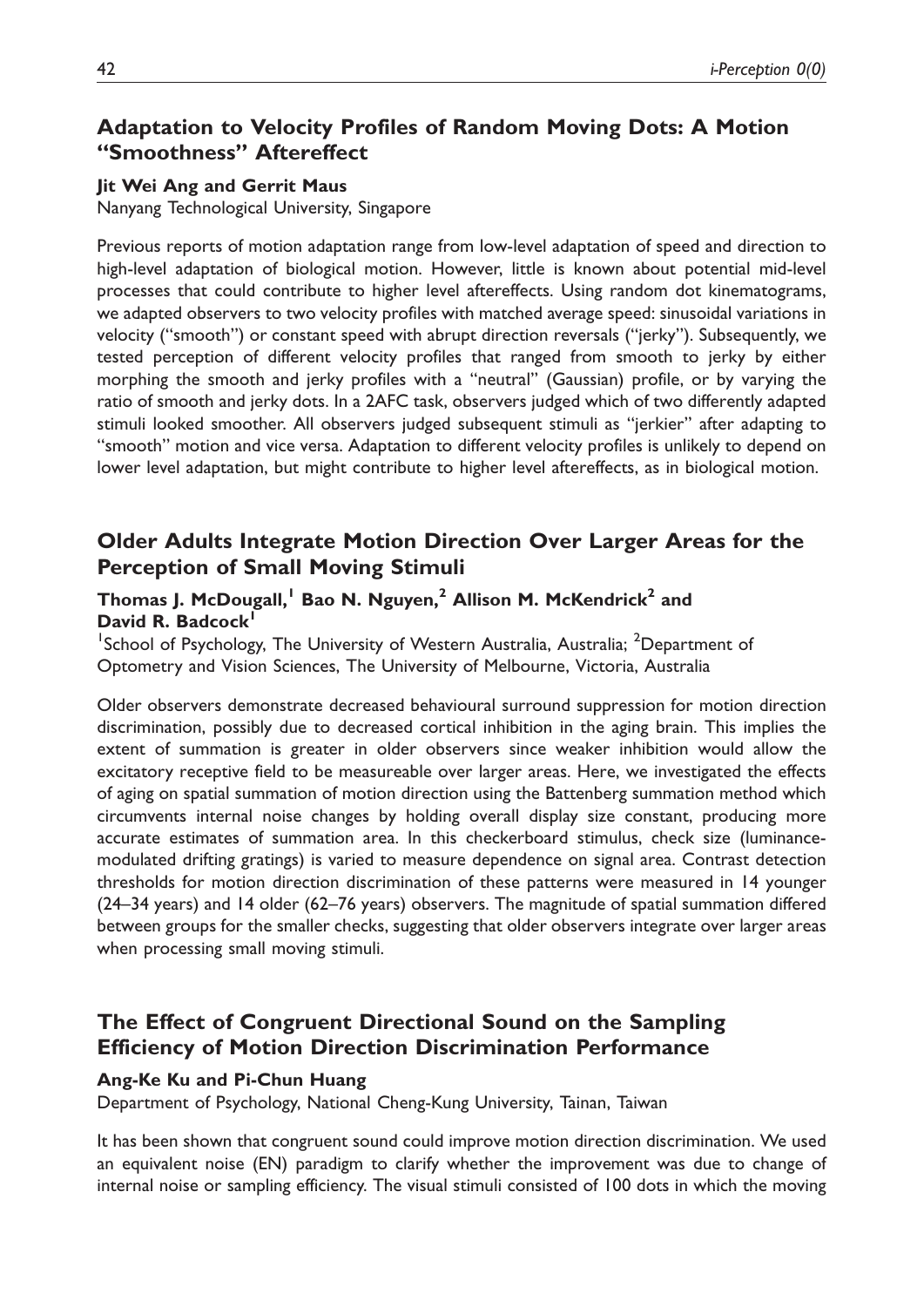directions were sampled from a normal distribution with various standard deviations (SDs). The mean direction in order for the observers to determine differences from vertical-upward motion under different SDs and sound conditions (absent, stationary, incongruent, and congruent sound) were compared. Our results revealed the thresholds increased with SD, but the increasing rate differed along sound conditions. Our fits with an EN model showed that sampling efficiency was highest under the congruent sound condition and decreased under stationary and incongruent conditions without changing the internal noise level. In conclusion, congruent sound did not decrease internal noise but increased sampling efficiency in motion direction discrimination.

Acknowledgement: This work was supported by MOST 104-2628-H-006-001-MY3 (to P. C. H.).

### The Interactions Between Orientation and Motion Direction in A Global Coherence Task

#### Pi-Chun Huang

Department of Psychology, National Cheng Kung University, Tainan, Taiwan

In this study, an investigation of how a global percept is formed when local features have inconsistent image statistics was conducted. The stimuli were an array of moving Gabor elements whose orientation and moving direction were sampled from a normal distribution with a fixed variance. The mean motion direction was either orthogonal or parallel to the mean orientation. In different trials, either the mean orientation discrimination threshold from the vertical or the mean direction threshold from an upward motion direction was measured. It was found that the discrimination threshold was lower when the mean motion direction and orientation were orthogonal to each other. However, the discrimination threshold was invariant with the correlation between the sampling distributions for orientation and motion direction. The results suggested that while the visual system is sensitive to the mean of the image statistics, it ignores the correlation between orientation and motion direction.

## Differential Representation of a Visual Self-Motion Signal in Human Medial Optic-Flow Regions Revealed by Multi-Voxel Pattern Analysis

#### Atsushi Wada, Yuichi Sakano and Hiroshi Ando

Center for Information and Neural Networks (CiNet), National Institute of Information and Communications Technology, Japan

Visual optic-flow is important for estimating self-motion. The current fMRI study revealed differential univariate and multi-voxel response properties to visual self-motion signals among the following optic-flow regions recently identified in human medial cortex: visual area V6, the precuneus motion area (PcM), and the cingulate sulcus visual area (CSv). Along with optic-flow selective univariate activation in these medial regions, we found a unique inhibitory effect of selfmotion incompatible signals in the CSv. Furthermore, our multi-voxel pattern analysis (MVPA) results identified a visual self-motion specific information in the PcM and CSv, but not in V6. Conversely, stimulus size had a strong, partial, and absent effect on the multi-voxel pattern in V6, the PcM, and the CSv, respectively, which may reflect the known retinotopic representation in V6 and the absence of such organization in the CSv.

These results suggest the importance of the medial optic-flow regions, especially the CSv, in visual self-motion processing.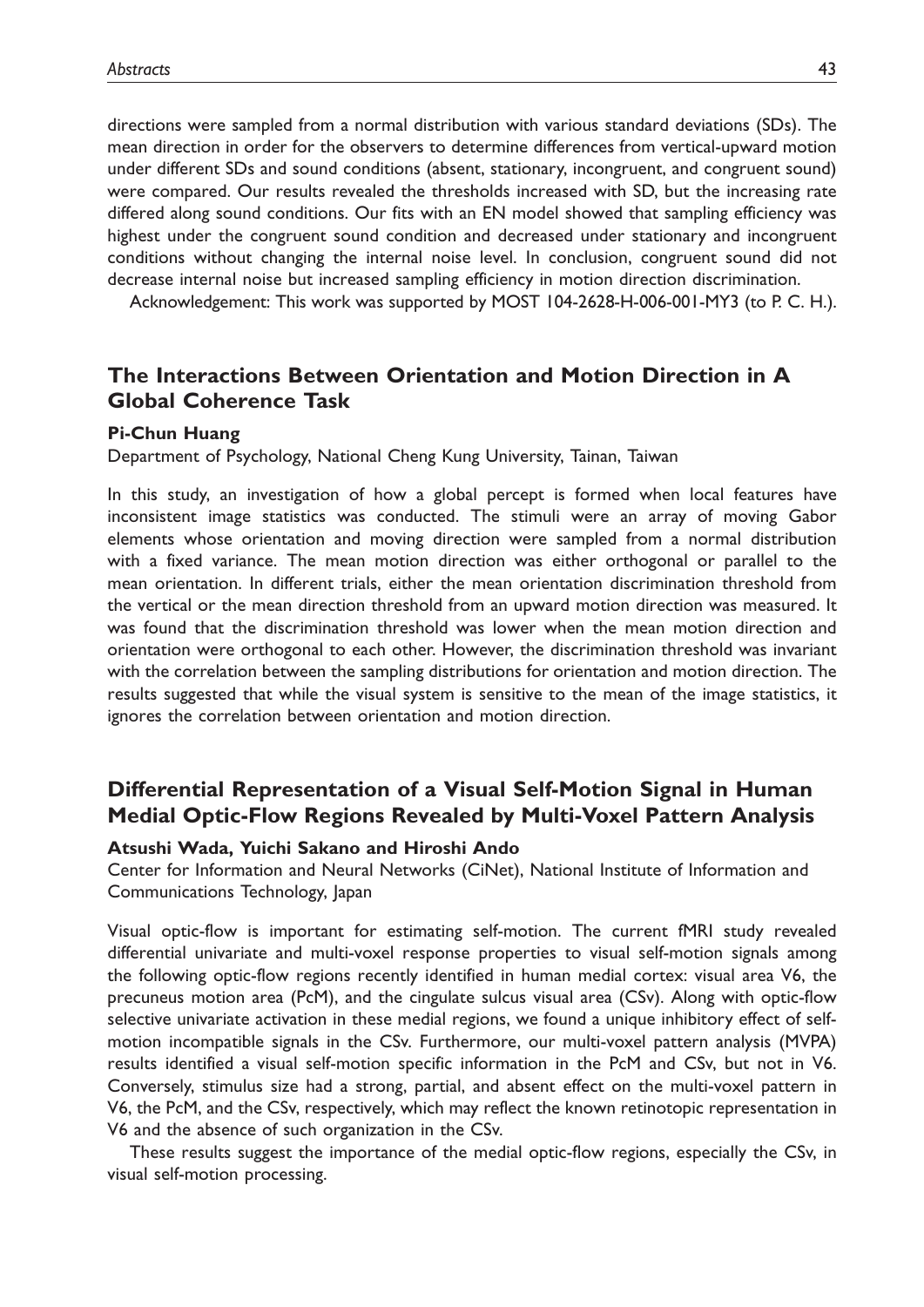### Colour and Binocular Cues

## Advantages of Colour Signals in Visual Search in Subjects With Congenital Deficiency

#### Marisa Rodriguez-Carmona, Joseph Hickey and John Barbur

Applied Vision Research Centre, School of Health Sciences, City University London, UK

Colour is arguably an effective and compelling, but also attractive and efficient method to enhance visual performance. We assessed how severity of colour vision loss in subjects with congenital deficiency relates to the loss of visual performance in colour-related tasks. A new test was designed specifically to quantify how colour signals affect the time needed to complete visual search tasks in large visual fields as well as the percentage correct scores when using stimuli that are typical of those employed in air traffic displays. In addition to confirming known results, this study reveals the importance of  $\sim$  effective" contrast of coloured stimuli (particularly in protan- and deutan-like subjects) and the significant advantages of yellow-blue colour signals in large displays. Equally importantly, the use of suprathreshold, ''pastel'' colours (with large yellow-blue components) enable mild colour deficient subject to carry our large-field display tasks with the same accuracy and speed as normal trichromats.

#### History and Theory of Simultaneous Colour Contrast

### Robert P. O'Shea,<sup>1</sup> Nicholas J. Wade,<sup>2</sup> Stefano Brini<sup>3</sup> and Urte Roeber<sup>4</sup>

<sup>1</sup>School of Psychology and Exercise Science, Murdoch University, Australia; Discipline of Psychology, School of Health and Human Sciences, Southern Cross University, Coffs Harbour, Australia,; <sup>2</sup>Department of Psychology, University of Dundee, UK; <sup>3</sup>School of Psychology and Exercise Science, Murdoch University, Australia; Department of Psychology and Speech-Language Pathology, University of Turku, Finland; <sup>4</sup>School of Psychology and Exercise Science, Murdoch University, Australia

Simultaneous colour contrast describes differences in colour of a patch from different surround colours. For example, a grey patch surrounded by black appears grey but when surrounded by red appears tinted with cyan. General descriptions of the phenomenon were made by Aristotle, Ibn al-Haytham, and Leonardo da Vinci, but more detailed studies were reported by Goethe (1810), Chevreul (1839), and Ragona-Scina` (1847). We report that some of the key observations of simultaneous colour contrast were made earlier than usually recognized:

- von Guericke (1672) described coloured shadows more than a century prior to Goethe.
- Monge (1789) described simultaneous colour contrast 50 years prior to Chevreul.
- Osann (1833) described a popular method for seeing simultaneous colour contrast 14 years prior to Ragona-Scinà.

We argue that simultaneous colour contrast remains unexplained, presenting a challenge to any comprehensive theory of colour vision.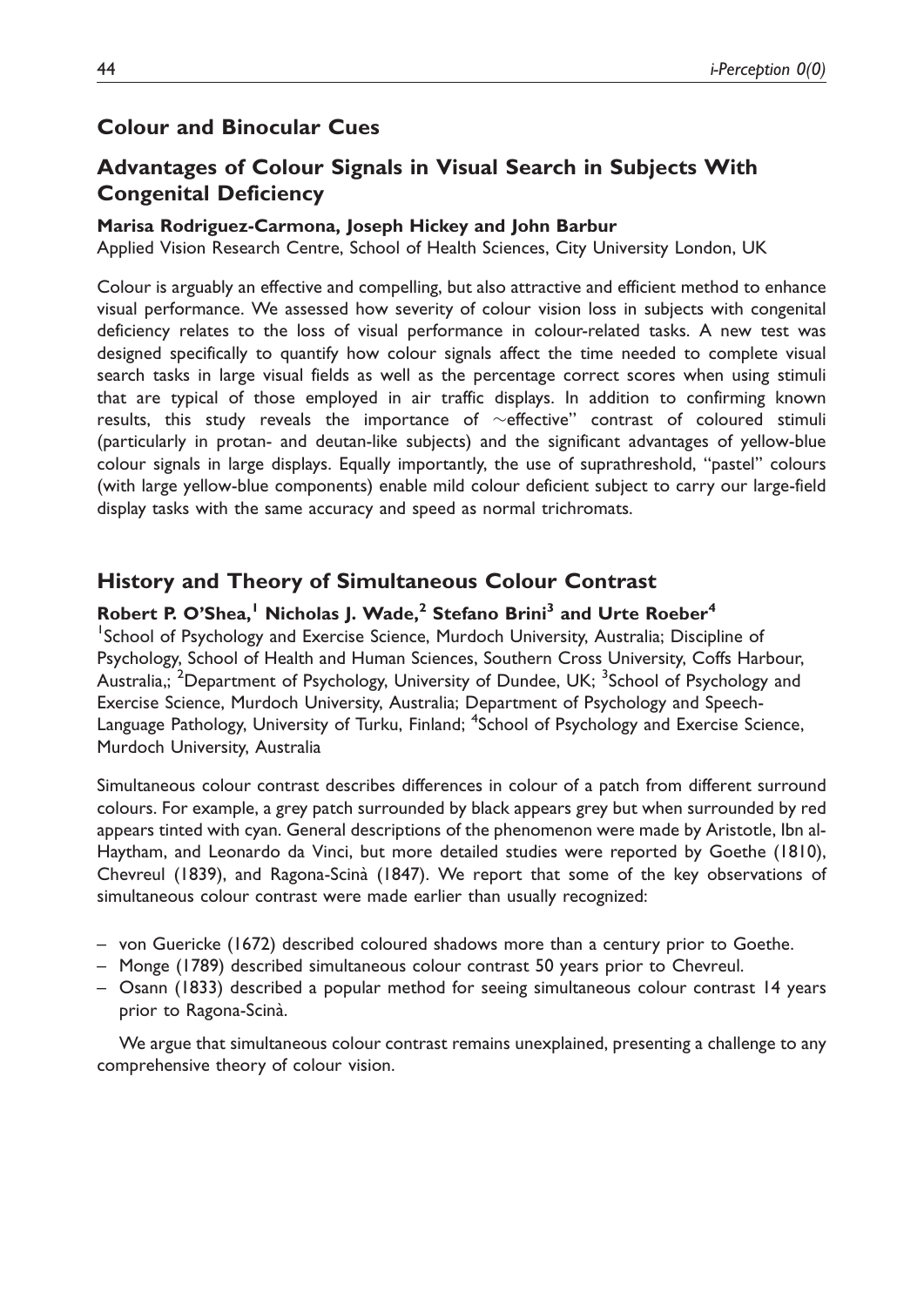## Sources of Monocular Depth Cues in Ternary Texture of Constrained Correlation Order

### Jessica Herrington,<sup>1</sup> John W. G. Seamons,<sup>1</sup> Marconi S. Barbosa,<sup>1</sup> Jonathan D. Victor<sup>2</sup> and Ted Maddess<sup>1</sup>

<sup>1</sup>Department of Neuroscience, John Curtin School of Medical Research, Australian National University, Australia; <sup>2</sup>Department of Neurology & Neuroscience, Weill Cornell Medical College, NY, USA

The human visual system must minimize informational redundancy whilst maintaining behaviorally relevant information. We explored binary (black and white) textures with correlations constrained at orders 1 to 4. We explored 390 texture types using crowdsourcing platform Amazon Turk. Some ternary (black, white, grey) textures exhibited unexpected monocular depth cues. This abstract also reports preliminary results regarding those cues.

The study was done in two Turk experiments with 532 and 427 participants. Textures were presented in a 4AFC. Iso-discrimination levels were determined from fits to Weibull functions. For monocular depth cues, ternary textures were presented on a mean grey background, and subjects rated textures on a 5-point depth rating scale.

For the monocular depth cue study, texture split into depth planes was biased to fourth-order correlations while being as random as possible for lower orders. Future experiments will examine whether correlation order defines these monocular depth cues.

## Event-Related Brain Potential (ERP) Signatures of (Un)conscious Visual Perception Using Binocular Rivalry

#### Urte Roeber

School of Psychology and Exercise Science, Murdoch University, Perth, Australia

I will review experiments investigating the neural processing of stimuli that are, or will not be, perceived. To control perception, I used binocular rivalry. It occurs when each of the two eyes is presented with a different image, yielding alternating visibility of one image and invisibility of the other. I measured neural processing using event-related potentials (ERPs) from electroencephalographic recordings. Using a variety of experimental paradigms, my colleagues and I found:

- The earliest neural correlate of consciousness at about 100 ms after a change in stimulation whether this change was visible or not.
- The timing of the earliest neural correlate of consciousness to depend on the stimulus property that yielded the (in)visible change: shortest for orientation, longer for colour, and even longer for motion.
- The ERP amplitude to predict a change in the contents of visual consciousness by about 1000 ms.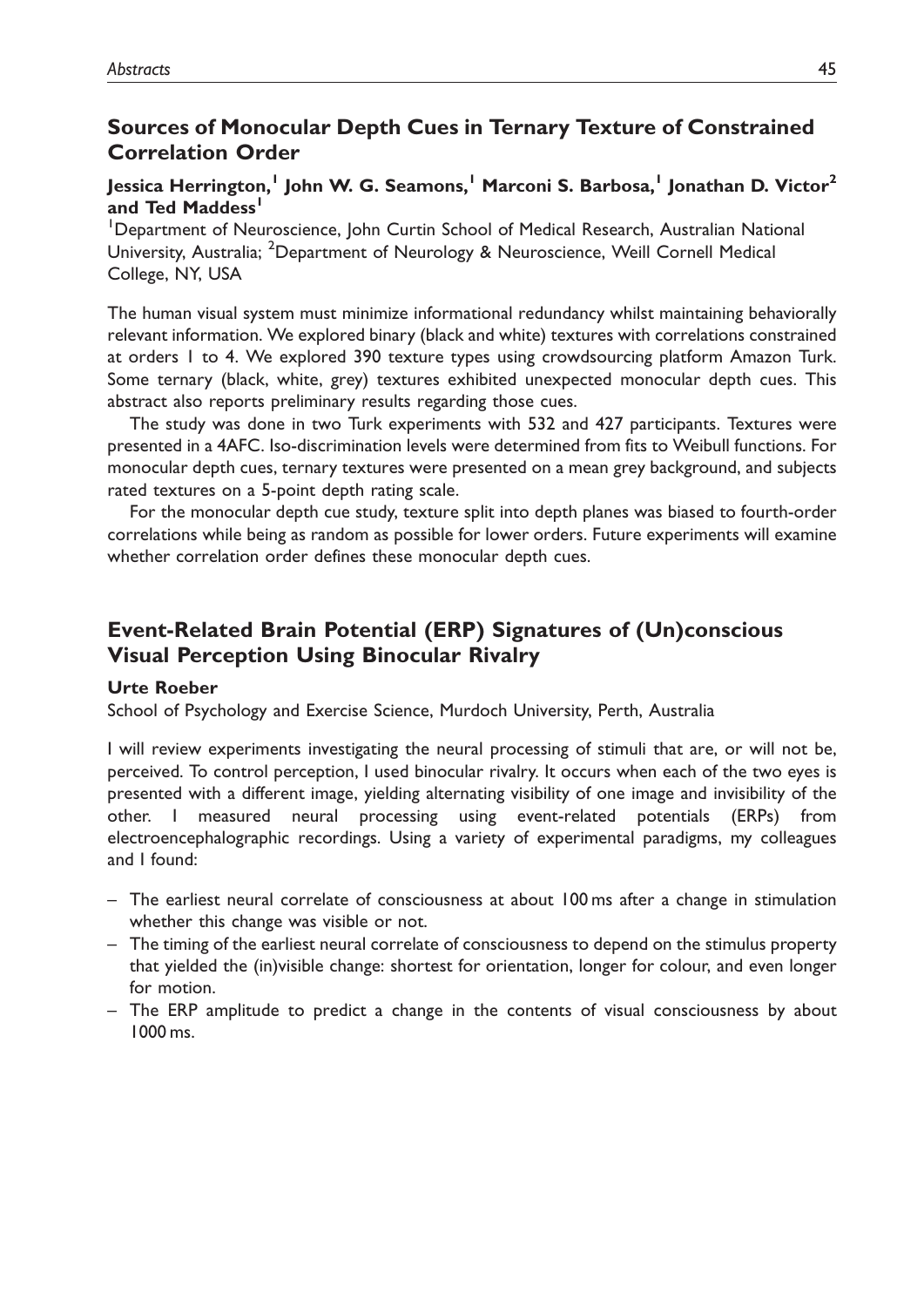## Eye Movements

## The Effects of Alcohol on the Kinematics of Reaching and Grasping

Brian Timney, Steven Matson, Devon Silverberg and Melvyn Goodale Western University, Canada

Recent fMRI evidence suggests that alcohol reduces effective connectivity in cortical areas that are responsible for visuomotor coordination. We investigated the effects of moderate blood alcohol levels on the kinematics of reaching and grasping in order to assess the behavioural consequences. Participants were asked to reach for and pick up square blocks of different sizes placed at different distances. They did this while sober and with a blood alcohol level of approximately .08%. IREDs mounted on their wrists and fingers allowed us to monitor reaches using an OptoTrack motion sensing system. The data showed that, on average, reaches tended to be slower overall and took longer to reach peak velocity for all block sizes and distances. For maximum grip aperture, the pattern of results was less consistent. The results suggest that alcohol might affect reach and grasp components in different ways.

## Variability in V1 Activity and the Latency of Visually Guided Saccades

### Kayeon Kim and Choongkil Lee

Seoul National University, South Korea

The latency of visually guided saccadic eye movements shows a surprisingly large variability even in identical stimulus condition. The variability correlates with the neural activity in diverse brain structures as early as V1. The significant correlation between V1 activity and saccade latency may indicate a link involving a functional role of V1, or a spurious link involving a confounding source such as attentional modulation of both V1 activity and saccade generation in progress of experimental session, thus non-functional role of V1. We summarize the results on the V1 activity before and after saccade target onset that relates to saccade latency and occurrence of express saccades, and on the changes in the V1 activity and saccade latency in progress of session that discount the spurious link. The results support the idea that V1 activity can predict the latency of upcoming visually guided saccades and occurrence of express saccades in identical stimulus conditions.

## Adaptation of Gaze Direction Following Single-Eye Blinks

### Gerrit Maus<sup>1</sup> and Therese Collins<sup>2</sup>

<sup>1</sup>Nanyang Technological University, Singapore; <sup>2</sup>Universite Paris Descartes, France

When a target is displaced repeatedly during eye blinks, the oculomotor system adapts: The initial gaze direction after each eye blink becomes biased towards the new target position, without the subject noticing. Previously shown for repeated identical displacements, we now present evidence of such gaze adaptation after random target steps, and after just one blink. Observers were instructed to fixate a target dot. Eye blinks triggered random target steps left or right (between 0.1 $^{\circ}$  and 1.0 $^{\circ}$ ), and observers reported the perceived direction of each step. The change in gaze direction from one blink to the next correlated with the retinal position of the target after the previous blink. This correlation was reduced when observers perceived the previous step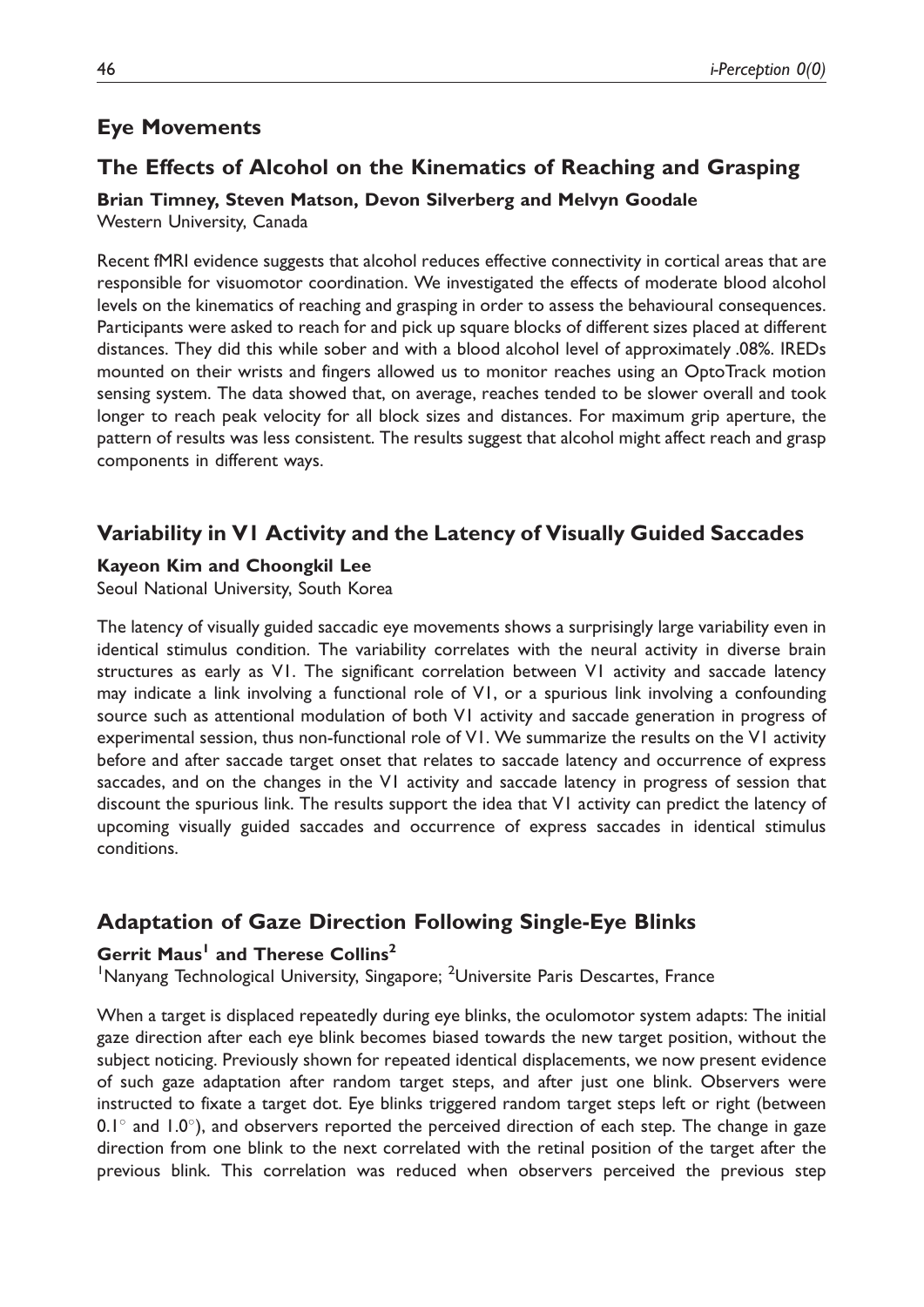accurately. This is evidence for a fast-acting adaptive mechanism that compensates for oculomotor noise when visual changes during blinks are not perceived as object motion.

## Brain Areas Associated With Getting Back on Track After Unexpected Events

Andrew J. Anderson,<sup>1</sup> Matthew J. Stainer,<sup>1</sup> R. H. S. Carpenter<sup>2</sup> and Peter Brotchie<sup>3</sup> <sup>1</sup>Department of Optometry & Vision Sciences, The University of Melbourne, Australia; <sup>2</sup> Gonville and Caius College, University of Cambridge, Cambridge, UK; <sup>3</sup> Clinical School, St. Vincent's Hospital, Fitzroy, Australia

Unexpected events disrupt our routines, requiring us to suppress further habitual actions and engage conscious control to return us to our routines quickly. An oculomotor model (Anderson & Carpenter, 2010) involves an observer viewing a repeating sequence of targets (left-left-left-right). Occasionally an out-of-sequence target appears (an interruption) after which the sequence returns but at a randomized starting position. Here, we found that fMRI activity increased in the left insula cortex and left inferior temporal gyrus during interruptions. Subsequent appearance of the lowfrequency target (right), which unambiguously determines the returned sequence's phase and so gets the observer back on track, produced multiple areas of increased activity, including the inferior parietal lobe, left insula cortex, and right premotor cortex. We confirm the role of insular cortex during error processing and find a temporal sequence of activation we believe better captures, compared to simpler task-switching paradigms, how disruptions occur in the natural world.

## The Unique Contribution of Rate of Visual Information Processing to Cognition Across the Lifespan

#### Deena Ebaid, Sheila Crewther, Kirsty MacCalman and Ben Ong

La Trobe University, Melbourne Campus, Victoria, Australia

Cognitive decline across the lifespan is commonly documented in terms of motor reaction times though the unique contribution that rate of visual information processing (VIP) makes to such decline has seldom been explored. Thus, in the current study, cognitive reaction times (CRT) were measured using two tasks—Change Detection (CD) and Inspection Time (IT)—and an alphanumeric task of Rapid Automatic Naming (RAN) was used to explore rate of VIP in 70 young (18–30 years) and 40 older participants (38–78 years). CD was significantly slower in older compared to younger participants and although RAN was not significantly correlated with age, it correlated with threshold times for CD, suggesting that the rate of VIP effects CRT in older age groups. Rate of VIP as opposed to motor/verbal reaction times should be considered when assessing mental health and well-being of healthy older adults and clinical populations.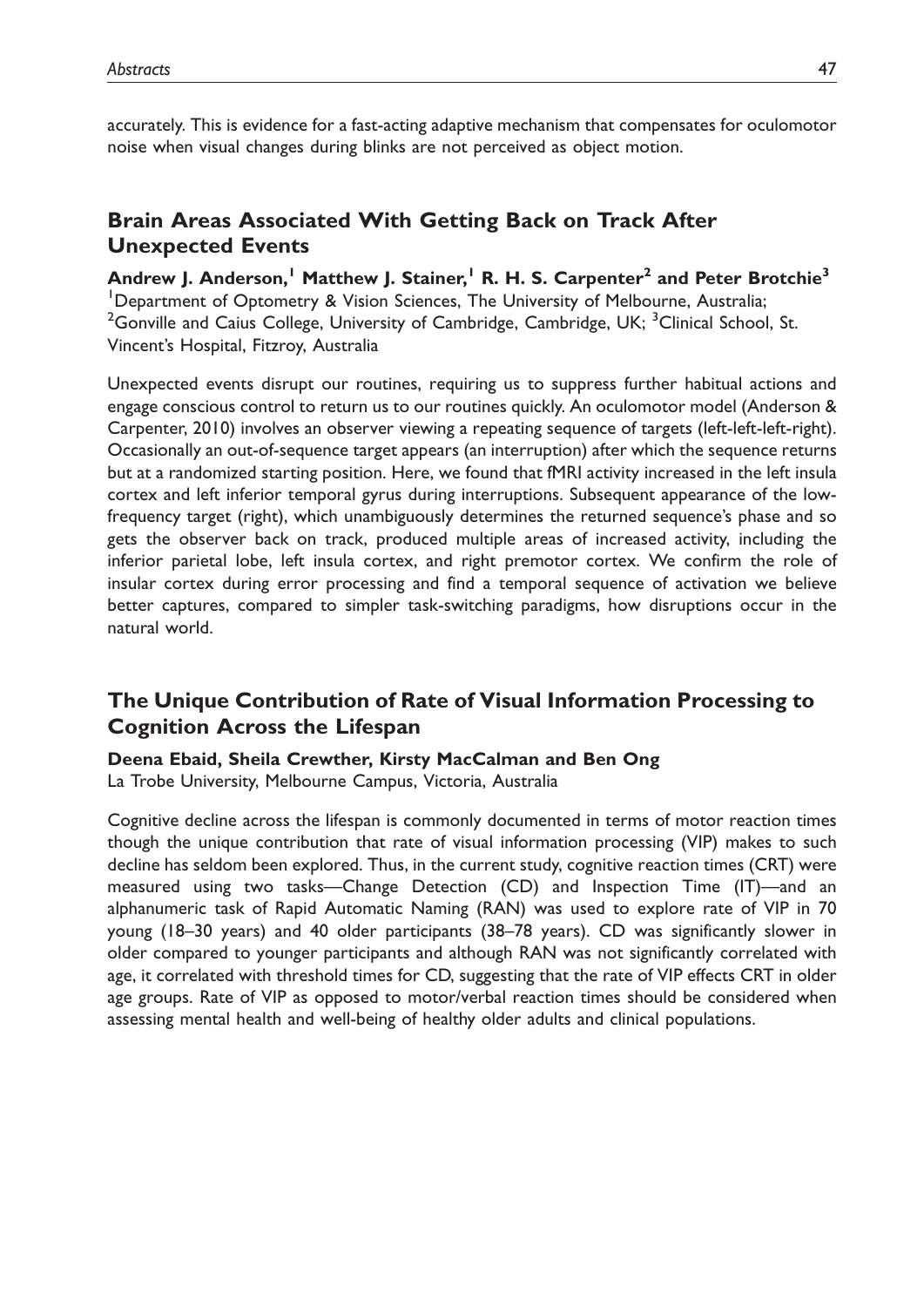## Asymmetric Representation of Upper and Lower Visual Fields in Oculomotor Maps

### Zhiguo Wang,<sup>1</sup> Benchi Wang<sup>2</sup> and Matthew Finkbeiner<sup>1</sup>

<sup>1</sup>Department of Cognitive Science, Macquarie University, Australia; <sup>2</sup>Department of Experimental and Applied Psychology, Vrije Universiteit Amsterdam, The Netherlands

The striate area devoted to the lower visual field (LVF) is larger than that devoted to the upper visual field (UVF). A similar anatomical asymmetry also exists in the LGN. Here, we show an opposite visual field asymmetry in oculomotor maps (e.g., the superior colliculus), taking advantage of two experimental tasks that are known to modulate the direction and amplitude of saccades. The participants made visually guided saccades. In Experiment 1, the saccade target was accompanied by a visual distractor. The distractor biased the direction of saccades away and this bias was much stronger for LVF targets. In Experiment 2, the fixation stimulus was removed shortly before the presentation of the saccade target. This temporal gap reduced the amplitude of saccades and this reduction was stronger for saccades towards UVF targets. These results show that the representation of meridians and eccentricities in the LVF are both compressed in oculomotor maps.

### Eyes, Faces, and Reading

## The Proportion of Eye Movements Associated With Enumeration Error Checking Does Not Increase With Set Size in Grouped **Displays**

#### Jason Forte

The University of Melbourne, Australia

The time taken to enumerate a number of dots increases with set size and is accompanied by increased eye movements. Some of these eye movements may occur because of a greater need for error checking as spatial complexity increases in randomly grouped displays. We estimated the ratio of error checking eye movements in 35 undergraduates by grouping dots at 4 distinct locations for set sizes 1 to 16 and determining how often previously fixated dot locations were revisited during enumeration. Enumeration was faster with fewer saccades when the four locations of dots had equal number. While the number of eye movements to previously fixated locations generally increased with set size, the proportion of potentially error checking saccades was not related to set size. Our results suggest that error checking during enumeration of random dot displays may depend on spatial complexity but that error checking occurs at a constant rate of numerical processing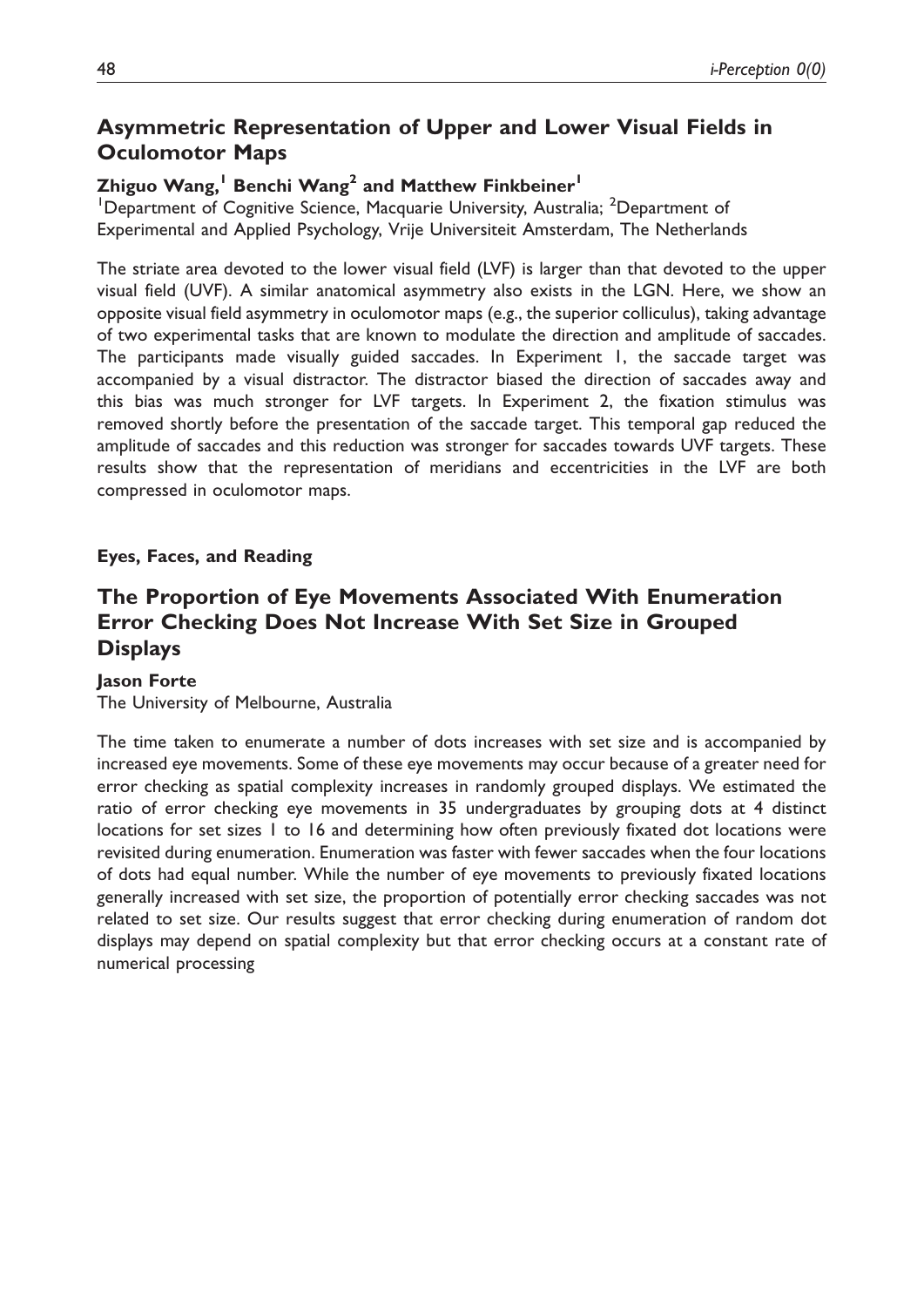## Position Dependency of the Slow Pupil Constriction to Intense Blue Light

### Koji Tanaka<sup>1</sup> and Kowa Koida<sup>2</sup>

<sup>1</sup>Department of Computer Science and Engineering, Toyohashi University of Technology, Japan; <sup>2</sup>Electronics-Inspired Interdisciplinary Research Institute, Toyohashi University of Technology, Japan

We measured pupillary light responses, which are a representative non-image forming function of the visual system, and examined the effect of stimulus intensity, size, and color. By using a high luminance and large display, we successfully demonstrated that the intense blue light stimulus (450 nm, 12.9 lux) evoked a slow continuous constriction of the pupil for both macaque and human observers. The slow constriction was particularly prominent when the stimulus was displayed at the central visual field, and was not apparent in the far peripheral visual field  $(>12^{\circ})$  even if the amplitude of the constriction was matched.

These results indicate that current display is capable to drive slow and irradiance coding photoreceptors, putative intrinsically photosensitive retinal ganglion cell, and suggest that they are sensitive at the central visual field. Further physiological study of non-image forming nuclei in the brain is necessary.

## Relation of Rapid Automatized Naming (RAN) and Eye Movements in Young Learner Readers

### Jessica Peters, Jessica Taylor, Daniel Crewther, Alana Cross and Sheila Crewther La Trobe University, Australia

RAN successfully differentiates good readers from poor/dyslexic readers and is an established predictor of reading ability. It has been interpreted to reflect phonological processing or conversely as the ability to coordinate sequential processing of multiple visual stimuli. In an attempt to unravel which processes underpin RAN and thus determine how RAN is related to reading, eye tracking was used. Results indicate that typical readers not only had better RAN performances than poor/dyslexic readers, but demonstrated significantly shorter fixation duration's and fewer fixations per stimulus (fixation efficiency). Hierarchical regression revealed eye movements (fixation duration and fixation efficiency) together predicted 79% to 99% of the variance for RAN, after controlling for phonological awareness. Overall, the findings suggest that RAN performance is much more closely related to eye movement function than phonological skill, and highlight that poor/dyslexic readers require longer duration of fixations to correctly identify and access the name of familiar objects.

## Activating Spatial Frequency Channels Is Sufficient to Benefit the Perception of a Fearful Face

### Li-Chuan Hsu,<sup>1</sup> Chia-Yao Lin<sup>2</sup> and Yi-Min Tien<sup>3</sup>

<sup>1</sup>School of Medicine, China Medical University, Taiwan; <sup>2</sup>Graduate Institute of Neural and Cognitive Sciences, China Medical University, Taiwan; <sup>3</sup>Department of Psychology, Chung Shan Medical University, Taiwan

Primary vision segregates information by distinct spatial frequencies (SF). Low-spatial frequencies (LSF) carry coarse information whereas high-spatial frequencies (HSF) carry fine details. Spatial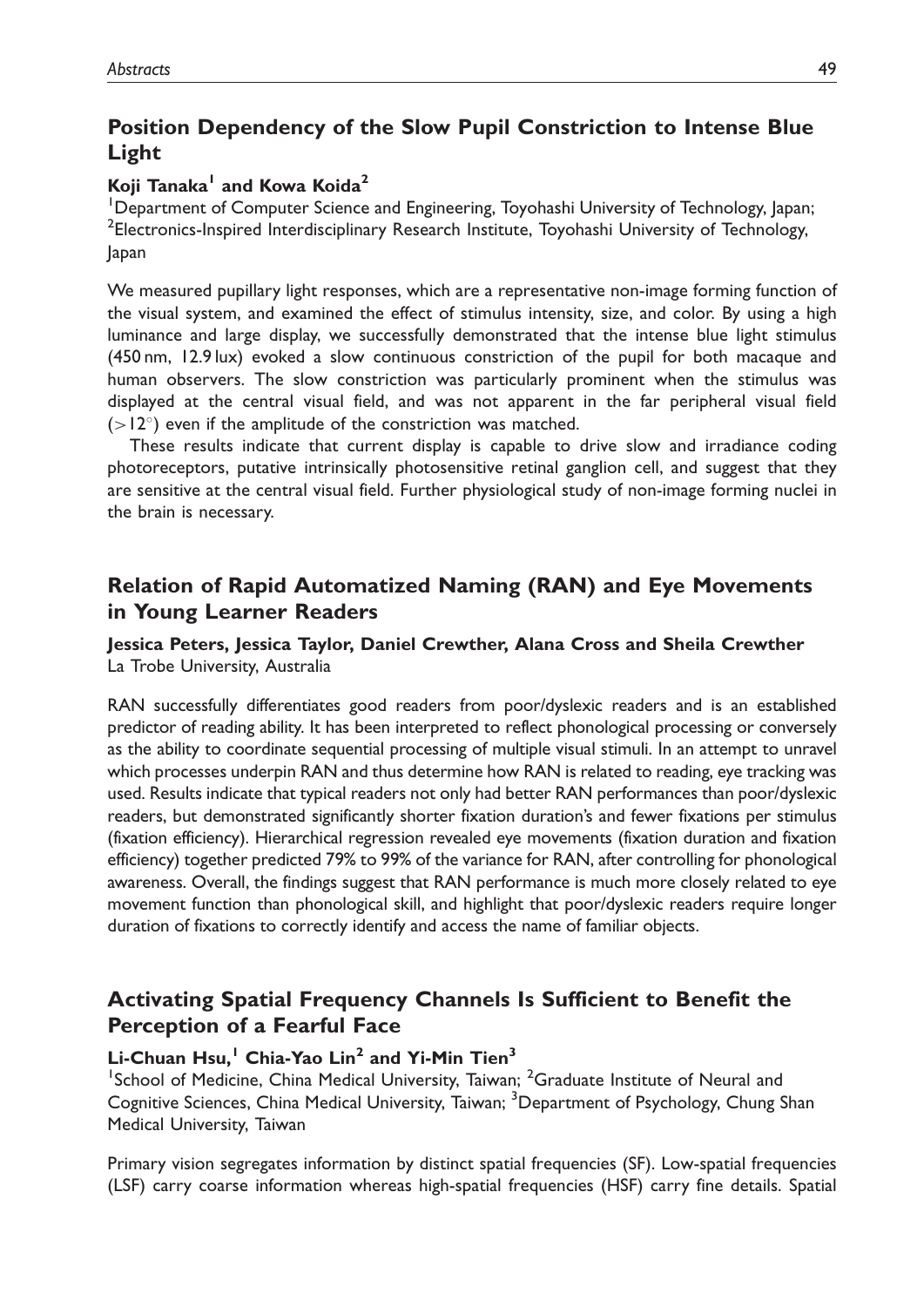frequency-specific processing also contributes to emotion processing, especially the LSF for fearful faces. We aimed to investigate how SF information modulates fearful face perception by using the priming paradigm. In Experiment 1, we adopt a priming paradigm in which target faces with two expressions (fearful or happy) were primed with face from the same emotional category (fearfulfearful or happy-happy) or Gabor. All presented primes were filtered and have five kinds of SF content. Results revealed clear emotional repetition priming effects for both fearful and happy faces within LSF and HSF respectively. Gabor produced clear priming effect only for fearful face, while failed to prime happy face at all SF conditions. This implies that a LSF-filtered Gabor alone is sufficient to facilitate perception of a fearful face.

### Does a Human-Like Appearance Increase Familiarity?

#### Young Hun Sun and Woo Hyun Jung

Department of Psychology, Chungbuk National University, South Korea

As technology advances, artificial agents such as dolls, robots, or animation characters become human look-alike. This study examined whether human-like appearance increases positive feeling towards the images of diverse images of artificial agents. For the purpose of ascertaining the relationship between the positive and negative feelings, we measured both familiarity and gruesomeness as the representative. Participants were asked to rate the degree of humanlikeness and familiarity/gruesomeness when a series of pictures of artificial agents were presented to them via computer monitor. The result showed not a linear but a quadratic relationship in both responses of familiarity and gruesomeness. The middle range of human-like images evoked a lower familiarity and higher gruesomeness.

These findings suggest that the stimuli similar to human face may give rise to the uncanny valley effect (Mori, 1970).

### Anger or Disgust? Get Confused by Face Features!

#### Yu-Pei Lin,<sup>1</sup> Yi-Min Tien,<sup>1</sup> Chia-Yao Lin<sup>2</sup> and Li-Chuan Hsu<sup>3</sup>

<sup>1</sup>Department of Psychology, Chung-Shan Medical University, Taiwan; <sup>2</sup>Institute of Neural and Cognitive Sciences, China Medical University, China; <sup>3</sup>Medical College, China Medical University, China

The degree of distinctiveness between emotions is not uniform. We aimed to investigate whether the confusion between different facial expressions manifests. In Experiment 1, participants were asked to judge emotional category and intensity of presented expression. Results revealed participants were more likely to confuse disgust with low intensity anger compared to other emotions. We adopted affective priming paradigm and manipulated prime types with different part of facial expressions presented in Experiments 2, 3A, and 3B: whole face, upper half, and lower half, respectively. We found angry prime would facilitate participants' performance to judge the target face (Experiment 2). The angry upper faces would also enhance the performance of judging a disgusting face (Experiment 3A). No such priming effect was found in lower-half condition (Experiment 3B). Collectively, our findings suggest there was confusion between anger and low intensity disgust, and that this confusion resulted from overlapping the facial features on upper half faces.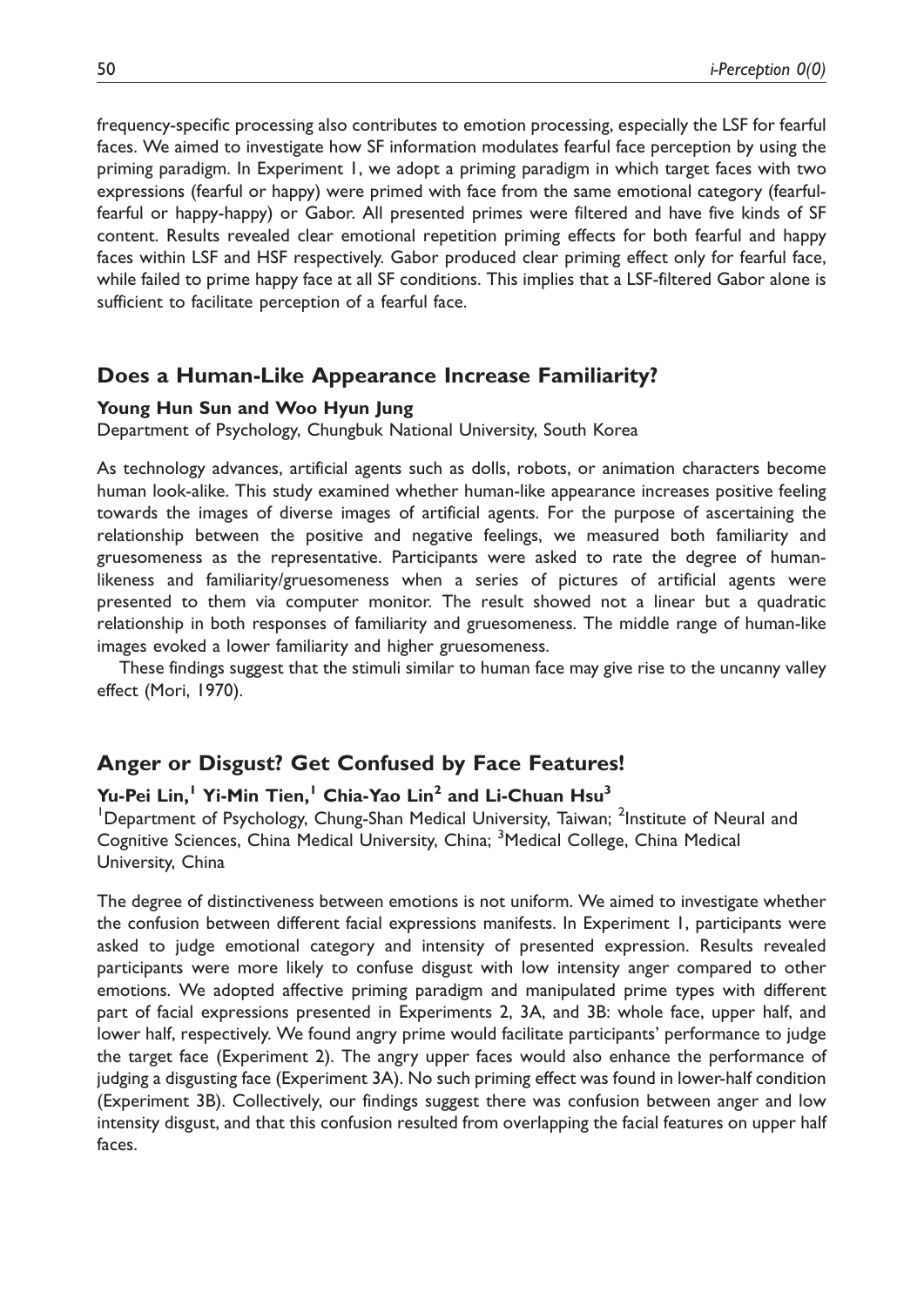## The Effect of Surround Emotion Faces on Facial Expression Identification

#### Po-Shiuan Tsai and Pi-Chun Huang

Department of Psychology, National Cheng-Kung University, Tainan, Taiwan

It has been shown by using a simple pattern stimulus that the discrimination/identification ability of a target is influenced by its surrounding stimulus. We investigated whether the surround effect also occurs in emotion face identification. We used emotion faces morphed at nine levels between anger and happy as the target, which was surrounded by four different types of emotion faces (angry, happy, neutral and inverted faces). Participants had to categorize the target facial expressions as happy or angry. We measured the response proportion of happy at 50% of the point of subjective equality (PSE) by using constant stimulus method. Results showed the PSE surrounded by happy faces to be lower than that surrounded by neutral faces. However, the angry and inverted surround faces caused the PSE unaffected. In conclusion, the target face looks happier when surrounded by happy faces but does not when surrounded with neutral, angry or inverted faces.

Acknowledgement: This work was supported by MOST 105-2420-H-006-001-MY2 (to P. C. H.).

## Seeing the Mood of a Crowd: Ensemble Expressions for a Group of Different Identities

### Markus F. Neumann,<sup>1</sup> Sarah Griffiths,<sup>2</sup> Romina Palermo,<sup>1</sup> Linda Jeffery<sup>1</sup> and Gillian Rhodes<sup>1</sup>

<sup>1</sup>ARC Centre of Excellence in Cognition and its Disorders, School of Psychology, The University of Western Australia, Australia; <sup>2</sup>School of Experimental Psychology, University of Bristol, UK

Can we judge facial expressions accurately from faces that appear as part of a crowd? Previous work has demonstrated that people encode the mean facial expression when seeing ''groups'' that contain several exemplars of a single person's face. Does ensemble coding of expression also occur for natural groups, in which group contains different peoples' faces? Here, we provide evidence that participants extract the mean expression for such natural crowds, by showing that their judgements of the intensity of individuals' facial expressions (anger or happiness) are biased towards the group mean expression intensity. These findings demonstrate that people can utilize ensemble coding to determine the mood of a naturalistic crowd at a glance. The bias towards the group mean expression could be adaptive for participants in order to reduce uncertainty about inaccurately encoded individual expressions, by integrating information about the accurate group average.

### The Timecourse of Expression Aftereffects

#### Nichola Burton, Linda Jeffery, Jack Bonner and Gillian Rhodes

ARC Centre of Excellence in Cognition and its Disorders, School of Psychology, The University of Western Australia, Australia

We investigated the timecourse of the expression aftereffect, an adaptation aftereffect that biases perception of facial expressions towards the opposite of the adapted expression. In Experiment 1,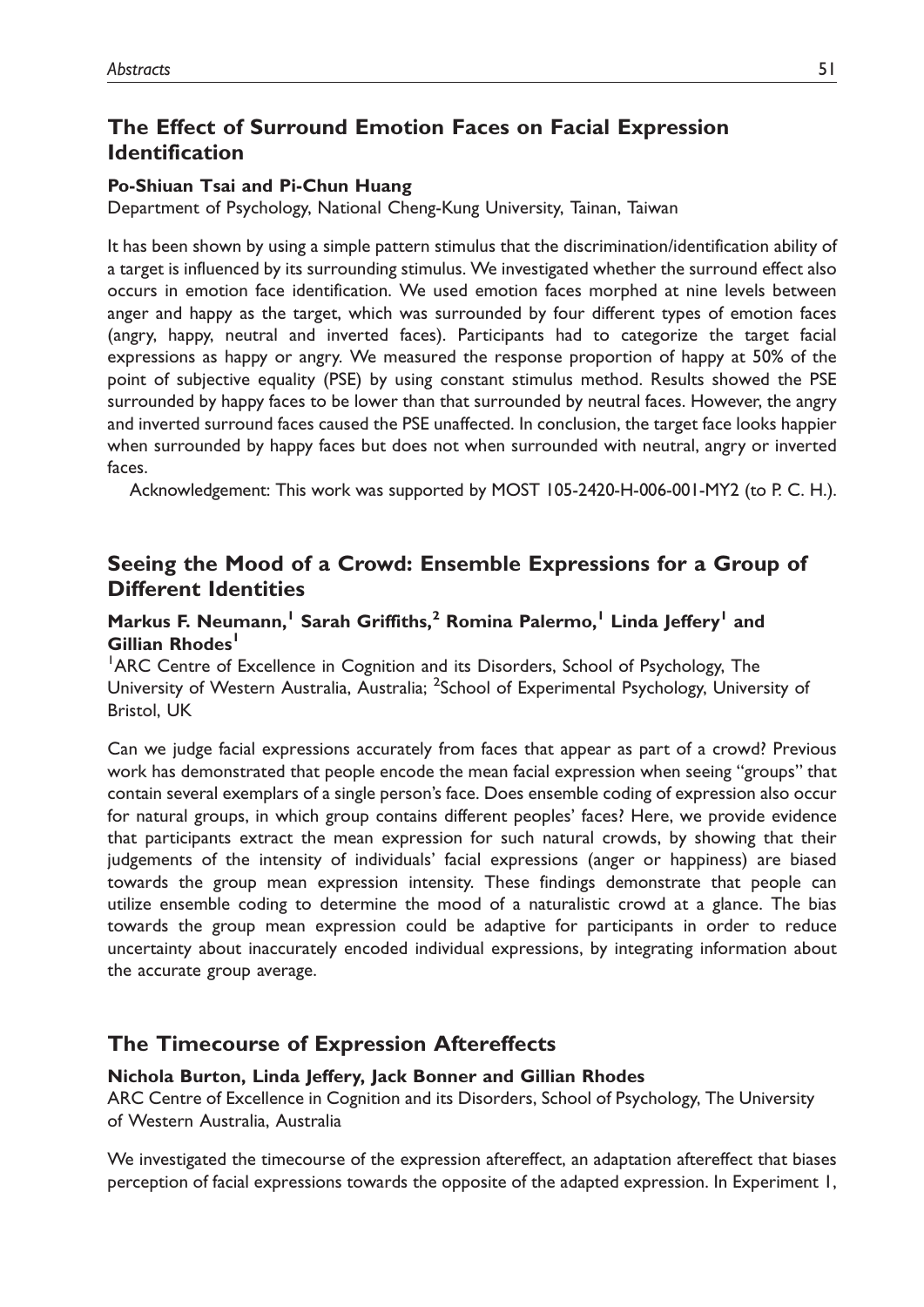we examined the effect of the duration of adaptation and test stimuli on the size of the aftereffect. We found that the aftereffect builds up logarithmically and decays exponentially, a pattern also found for facial identity and figural face aftereffects, and for lower level visual aftereffects. This ''classic'' timecourse is consistent with a perceptual locus for expression aftereffects. We also found that significant aftereffects were still present as long as 3200 ms after adaptation. We extended our examination of the longevity of the aftereffect in Experiment 2 by inserting a stimulus-free gap between adaptation and test. A significant expression aftereffect was still present 32 s after adaptation. The persistence of the aftereffect suggests that this effect may have a considerable impact on day-to-day expression perception.

### The Presence of External Features Eliminates the Own-Race Bias

#### David Keeble,<sup>1</sup> Hoo Keat Wong<sup>1</sup> and Ian Stephen<sup>2</sup>

<sup>1</sup>University of Nottingham Malaysia Campus, School of Psychology, Malaysia; <sup>2</sup>Macquarie University, Australia

Recognition of unfamiliar faces relies heavily on external features (Henderson, Williams, & Falk, 2005; Sporer & Horry, 2011; but see Toseeb, Keeble, & Bryant, 2012). However, most studies on own-race bias (ORB) have focused on the recognition of internal features, and relatively little is known about to what extent external features affect the ORB. Here, in a yes/no face recognition task, the ORB was pronounced across ethnic groups in a multi-ethnic Asian population (Malaysian-Malay, Malaysian-Chinese, Malaysian-Indian, and Caucasian) when faces were presented with only internal features (Experiment 1), but this effect disappeared when faces were presented with external features (Experiment 2).

Further, the absence of external features was disruptive to recognition of other-race faces but not own-race faces. This suggests that different processing mechanisms may be involved for ownand other-race faces, with internal features of own-race faces being processed more efficiently while external features dominate representations of other-race faces.

## Does Ensemble Coding of Face Identity in Congenital Prosopagnosia Reflect Image-Based or Identity-Based Averaging?

#### Matthew Robson, Romina Palermo, Linda Jeffery and Markus Neumann

ARC Centre of Excellence in Cognition and its Disorders, School of Psychology, University of Western Australia, Australia

Individuals with congenital prosopagnosia (CP) have difficulties processing individual facial identity but their ability to extract average identity information for crowds of faces (ensemble coding) has been argued to be unimpaired. The present study asks whether apparently intact ensemble coding for face identity in prosopagnosia may reflect reliance on image-specific averaging rather than the abstraction of an average identity. In two tasks, 12 prosopagnosic and 20 control participants judged whether target faces were either the same image (identical photograph), or the same person (different photographs of the same person) as one of the faces comprising a previously presented set. Ensemble coding was assessed as the extent to which people endorsed identity averages of the whole group (using either group photographs, or new photographs of the same people) as seen members. Results are discussed with reference to current theories of CP and facespecific identity mechanisms.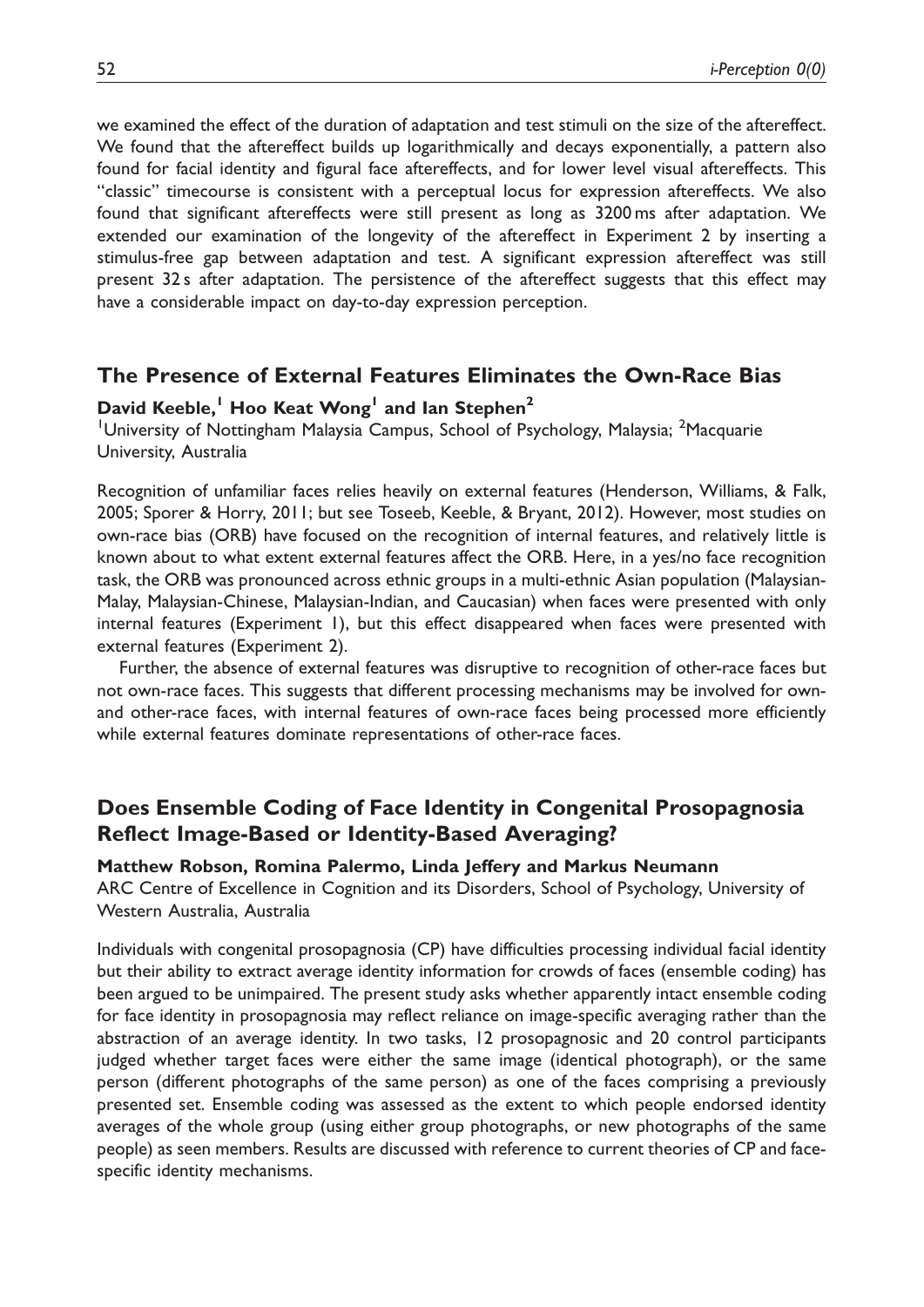## Faces Are Holistically Processed When Basic First-Order Configuration Is Maintained: The Case of Yaw and Pitch

Simone Favelle<sup>1</sup> and Rachel Robbins<sup>2</sup>

<sup>1</sup>University of Wollongong, Australia; <sup>2</sup>Western Sydney University, Australia

The composite effect is a widely recognised marker of holistic processing in upright face perception. Typically, these effects are examined for front views of faces. More recently, studies have investigated whether this marker is evident for faces viewed in a wider variety of conditions including motion and changes in view. Here, we use a composite task with top-bottom and leftright split composites to show that in addition to front and yaw rotated views of faces (also see McKone, 2008), holistic processing does occur for some, but not all, views of faces rotated in pitch. The results suggest that only views of faces that can be matched to a basic first-order representation of a face, engage holistic processing mechanisms.

## Is There an Other-Race Effect for Detection of Gaze Direction?

Jemma Collova, Nadine Kloth, Kate Crookes, Gillian Rhodes and Nichola Burton ARC Centre of Excellence in Cognition and its Disorders, School of Psychology, University of Western Australia, Australia

Other-race effects in face perception have been widely studied due to their theoretical and social importance. However, no previous studies have investigated whether an other-race effect exists for the perception of gaze direction. Here, Asian and Caucasian participants classified the gaze direction (direct or averted) of own- and other-race faces in two experiments. No evidence was found for an other-race effect in gaze direction perception. Participants did show an other-race effect on established tests of mental-state attribution and identity recognition suggesting no lack of own-race expertise. Participants were also less accurate at perceiving gaze direction in inverted than upright faces, suggesting the task did tap face processing mechanisms. These findings argue that gaze direction is a cue that remains unaffected by the race of the face. This is a plausible conclusion given the evolutionary importance of detecting gaze direction and the similarity of this visual cue across different race faces.

## Perceptual Expertise for Other-Race Faces: So You Think They All Look Alike?

#### Bianca Thorup and Paul Chang

School of Psychology and Social Science, Edith Cowan University, Australia

There is an adage that ''all Asians look alike.'' The perceptual expertise hypothesis proposes that differential processing of own-race versus other-race faces leads to a bias towards recognising own-race faces, presumably resulting from finer processing and an expertise effect. This study extended previous research on the own-race bias to a categorisation task to examine whether perceptual expertise for own-race faces can be transferred to higher performance at categorising own-race faces by their national origin. It was hypothesised that Asian participants would demonstrate higher accuracy and confidence at categorising Asian face stimuli compared to Caucasian participants. Asian participants performed significantly above chance in correctly identifying the national origin of Asian faces, and were significantly more accurate and confident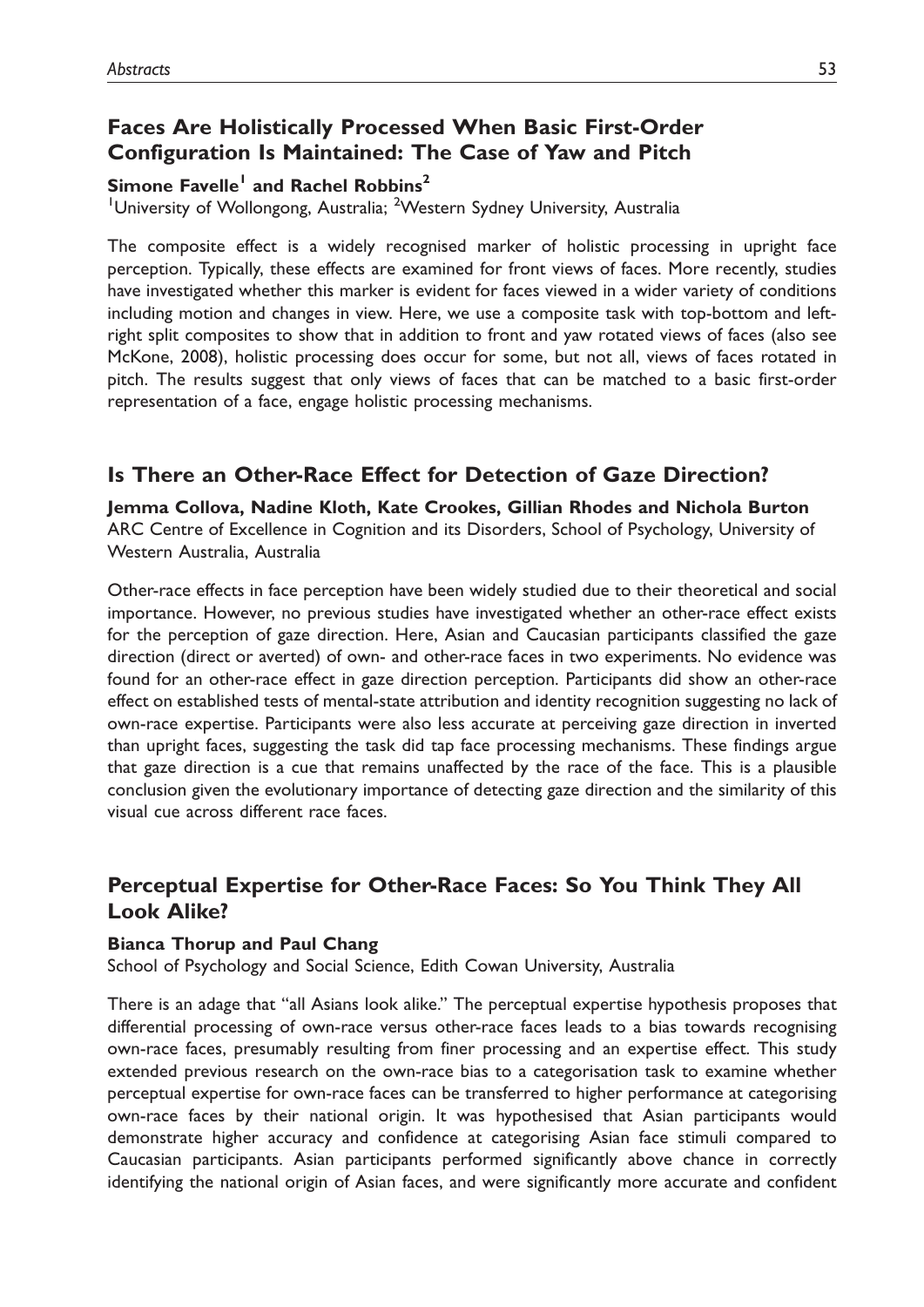than Caucasian participants, who performed at chance level. The results suggest that Asian faces do not all look alike, and through experience and expertise, participants categorise Asian faces at a high level.

## Extensions and Constraints on Interaction Between Face and Expert Object Recognition: A Behavioral Study on Bird Expertise

#### Chun-Chia Kung and Chiu-Yuen Chen

Department of Psychology, National Cheng Kung University, Tainan, Taiwan

Although studies on human face recognition abound, its interaction with expert-object processing remains less addressed. The extant evidence exist mostly with car experts and under some temporally demanding task. To extend beyond specific expert domain and to further explore its constraints, the current study tested 18 bird experts and 18 novices with multimodal bird expertise measures (Experiment 1), composite face and bird task (Experiment 2), and the alternative two-back face-bird interference task (Experiment 3). Most interestingly (Experiment 3), we not only replicated the face-bird (previously face/car) interactions (that the higher the bird expertise, the higher the interference on faces), but also found the other end of the same interaction namely that the higher holistic processing for faces, the larger interference on birds! Together, these results comply with (that not all experts process objects of expertise with face-like representations, Experiment 2) and extend previous studies, and further strengthen the claim that faces and expert object processing share highly overlapping resources.

## Is Visual Problem Solving Dependent on Vocabulary Abilities in Individuals With Intellectual Disability?

Chantanee Mungkhetklang, Sheila Crewther, Edith Bavin and Nahal Goharpey Latrobe University, Australia

Visual problem solving generally requires ability to perceive and an attempt to understand what has been seen in order to generate and evaluate a solution. The possible influence of language on visual problem solving has been unclear. Thus, it is important to consider the unique contributions of vocabulary abilities when investigating variation on nonverbal test results. The study compared individuals with Intellectual Disability and children with Typical Development of comparable mental age in order to determine the amount of variance contributed by expressive and receptive vocabulary scores on nonverbal scores. There were no significant differences in nonverbal scores and receptive vocabulary scores but in expressive vocabulary scores between two groups. Although visual problem solving as measuring by nonverbal ability assessments thought they are not related to any language components, our finding suggested that both expressive and receptive vocabulary ability plays a role in visual problem solving.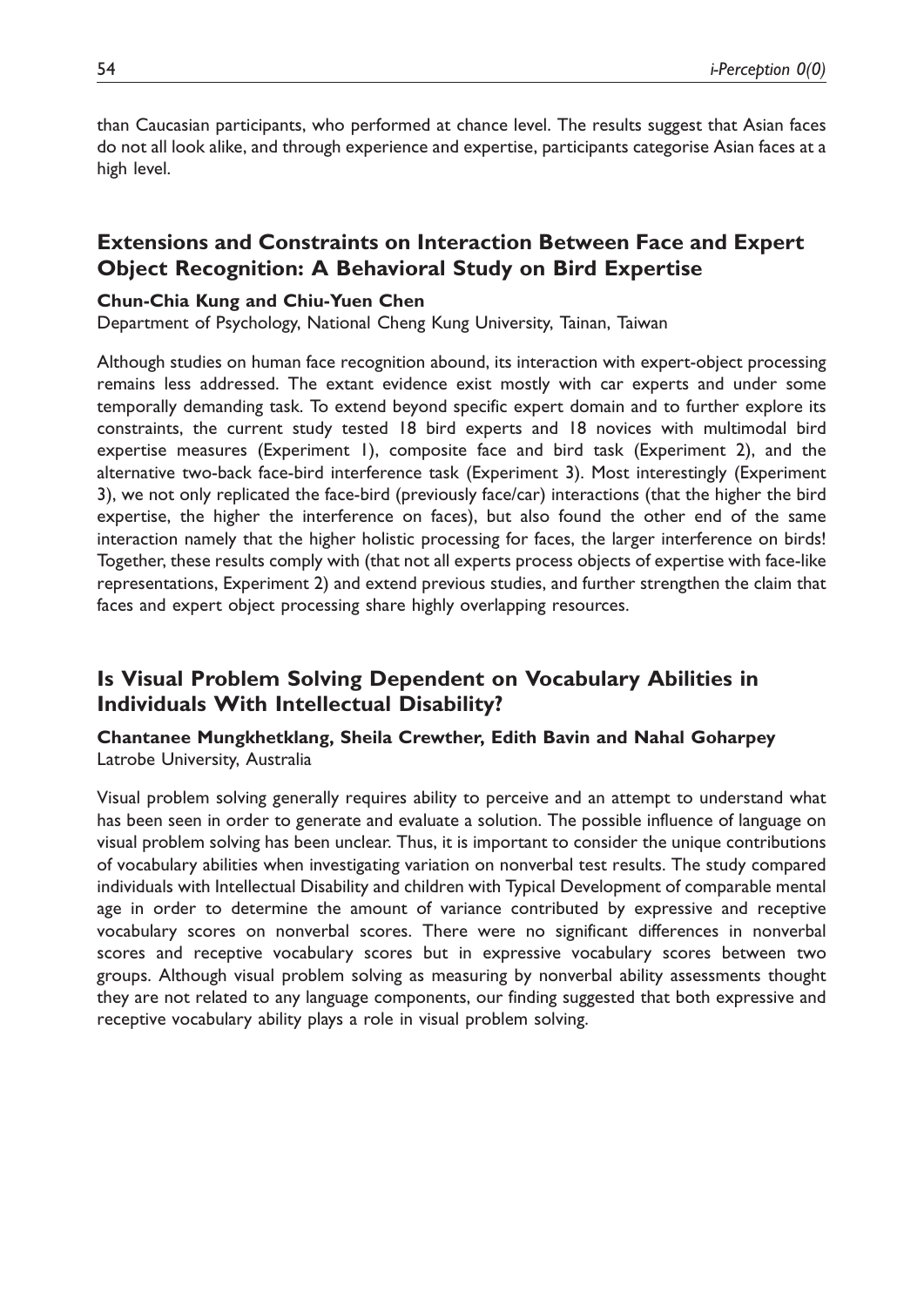## The Role of Efficiency in the Relationship Between Rapid Automatised Naming (RAN), Orthographic Knowledge, and Reading

### Kamariani Houlis, Troy Visser, John Hogben, Jeneva Ohan, Mike Anderson and Steven Heath

University of Western Australia, Australia

There has been confusion in the literature regarding the contribution of orthographic knowledge to the RAN/reading relationship due to the multiple facets of orthographic knowledge and tasks used to measure this construct. Additionally, until now the role of efficiency in this relationship has been neglected. This study tested 179 Year 6 children and sought to elucidate the role of efficiency in the relationships between RAN, orthographic knowledge and reading by examining: (a) both types of RAN, (b) accuracy, latency, and efficiency of experimental orthographic knowledge measures (mental graphemic representations and generic orthographic knowledge), (c) both untimed and speeded reading. Results suggest that the relationship between RAN and reading is partially mediated through efficiency of mental graphemic representations. However, generic orthographic knowledge had a minor effect on speeded reading only. Furthermore, the contribution of the RAN types overlapped in their relationships with speeded reading and efficiency of mental graphemic representations.

### Visual Search on Small Display Area by Scrolling or Moving Windows

### Yumiko Fujii,<sup>1</sup> Saho Ayabe-Kanamura<sup>2</sup> and Hiromi Morita<sup>1</sup>

<sup>1</sup>Graduate School of Library, Information and Media Studies, University of Tsukuba, Japan; <sup>2</sup> Faculty of Human Sciences, University of Tsukuba, Japan

When we look at images within the limited display area of smartphones, we are forced to see under a condition in which the peripheral visual field is unavailable and visible parts of the images are overwritten sequentially. We investigated these conditions for further knowledge on visual perception and perception with smartphones.

Experiments: Participants searched for targets serially through a window smaller than the search array under Image-Scroll Condition in which they scrolled images in a fixed window and under Window-Move Condition in which they moved the window to see a fixed image.

Results: The search time was longer for Image-Scroll Condition than for Window-Move Condition. The rate of increase in search time was lower for Image-Scroll Condition.

Discussion: The manner of scrolling affected visual search performance. The analysis of scanning path showed that we scan images differently depending on whether we move the image or the window.

## Are Vertical Arrangements More Aesthetic Than Horizontal Arrangements for Chinese Characters?

#### Lin Shi and Yue Zhang

Kunming University of Science and Technology, China

Chinese characters were used to vertical arrangements in traditional calligraphy works and publications while the horizontal arrangements dominated at present. We were interested in the visual aesthetics of vertical and horizontal arrangements of Chinese characters.